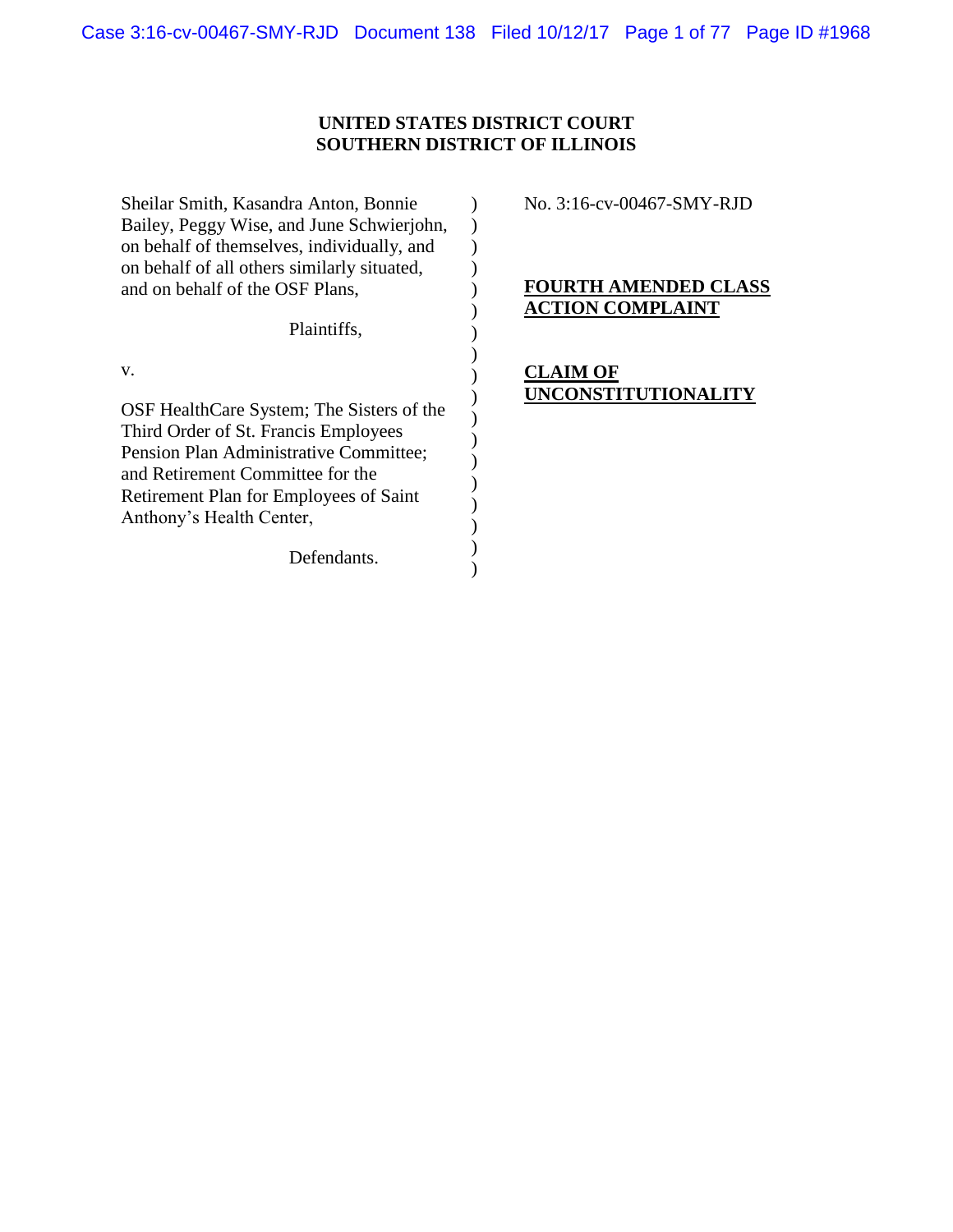# **TABLE OF CONTENTS**

| I.  |                 |                                                            |                                                                                                                      |    |
|-----|-----------------|------------------------------------------------------------|----------------------------------------------------------------------------------------------------------------------|----|
| II. |                 |                                                            |                                                                                                                      |    |
| Ш.  |                 |                                                            |                                                                                                                      |    |
|     | $A_{\cdot}$     |                                                            |                                                                                                                      |    |
|     | <b>B.</b>       |                                                            |                                                                                                                      |    |
| IV. |                 |                                                            |                                                                                                                      |    |
|     | A.              |                                                            |                                                                                                                      |    |
|     | <b>B.</b>       |                                                            |                                                                                                                      |    |
|     | $\mathcal{C}$ . |                                                            |                                                                                                                      |    |
| V.  |                 |                                                            |                                                                                                                      |    |
|     | A.              |                                                            |                                                                                                                      |    |
|     | <b>B.</b>       |                                                            |                                                                                                                      |    |
|     | $C$ .           | The OSF Plans Meet the Definition of ERISA Defined Benefit |                                                                                                                      |    |
|     | D.              |                                                            |                                                                                                                      |    |
|     |                 | 1.                                                         |                                                                                                                      |    |
|     |                 | 2.                                                         |                                                                                                                      |    |
|     | Ε.              |                                                            |                                                                                                                      |    |
|     |                 | 1.                                                         | Only Two Types of Entities May Maintain a Church Plan,                                                               |    |
|     |                 | 2.                                                         | Even if the OSF Plans Were Maintained by a Permissible<br>Entity, They Nonetheless Fail to Satisfy Other Elements of | 29 |
|     |                 | 3.                                                         | Even if the OSF Plans Could Otherwise Qualify as Church<br>Plans Under ERISA §§ $3(33)(A)$ or $(C)(i)$ , They Are    |    |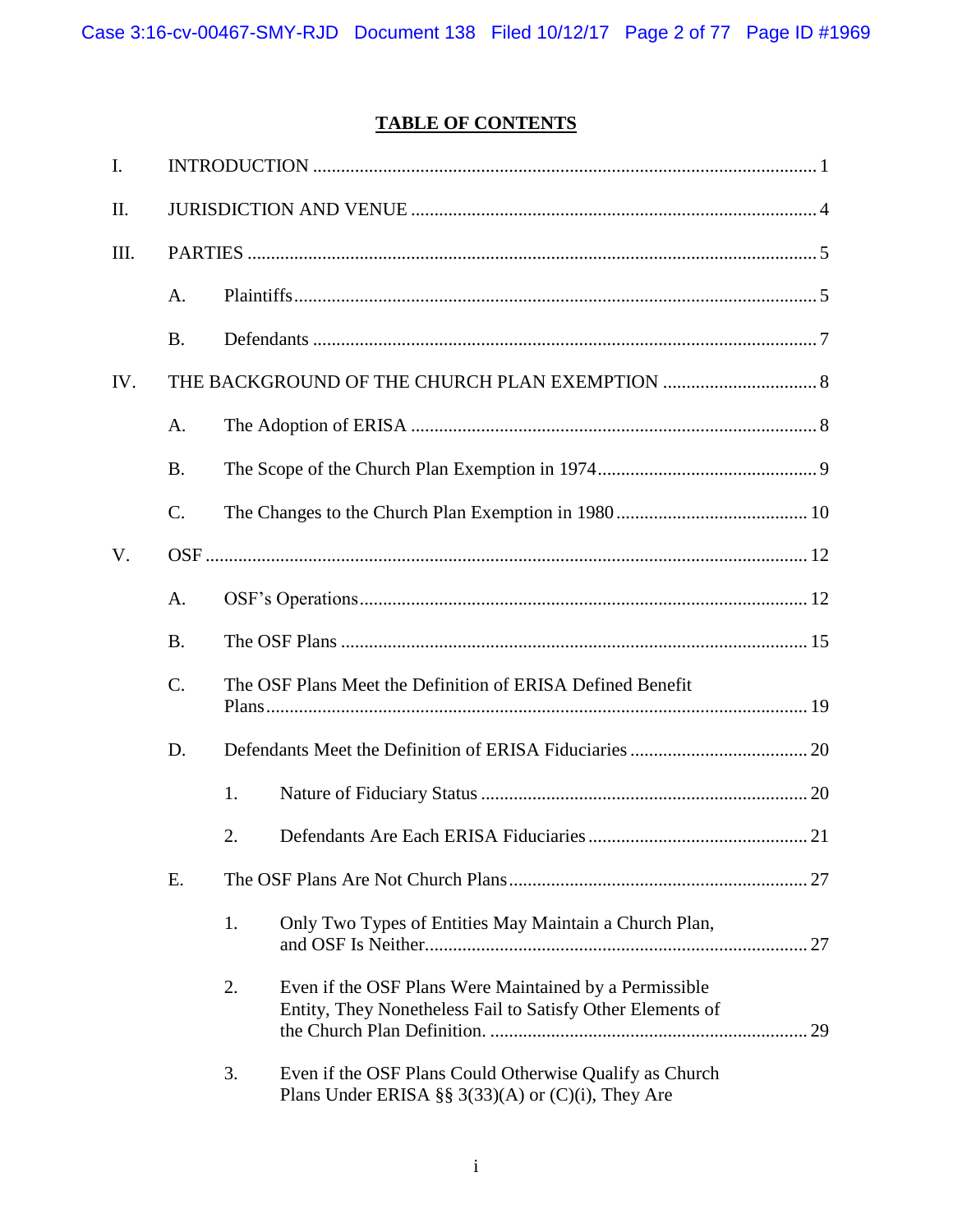|      |           |                  | Excluded from Church Plan Status Under ERISA §                                                                                                                                                                                   |  |  |
|------|-----------|------------------|----------------------------------------------------------------------------------------------------------------------------------------------------------------------------------------------------------------------------------|--|--|
|      |           | $\overline{4}$ . | Even if the OSF Plans Could Otherwise Qualify as Church<br>Plans Under ERISA, the Church Plan Exemption, as<br>Claimed by OSF, Violates the Establishment Clause of the<br>First Amendment of the Constitution, and Is Therefore |  |  |
| VI.  |           |                  |                                                                                                                                                                                                                                  |  |  |
|      | A.        |                  |                                                                                                                                                                                                                                  |  |  |
|      | <b>B.</b> |                  |                                                                                                                                                                                                                                  |  |  |
|      | C.        |                  |                                                                                                                                                                                                                                  |  |  |
|      | D.        |                  |                                                                                                                                                                                                                                  |  |  |
|      | E.        |                  |                                                                                                                                                                                                                                  |  |  |
|      | F.        |                  |                                                                                                                                                                                                                                  |  |  |
|      | G.        |                  |                                                                                                                                                                                                                                  |  |  |
| VII. |           |                  |                                                                                                                                                                                                                                  |  |  |
|      |           |                  |                                                                                                                                                                                                                                  |  |  |
|      |           |                  | (Claim for Equitable Relief Pursuant to ERISA Sections 502(a)(2)                                                                                                                                                                 |  |  |
|      |           |                  |                                                                                                                                                                                                                                  |  |  |
|      |           |                  | (Claim for Violation of Reporting and Disclosure Provisions                                                                                                                                                                      |  |  |
|      |           |                  |                                                                                                                                                                                                                                  |  |  |
|      |           |                  | (Claim for Failure to Provide Minimum Funding Against                                                                                                                                                                            |  |  |
|      |           |                  |                                                                                                                                                                                                                                  |  |  |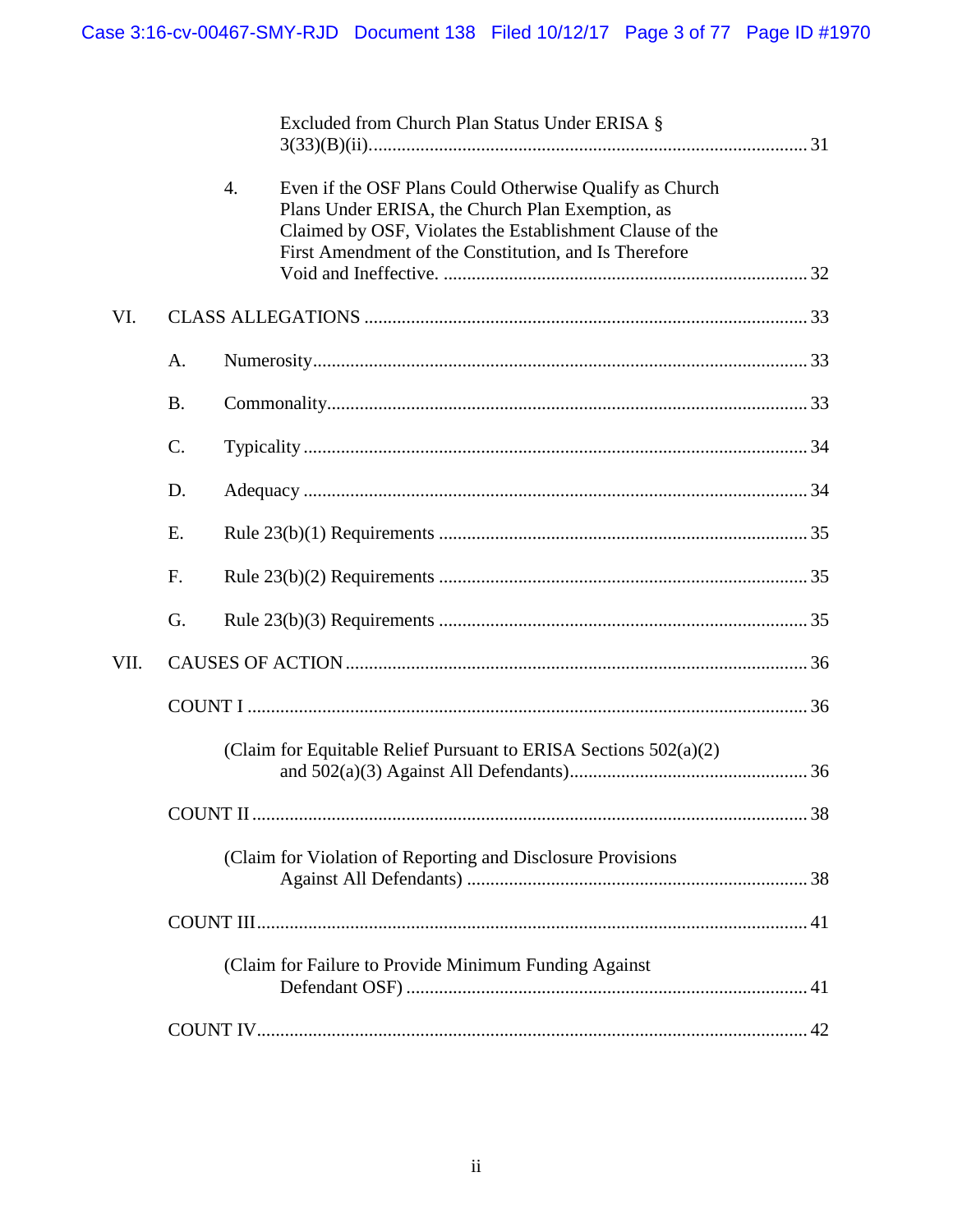| (Claim for Failure to Establish the Plans Pursuant to Written<br>Instruments Meeting the Requirements of ERISA Section   |
|--------------------------------------------------------------------------------------------------------------------------|
|                                                                                                                          |
| (Claim for Failure to Establish a Trust Meeting the Requirements                                                         |
|                                                                                                                          |
| (Claim for Clarification of Future Benefits Under ERISA Sections                                                         |
|                                                                                                                          |
| (Claim for Civil Money Penalty Pursuant to ERISA Section                                                                 |
|                                                                                                                          |
| (Claim for Breach of ERISA Fiduciary Duties Against All                                                                  |
|                                                                                                                          |
| (Claim for Declaratory Relief That the Church Plan Exemption<br>Violates the Establishment Clause of the First Amendment |
|                                                                                                                          |
| (Alternative Claim for Breach of Contract and Specific                                                                   |
|                                                                                                                          |
| (Alternative Claim for Promissory Estoppel Against Defendant                                                             |
|                                                                                                                          |
|                                                                                                                          |
|                                                                                                                          |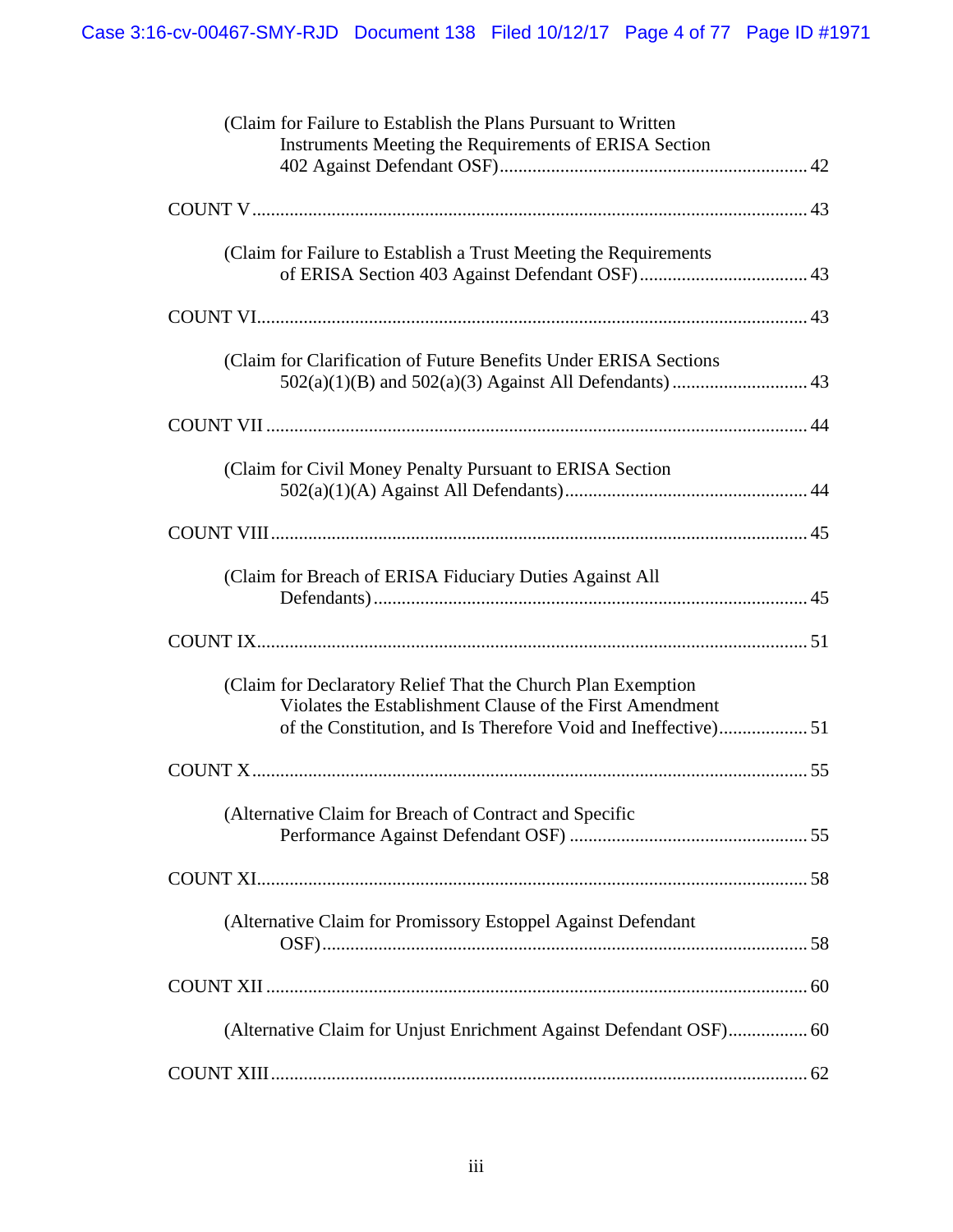| (Alternative Claim for Breach of Common Law Fiduciary Duty  |  |
|-------------------------------------------------------------|--|
|                                                             |  |
|                                                             |  |
| (Alternative Claim for Breach of Common Law Fiduciary Duty) |  |
|                                                             |  |
|                                                             |  |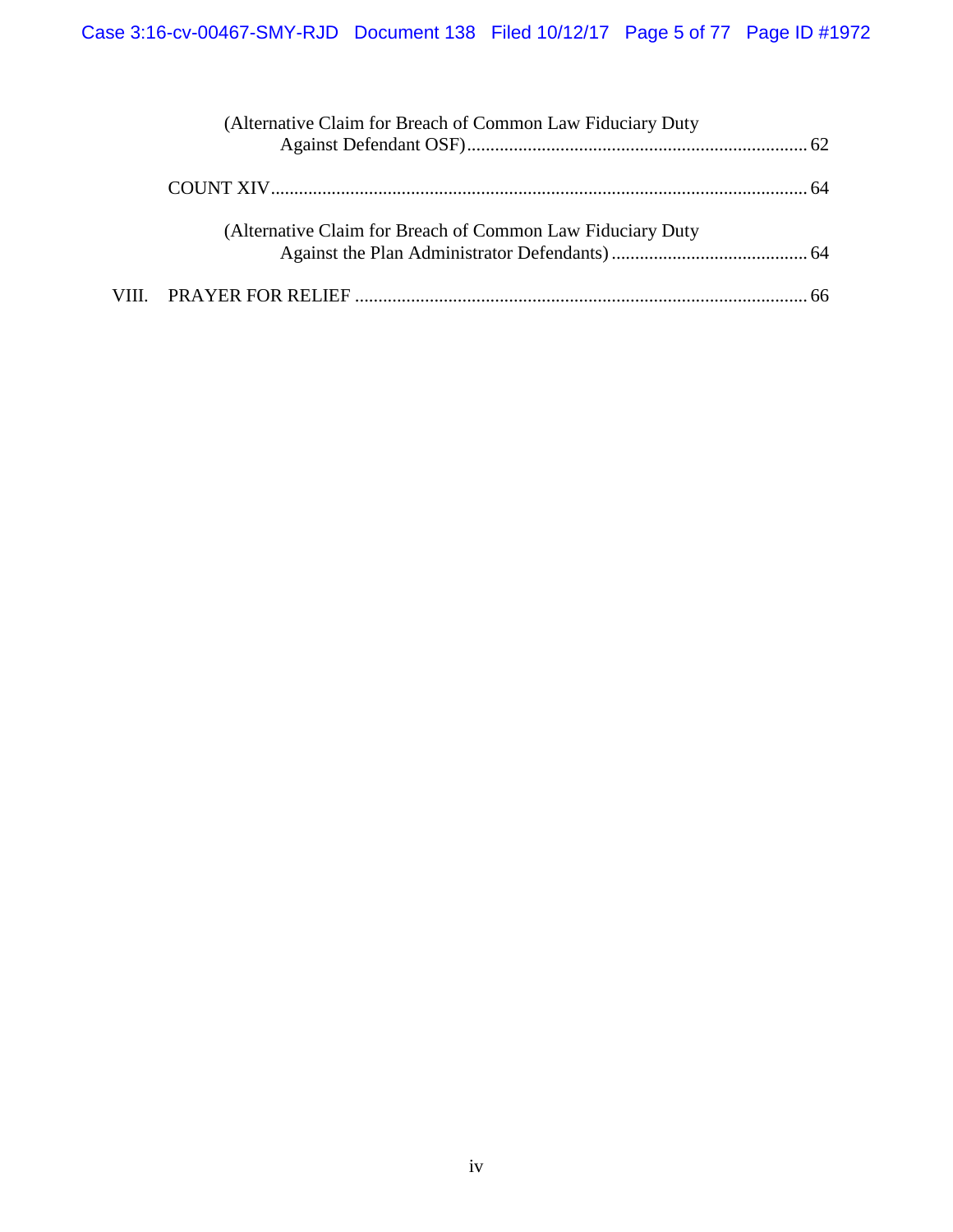Plaintiffs Sheilar Smith, Kasandra Anton, Bonnie Bailey, Peggy Wise, and June Schwierjohn, individually and on behalf of all those similarly situated, as well as on behalf of the OSF Plans, as defined herein, by and through their attorneys, hereby allege as follows:

### **I. INTRODUCTION**

<span id="page-5-0"></span>1. Defendant OSF HealthCare System, by and through its subsidiaries and/or affiliates ("OSF," "OSF HealthCare," or "Defendant"), operates a hospital corporation that primarily provides healthcare services in Illinois, with certain operations in Michigan. This case concerns OSF's failure to properly maintain its pension plans under the applicable federal law regulating pension plans, the Employee Retirement Income Security Act of 1974, as amended ("ERISA"). In the alternative, even if the pension plans are not subject to ERISA, OSF has breached its duties under state law. In particular, whether under federal or state law, OSF has failed to adequately fund the plans, creating a significant risk that these plans will be unable to pay the benefits to which OSF's employees are entitled. As demonstrated herein, OSF's failures harm its more than 19,000 current or former employees who continued to work for OSF in reliance on these promised pension benefits and who count on these benefits for their retirement.

2. As its name implies, ERISA was crafted to protect employee retirement funds. A comprehensive history of ERISA put it this way:

Employees should not participate in a pension plan for many years only to lose their pension . . . because their plan did not have the funds to meet its obligations. The major reforms in ERISA—fiduciary standards of conduct, minimum vesting and funding standards, and a government-run insurance program—aimed to ensure that long-service employees actually received the benefits their retirement plan promised.

James Wooten, *The Employee Retirement Income Security Act of 1974: A Political History* 3 (Univ. of Cal. Press 2005).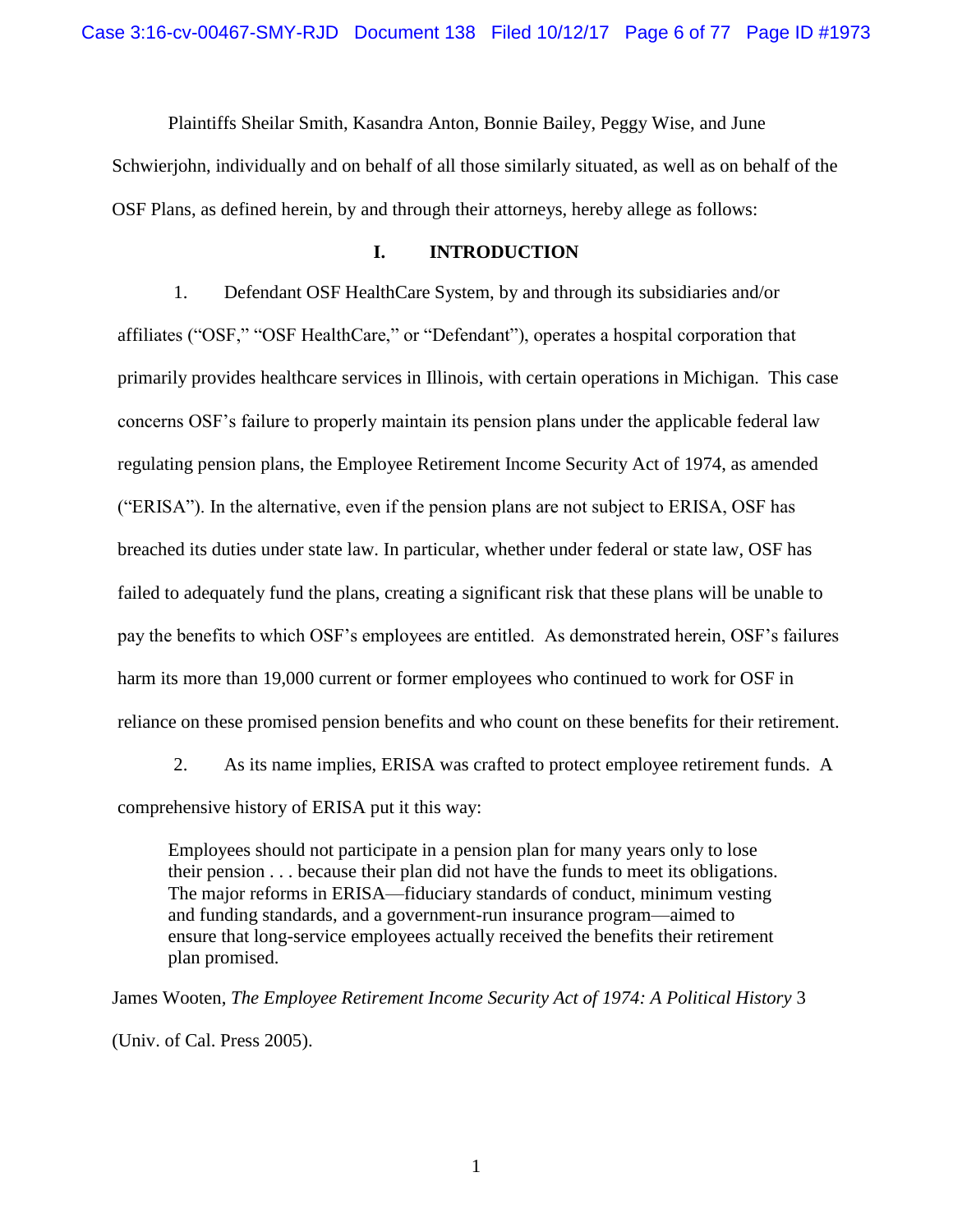3. This class action is brought on behalf of all participants, former participants, and beneficiaries of defined benefit pension plans that are established, maintained, administered, and/or sponsored by OSF, OSF's affiliates, and/or OSF's committees and are operated as, or claimed to be, "church plans" under ERISA (referred to as the "OSF Plans" or simply the "Plans"). The OSF Plans include, without limitation, The Sisters of the Third Order of St. Francis Employees Pension Plan ("St. Francis Plan") and the Retirement Plan for Employees of Saint Anthony's Health Center ("St. Anthony's Plan").

4. OSF is violating numerous provisions of ERISA—including, on information and belief, underfunding the OSF Plans—while erroneously claiming that the Plans are exempt from ERISA's protections because they are "church plans." The OSF Plans do not meet the definition of "church plans" under ERISA because a "church plan" generally must be "maintained" by a church or a convention or association of churches and because OSF, who maintains the OSF Plans, plainly is not a church or a convention or association of churches.

5. OSF may claim that the OSF Plans are "maintained" by internal OSF retirement committees and thus qualify for a special accommodation for plans maintained by churchassociated "organizations" whose "principal purpose" is funding or administering benefit plans. But it is OSF, and not any committees, that maintains the OSF Plans and OSF's principal purpose is providing healthcare, not funding or administering retirement plans. Even if the committees did "maintain" the plans, the OSF Plans still would not qualify as "church plans" because these committees are internal committees of OSF and are not distinct "organizations," as required by ERISA's "principal purpose" accommodation.

6. Furthermore, even if the OSF Plans were somehow "maintained" by a permissible entity, the church plan exemption still would not apply because other aspects of the definition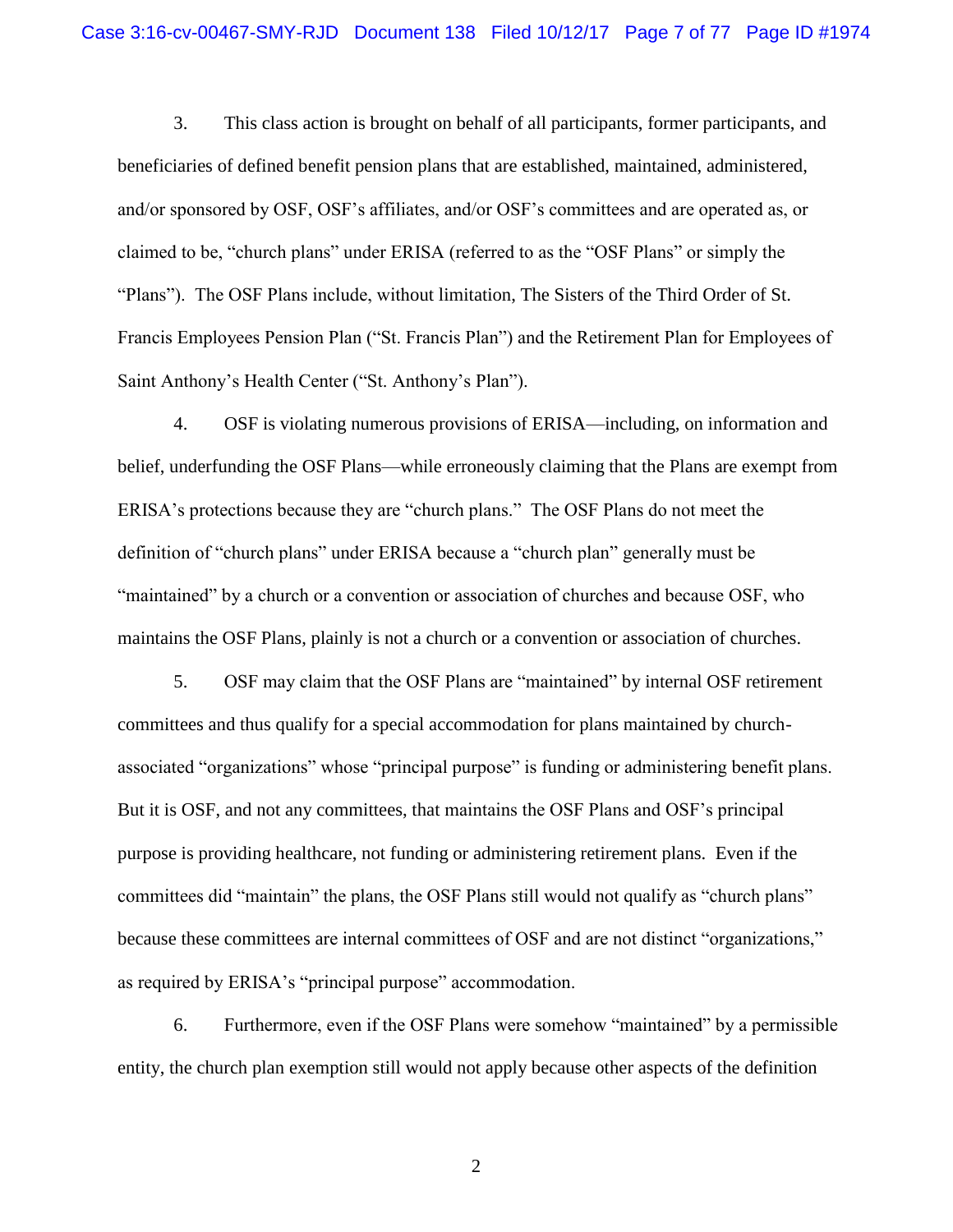are not satisfied, including that OSF is not "controlled by" or "associated with" a church, within the meaning of ERISA. OSF is a non-profit healthcare corporation, not unlike other non-profit healthcare systems with which OSF competes in its commercial healthcare activities. OSF is not owned or operated by a church and does not receive funding from a church. No denominational requirement exists for OSF employees. Indeed, OSF tells prospective employees that any choice of faith, or lack thereof, is not a factor in the recruiting and hiring of OSF employees. In choosing to recruit and hire from the population at large, OSF must also be willing to accept neutral, generally applicable regulations, such as ERISA, imposed to protect those employees' legitimate interests. Moreover, OSF affiliates with numerous healthcare facilities, including many that claim to be secular and have no relationship with any church.

7. Even if the Court determined that the OSF Plans fell within the scope of the church plan exemption, the church plan exemption would then be, as applied to OSF, an unconstitutional accommodation in violation of the Establishment Clause of the First Amendment. OSF claims, in effect, it must be relieved of its ERISA financial obligations because OSF claims certain religious beliefs. The Establishment Clause, however, does not allow such an economic preference for religious adherents that is not available to non-adherents, at least where, as here, an accommodation is not required to relieve a substantial burden on religious practice or to avoid government entanglement in religion. Extension of the church plan exemption to OSF: (A) is not necessary to further the stated purposes of the exemption; (B) harms OSF workers; (C) puts OSF competitors at an economic disadvantage; (D) relieves OSF of no genuine religious burden created by ERISA; and (E) creates more government entanglement with alleged religious beliefs than compliance with ERISA creates.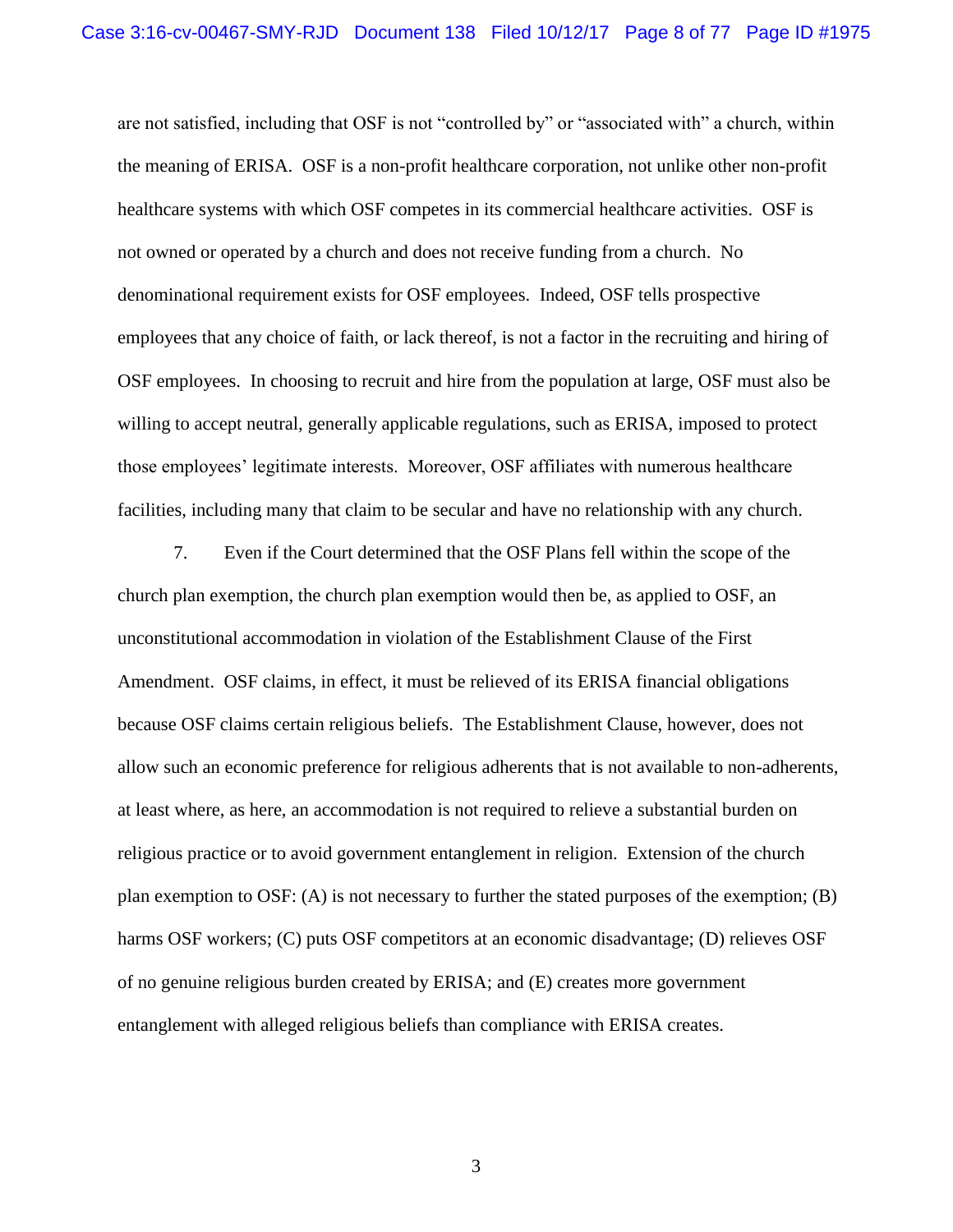8. OSF's claim of church plan status for its defined benefit pension plans fails under both the statutory church plan definition and the First Amendment. Plaintiffs seek an Order requiring OSF to comply with ERISA and afford the Class all the protections of ERISA with respect to OSF's defined benefit pension plans, as well as an Order finding that the church plan exemption, as claimed by OSF, is unconstitutional because it violates the Establishment Clause of the First Amendment.

9. Yet even if the church plan exemption did apply to the OSF Plans and even if the application of the exemption were constitutionally permissible, OSF nonetheless has breached its contractual obligations under the OSF Plan documents and has breached its common law fiduciary duties by failing to make required contributions to the OSF Plan trusts. By refusing to fund the OSF Plans, in contravention of its obligations under the OSF Plan documents, its fiduciary duties, and its repeated promises to OSF Plan participants, OSF has left the OSF Plans severely underfunded. On information and belief, the OSF Plan trusts currently hold assets worth only approximately 50% of the accrued benefit obligations. Because of OSF's failures to fund the OSF Plans, there exists a substantial risk that the OSF Plans will be unable to pay the accrued pension benefits to which Plaintiffs and the other Class members are entitled. Accordingly, Plaintiffs seek an Order requiring OSF to make all contributions to the OSF Plan trusts necessary to fund, on an actuarial basis, all accrued pension benefits.

#### **II. JURISDICTION AND VENUE**

<span id="page-8-0"></span>10. **Subject Matter Jurisdiction.** This Court has jurisdiction over this action pursuant to 28 U.S.C. § 1331 because this is a civil action arising under the laws of the United States and pursuant to 29 U.S.C.  $\S 1132(e)(1)$ , which provides for federal jurisdiction of actions brought under Title I of ERISA. This Court has supplemental jurisdiction over Plaintiffs' state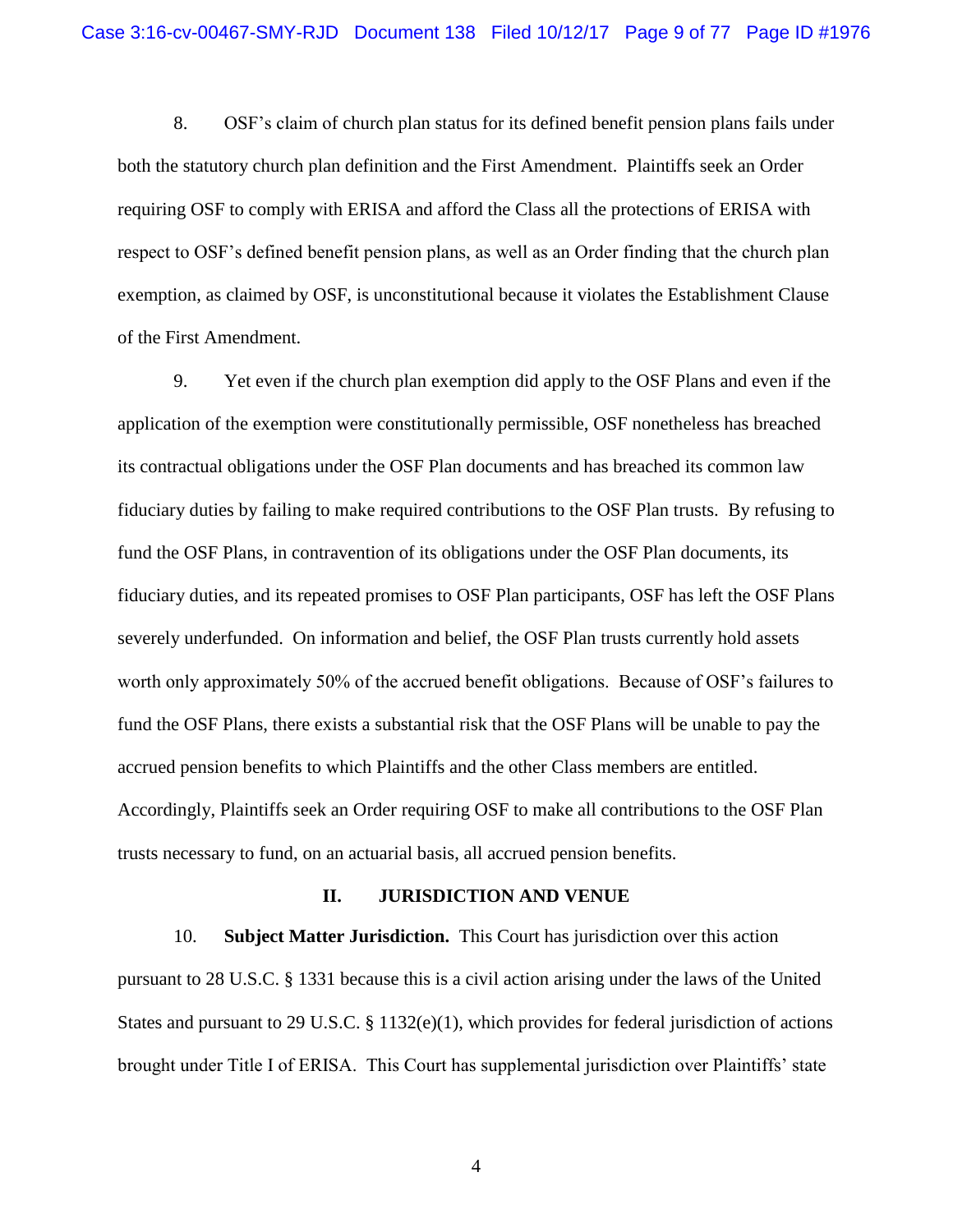law claims pursuant to 28 U.S.C. § 1367 because the state law claims are so related to Plaintiffs' other claims in this action that they form part of the same case or controversy.

11. **Personal Jurisdiction.** This Court has personal jurisdiction over all Defendants because ERISA provides for nationwide service of process. ERISA § 502(e)(2), 29 U.S.C. § 1132(e)(2). All of the Defendants are either residents of the United States or subject to service in the United States, and the Court therefore has personal jurisdiction over them. The Court also has personal jurisdiction over them pursuant to Federal Rule of Civil Procedure  $4(k)(1)(A)$ because they would all be subject to a court of general jurisdiction in Illinois as a result of Defendant OSF transacting business in and/or having significant contacts with this District.

12. **Venue.** Venue is proper in this district pursuant to ERISA section 502(e)(2), 29 U.S.C. § 1132(e)(2), because (a) one or more of the Plans are administered in this District, (b) some of the violations of ERISA took place in this District, and/or (c) Defendant OSF may be found in this District through its operation of OSF Saint Anthony's Health Center, OSF Saint Anthony's Physician Group, OSF Saint Clare's Hospital, and Saint Clare's Villa in Alton, Illinois.

13. Venue is also proper in this District pursuant to 28 U.S.C. § 1391 because Defendants OSF and the Retirement Committee for the Retirement Plan for Employees of Saint Anthony's Health Center systematically and continuously do business in this District, and because a substantial part of the events or omissions giving rise to the claims asserted herein occurred within this District.

#### **III. PARTIES**

#### <span id="page-9-1"></span><span id="page-9-0"></span>**A. Plaintiffs**

14. **Plaintiff Sheilar Smith**. Plaintiff Smith was an employee of Saint Anthony's Health Center beginning in 1986. In 2014, OSF acquired Saint Anthony's Health Center and re-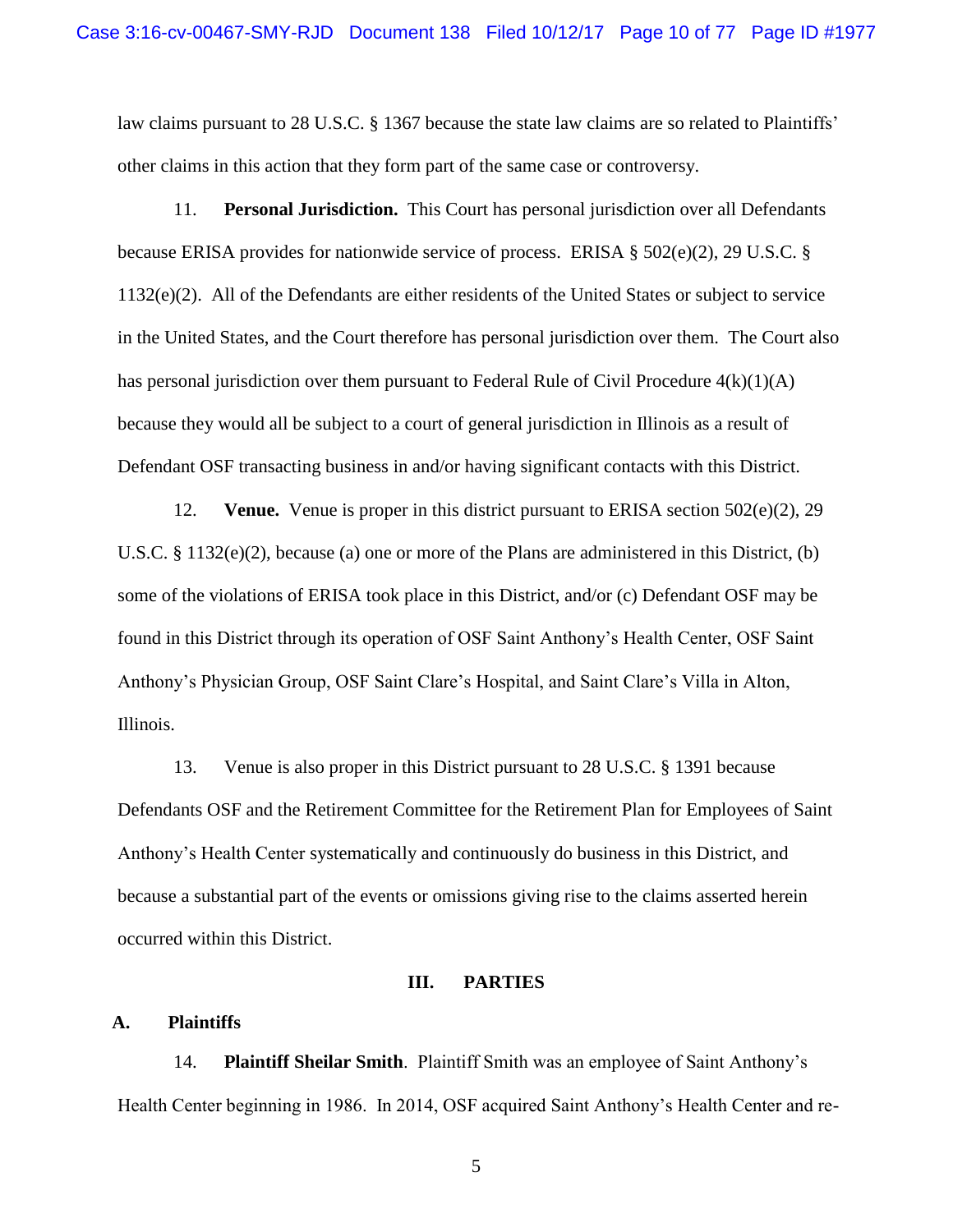named it OSF Saint Anthony's Health Center. Plaintiff continued to be employed at OSF Saint Anthony's Health Center until late 2015. Plaintiff Smith is a vested participant in a defined benefit pension plan maintained by OSF, the St. Anthony's Plan, because she is eligible for, and receiving, pension benefits under the Plan. Additionally, and alternatively, Plaintiff Smith has a colorable claim to benefits under a pension plan maintained by OSF and is a participant within the meaning of ERISA section 3(7), 29 U.S.C. § 1002(7), and is therefore entitled to maintain an action with respect to the OSF Plans pursuant to ERISA sections  $502(a)(1)(A)$ -(B),  $(a)(2)$ -(3),  $(c)(1)$ ,  $(c)(3)$ ,  $29$  U.S.C. § 1132(a)(1)(A)-(B), (a)(2)-(3), (c)(1), (c)(3).

15. **Plaintiff Kasandra Anton.** Plaintiff Anton was an employee of OSF from 1983 until 2009. Plaintiff Anton is a vested participant in a defined benefit pension plan maintained by OSF, the St. Francis Plan, because she is eligible for, and receiving, pension benefits under the Plan. Additionally and alternatively, Plaintiff has a colorable claim to benefits under a pension plan maintained by OSF and is a participant within the meaning of ERISA section 3(7), 29 U.S.C. § 1002(7), and is therefore entitled to maintain an action with respect to the OSF Plans pursuant to ERISA sections  $502(a)(1)(A)-(B)$ ,  $(a)(2)-(3)$ ,  $(c)(1)$ ,  $(c)(3)$ ,  $29$  U.S.C.  $\S 1132(a)(1)(A)-(B), (a)(2)-(3), (c)(1), (c)(3).$ 

15.1 **Plaintiff Bonnie Bailey.** Plaintiff Bailey is a citizen and resident of Peoria, Illinois. Plaintiff Bailey was employed by Defendant as a receptionist at the Saint Francis Medical Center College of Nursing from 2003 until 2006, and then from 2006 until her retirement in November 2013 Plaintiff Bailey worked in the Communications Department at OSF Saint Francis Medical Center. Plaintiff Bailey is a current participant in the St. Francis Plan.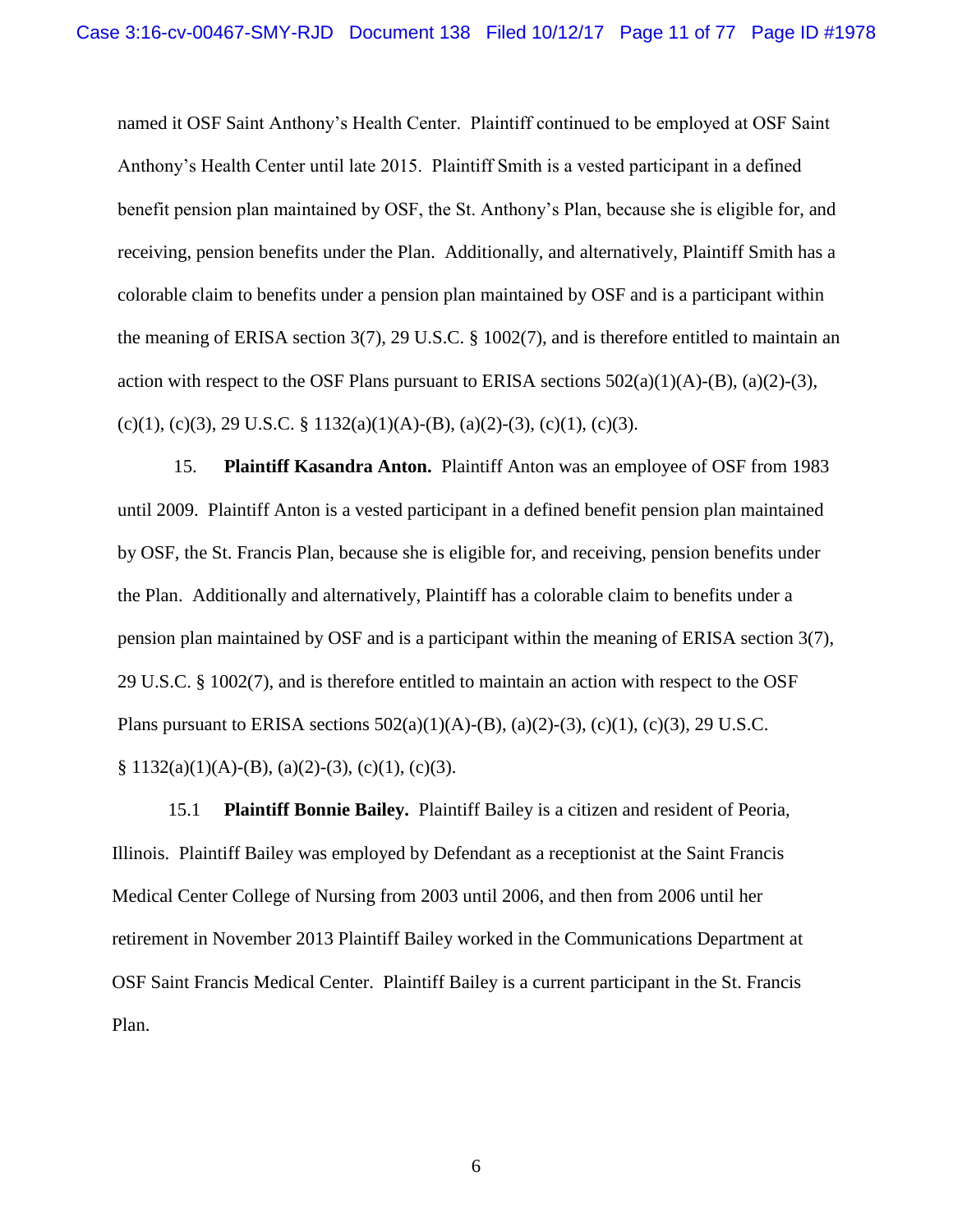15.2 **Plaintiff Peggy Wise.** Plaintiff Wise is a citizen and resident of Peoria, Illinois. Plaintiff Wise worked for the Company full-time for 31 years as a certified technician at OSF Saint Francis Medical Center in numerous departments until her retirement in 2000. Plaintiff Wise is a current participant in the St. Francis Plan.

15.3 **Plaintiff June Schwierjohn.** Plaintiff Schwierjohn is a citizen and resident of Alton, Illinois. Plaintiff Schwierjohn was employed by Defendant Saint Anthony's Health Center ("SAHC") beginning in 1987 as a Cost Accountant Reimbursement Analyst, until her employment ended in August 2016. Plaintiff Schwierjohn is a current participant in the St. Anthony's Plan.

#### <span id="page-11-0"></span>**B. Defendants**

16. As discussed below, all Defendants are ERISA fiduciaries.

17. **Defendant OSF HealthCare System ("OSF")**. Defendant OSF is a 501(c)(3) non-profit corporation organized under, and governed by, Illinois law. OSF is headquartered in Peoria, Illinois. OSF owns and operates eleven acute care hospitals and other healthcare-related entities in Illinois, including thirty-nine hospital-based outpatient facilities, 250 physician office practices, clinics, six home health agencies, and five hospice programs. OSF also has one hospital in Michigan. In fiscal year 2016, OSF had net patient services revenues of \$2.41 billion and assets of \$3.49 billion. OSF currently employs more than 18,000 people. Defendant OSF is the employer responsible for maintaining the OSF Plans and is, therefore, the plan sponsor of the OSF Plans within the meaning of ERISA section 3(16)(B), 29 U.S.C. § 1002(16)(B). In the event that the terms of the instrument under which the OSF Plans are operated do not specifically designate an "administrator," as provided in ERISA section 3(16)(A)(i), 29 U.S.C. § 1002(3)(16)(A)(i), then the plan administrator is the plan sponsor, OSF. *See* ERISA § 3(16)(A)(ii), 29 U.S.C. § 1002(3)(16)(A)(ii).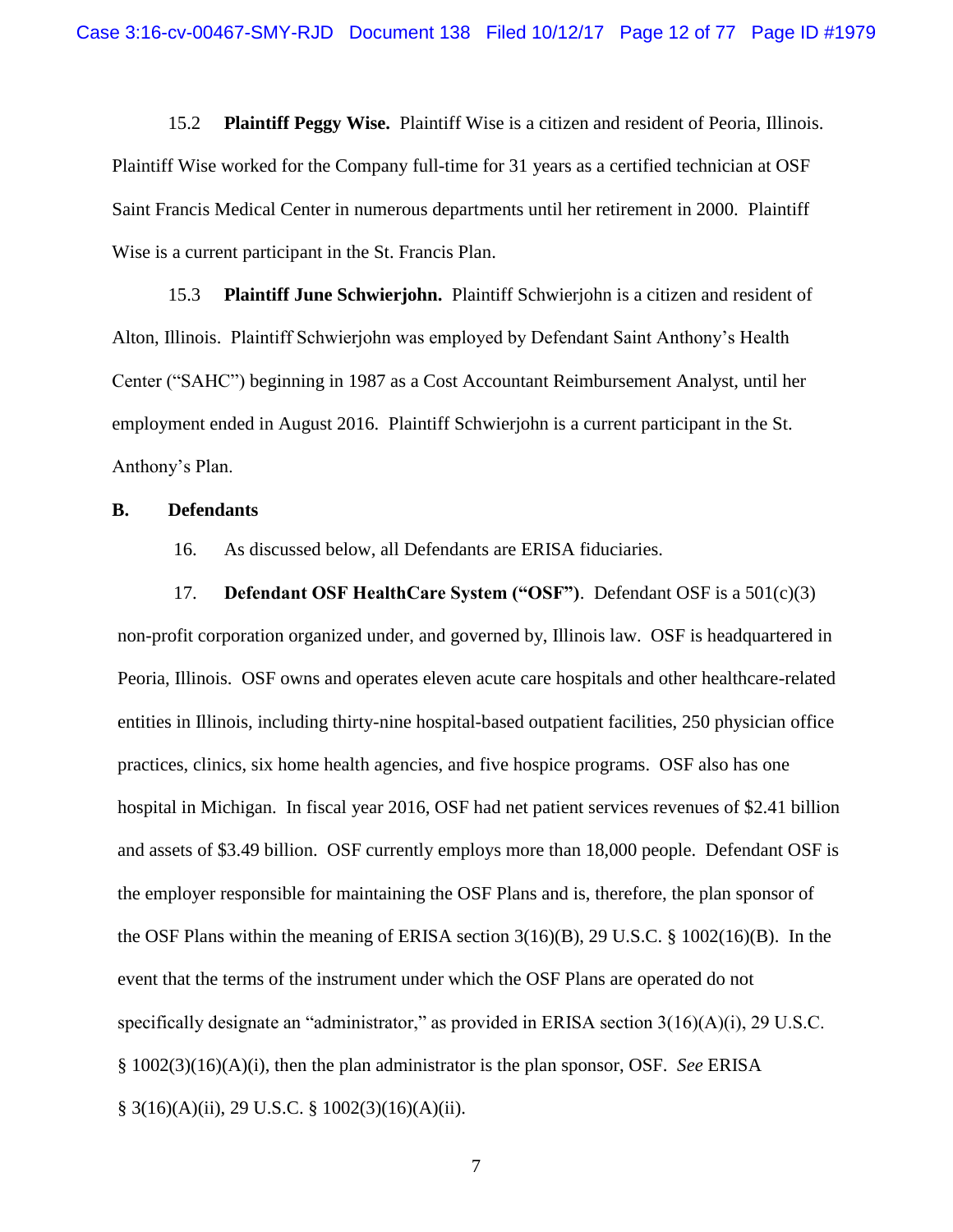#### 18. **Defendant The Sisters of the Third Order of St. Francis Employees Pension**

#### **Plan Administrative Committee ("St. Francis Administrative Committee").** On

information and belief, the St. Francis Administrative Committee is the person specifically designated as the "administrator" of the St. Francis Plan by the terms of the instrument under which the St. Francis Plan is operated, as provided in ERISA section  $3(16)(A)(i)$ , 29 U.S.C. §  $1002(3)(16)(A)(i)$ .

19. **Defendant Retirement Committee for the Retirement Plan for Employees of Saint Anthony's Health Center ("St. Anthony's Retirement Committee").** On information and belief, the St. Anthony's Retirement Committee is the person specifically designated as the "administrator" by the terms of the instrument under which the St. Anthony's Plan is operated, as provided in ERISA section 3(16)(A)(i), 29 U.S.C. § 1002(3)(16)(A)(i).

20. The St. Francis Administrative Committee and the St. Anthony's Retirement Committee are collectively referred to herein as the "Plan Administrator Defendants."

### **IV. THE BACKGROUND OF THE CHURCH PLAN EXEMPTION**

#### <span id="page-12-1"></span><span id="page-12-0"></span>**A. The Adoption of ERISA**

21. Following years of study and debate, and broad bipartisan support, Congress adopted ERISA in 1974, and the statute was signed into law by President Ford on Labor Day of that year. Among the factors that led to the enactment of ERISA were the widely publicized failures of certain defined benefit pension plans, especially the plan for employees of Studebaker Corporation, an automobile manufacturing company, which defaulted on its pension obligations in 1965. *See generally* John H. Langbein et al., *Pension and Employee Benefit Law* 67-71 (6th ed. 2015).

22. As originally adopted in 1974, and today, ERISA protects the retirement savings of pension plan participants in a variety of ways. As to participants in traditional defined benefit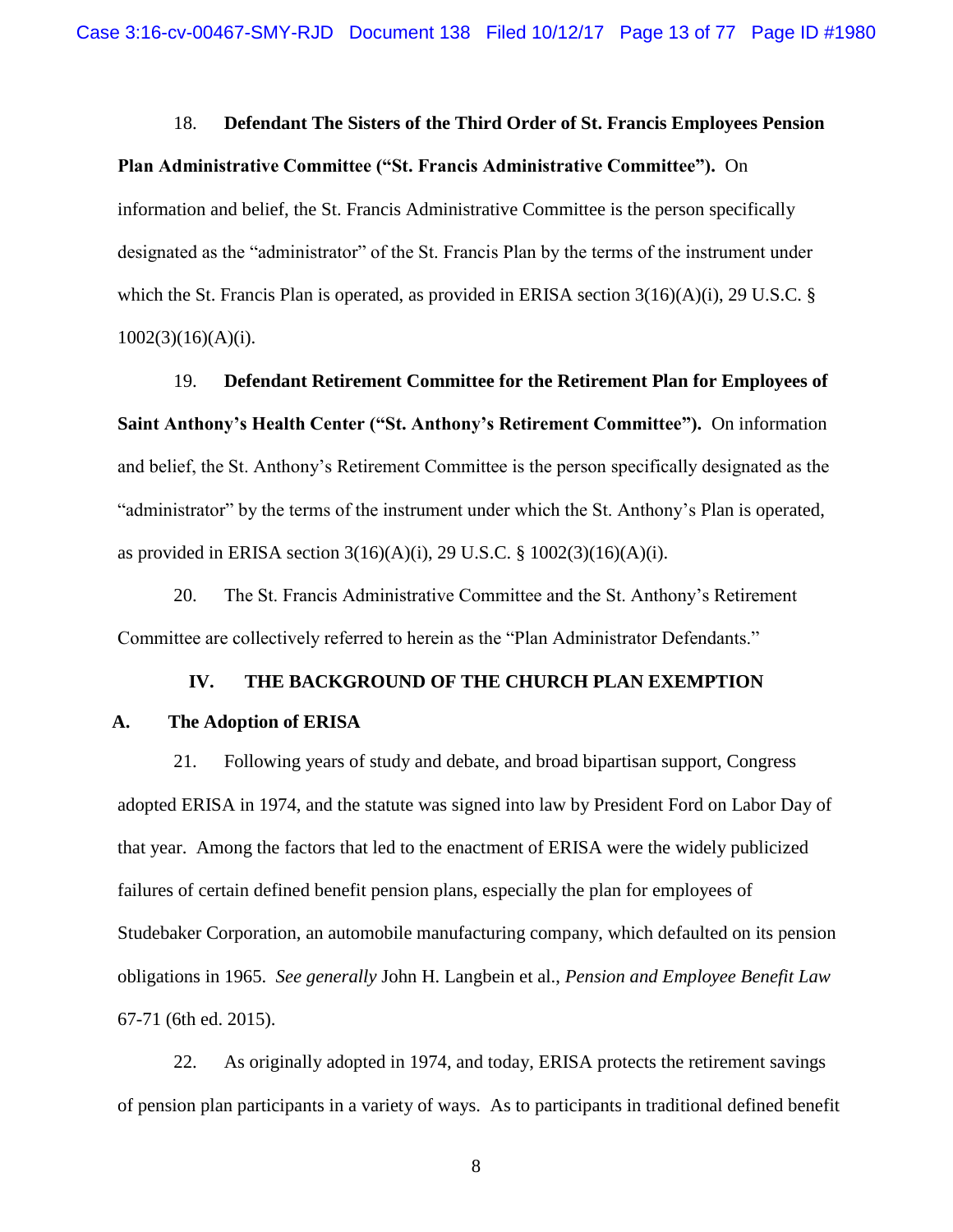pension plans, such as the Plans at issue here, ERISA mandates, among other things, that such plans be currently funded and actuarially sound, that participants' accruing benefits vest pursuant to certain defined schedules, that the administrators of the plans report certain information to participants and to government regulators, that the fiduciary duties of prudence, diversification, loyalty, and so on apply to those who manage the plans, and that the benefits promised by the plans be guaranteed, up to certain limits, by the Pension Benefit Guaranty Corporation ("PBGC"). *See, e.g.*, ERISA §§ 303, 203, 101-06, 404-06, 409, 4007, 4022, 29 U.S.C. §§ 1083, 1053, 1021-26, 1104-06, 1109, 1307, 1322.

23. ERISA centers on pension plans, particularly defined benefit pension plans, as is reflected in the very title of the Act, which addresses "retirement income security." However, ERISA also subjects to federal regulation defined contribution pension plans (such as 401(k) plans) and welfare plans, which provide health care, disability, severance and related nonretirement benefits. ERISA § 3(34), (1), 29 U.S.C. § 1002(34), (1).

#### <span id="page-13-0"></span>**B. The Scope of the Church Plan Exemption in 1974**

 $\overline{a}$ 

24. As adopted in 1974, ERISA provided an exemption from compliance for certain plans, in particular governmental plans and church plans. Plans that met the statutory definitions were exempt from all of ERISA's substantive protections for participants. ERISA § 4(b)(2), 29 U.S.C. § 1003(b)(2) (exemption from Title I of ERISA); ERISA § 4021(b)(3), 29 U.S.C. § 1321(b)(3) (exemption from Title IV of ERISA).

25. ERISA defined a "church plan" as a plan "established and maintained . . . for its employees . . . by a church or by a convention or associations of churches."<sup>1</sup>

<sup>&</sup>lt;sup>1</sup> ERISA § 3(33)(A), 29 U.S.C. § 1002(33)(A). ERISA is codified in both the labor and tax provisions of the United States Code, titles 29 and 26 respectively. Many ERISA provisions appear in both titles. For example, the essentially identical definition of church plan in the Internal Revenue Code ("IRC") is found at 26 U.S.C. § 414(e).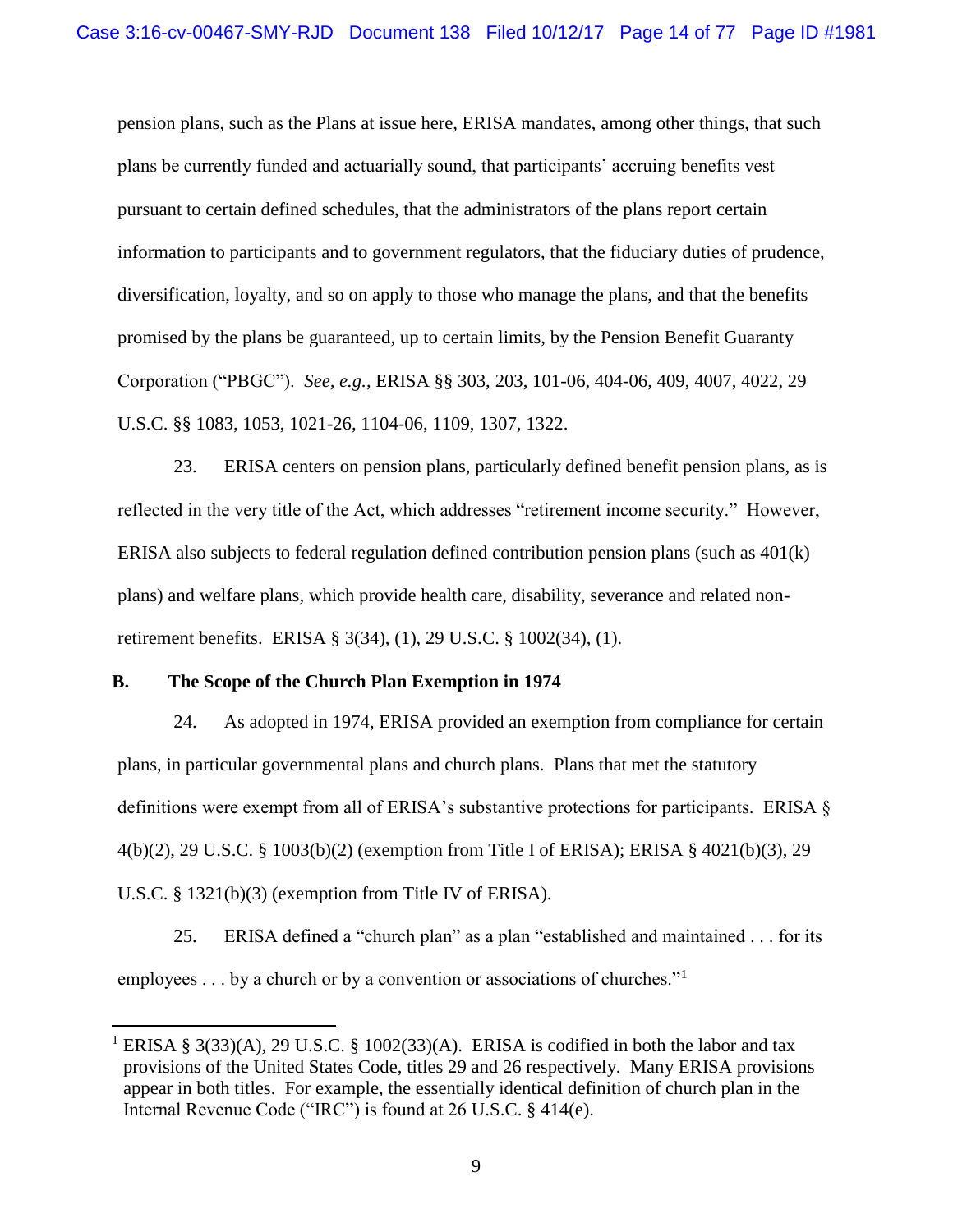26. Under the 1974 legislation, although a church plan was required to be established and maintained by a church, it could also include employees of certain pre-existing agencies of such church (*i.e.*, there was a grandfather provision), but only until 1982 (*i.e.*, there was a sunset provision).<sup>2</sup> ERISA § 3(33)(C) (1974), 29 U.S.C. § 1002(33)(C) (1974) (Pub. L. No. 93-406, § 3(33), 88 Stat. 829 (1974)) (current version as amended at 29 U.S.C. § 1002(33) (2012)). Thus, under the 1974 legislation, a pension plan that was not established and maintained by a church could not be a church plan. *Id*.

### <span id="page-14-0"></span>**C. The Changes to the Church Plan Exemption in 1980**

27. The church plan definition was amended in 1980. Multiemployer Pension Plan Amendments Act of 1980 ("MPPAA"), Pub. L. No. 96-364, § 407, 94 Stat. 1208 (1980). The amended definition is current law.

28. The grandfather and sunset provisions, concerning employees of church agencies, were dropped. Congress achieved this by including a new definition of "employee" in subsection (C)(ii)(II) of section 3(33) of ERISA. 29 U.S.C. § 1002(33)(C)(ii)(II) (1980) (current version at 29 U.S.C.  $\S$  1002(33)(C)(ii)(II) (2012)). As amended, an "employee" of a church or a convention/association of churches includes an employee of an organization "which is controlled by or associated with a church or a convention or association of churches." *Id.* The phrase "associated with" is then defined in ERISA  $\S 3(33)(C)(iv)$  to include only those organizations that "share[] common religious bonds and convictions with that church or convention or association of churches." 29 U.S.C. § 1002(33)(C)(iv) (1980) (current version at 29 U.S.C. § 1002(33)(C)(iv) (2012)). Accordingly, this new definition of "employee" permitted

 $\overline{a}$ 

<sup>2</sup> H.R. Rep. No. 93-1280 (1974) (Conf. Rep.), *reprinted in* 1974 U.S.C.C.A.N. 5038, 5044.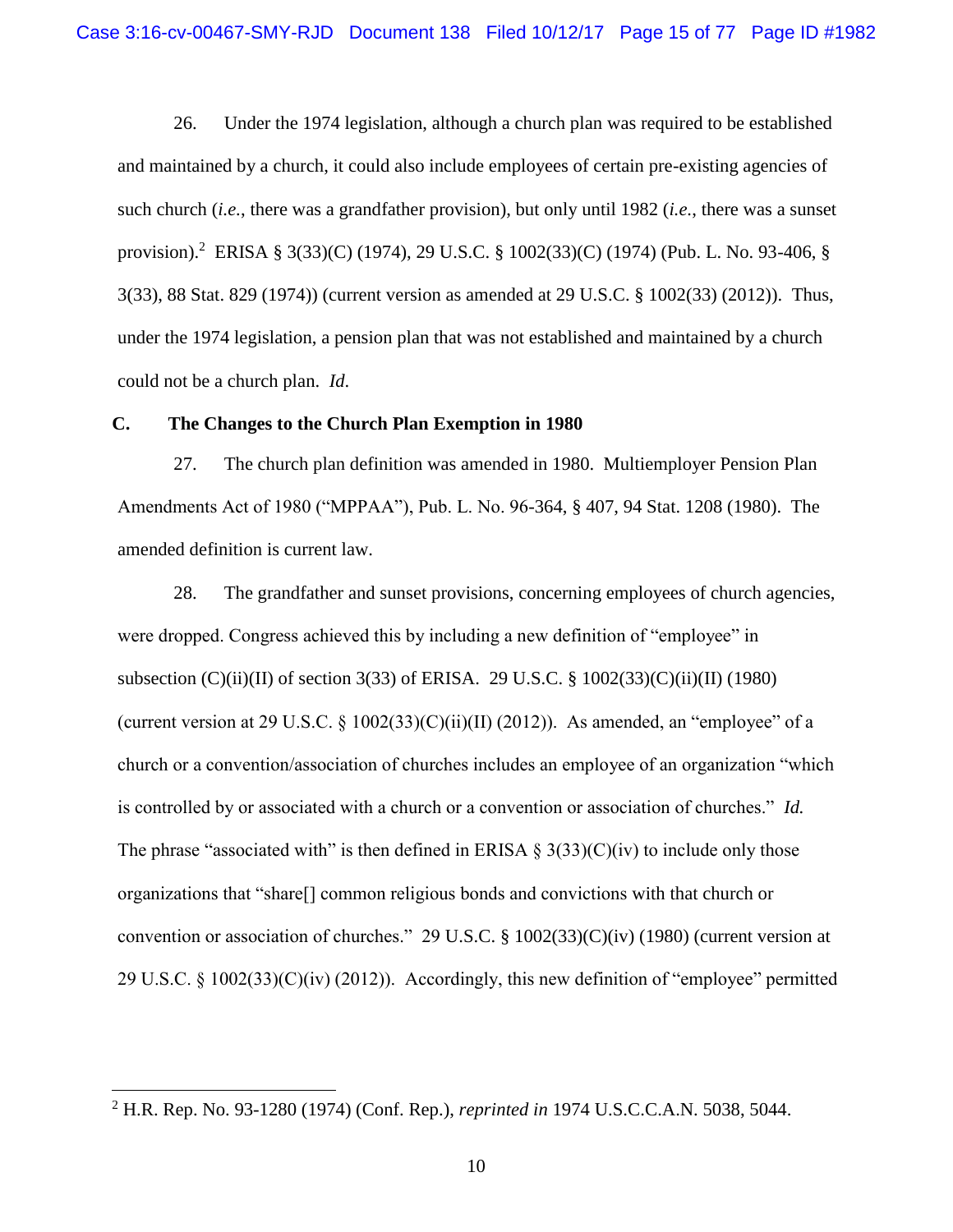a "church plan" to include among its participants employees of organizations controlled by or associated with the church, convention, or association of churches.

29. The 1980 amendments also permitted church plans to be maintained either by a church or by "an organization, whether a civil law corporation or otherwise, the principal purpose or function of which is the administration or funding of a plan or program for the provision of retirement benefits or welfare benefits, or both, for the employees of a church or a convention or association of churches, if such organization is controlled by or associated with a church or a convention or association of churches." ERISA  $\S 3(33)(C)(i)$  (1980), 29 U.S.C.  $\S$ 1002(33)(C)(i) (1980) (emphasis added) (current version at 29 U.S.C. § 1002(33)(C)(i) (2012)). For convenience, this type of organization is referred to here, as it is in the case law, as a "principal-purpose organization."

30. Finally, the Supreme Court recently interpreted the 1980 amendments and held that a church plan that is maintained by a principal-purpose organization need not have been established by a church. *Advocate Health Care Network v. Stapleton*, 137 S. Ct. 1652, 1658 (2017). The Supreme Court expressly declined to interpret the meaning of "principal purpose organization" or to express an opinion on whether the plans at issue in the cases before it were maintained by principal purpose organizations. *Id.* at 1657 n.2.

31. However, a typical hospital benefit plan is plainly not maintained by a principalpurpose organization. It is maintained by the hospital itself, usually through its Board of Directors. Even if the hospital were "controlled by or associated with" a church, it cannot maintain its own "church plan" because its principal purpose or function is the provision of health care, not "the administration or funding of a plan or program for the provision of retirement benefits." ERISA § 3(33)(C)(i), 29 U.S.C. § 1002(33)(C)(i).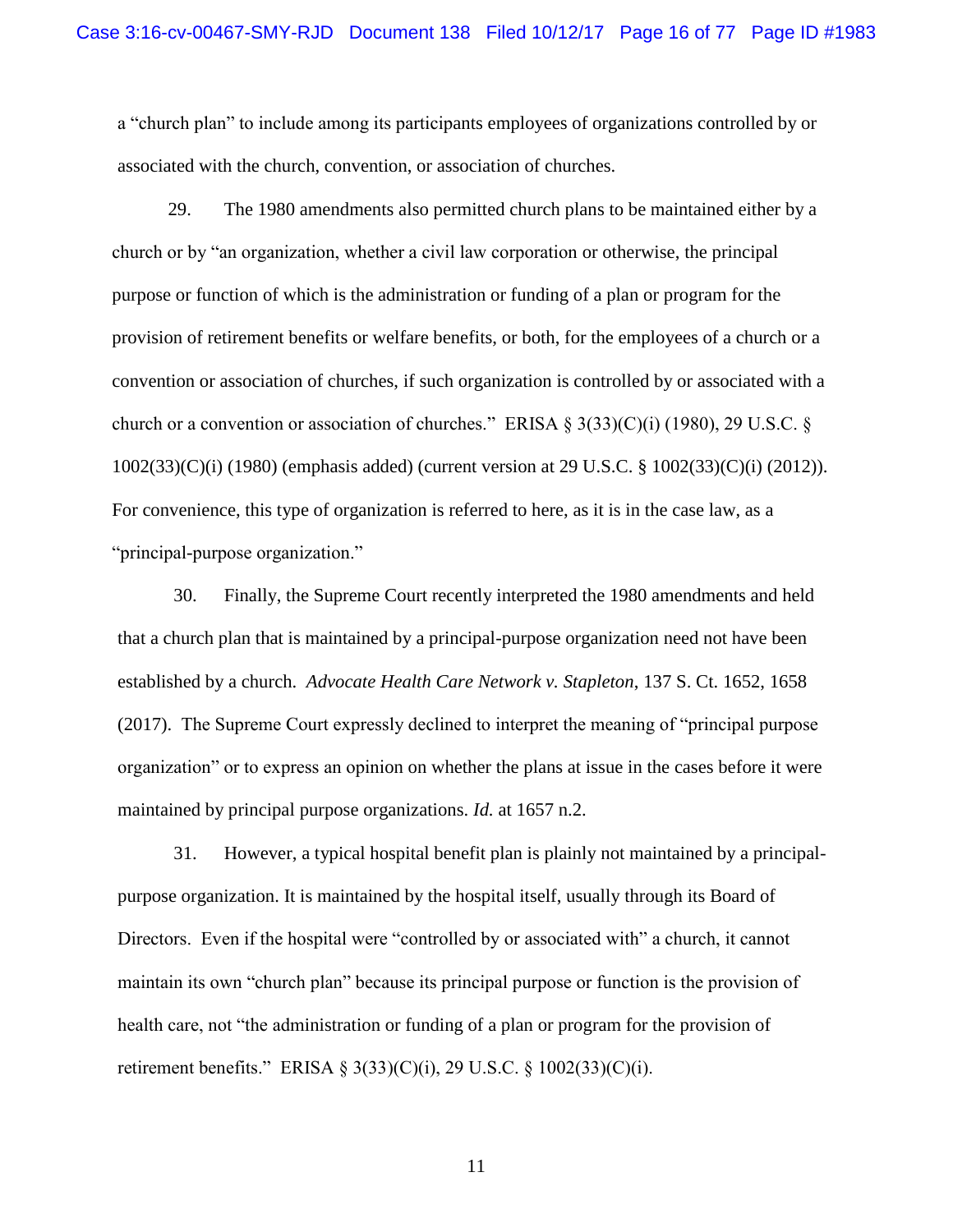#### **V. OSF**

#### <span id="page-16-1"></span><span id="page-16-0"></span>**A. OSF's Operations**

32. OSF is a 501(c)(3) non-profit corporation organized under, and governed by, Illinois law. OSF is headquartered in Peoria, Illinois. OSF is an integrated health system that operates eleven acute care hospitals, home health care services, two colleges of nursing, a medical training simulation center and other health care facilities in Illinois and Michigan. Ten of OSF's hospitals are located in Illinois, including in such locations as Alton, Peoria, Bloomington, and Rockford, and one hospital is located in Michigan. OSF HealthCare also owns an extensive network of home health services known as OSF Home Care Services; a forprofit Illinois corporation comprised of healthcare related businesses called OSF Saint Francis, Inc.; and a philanthropic arm called OSF HealthCare Foundation.

33. As of fiscal year 2016, OSF had approximately \$3.49 billion in assets.

34. OSF employs more than 18,000 people.

35. In addition to its statewide hospital network, OSF has branched out to include numerous subsidiaries and/or related entities, including for-profit corporations such as OSF Saint Francis, Inc., limited liability companies such as OSF Lifeline Ambulance, LLC and PointCore, LLC, and twelve wholly owned physician group subsidiaries.

36. On November 1, 2014, Saint Anthony's Health Center in Alton, Illinois, merged into OSF pursuant to a statutory merger, and became known as OSF Saint Anthony's Health Center ("SAHC").

37. On information and belief, in connection with that merger, ownership and operational management of Saint Anthony's Health Center were transferred to OSF, and SAHC became an assumed business name of OSF.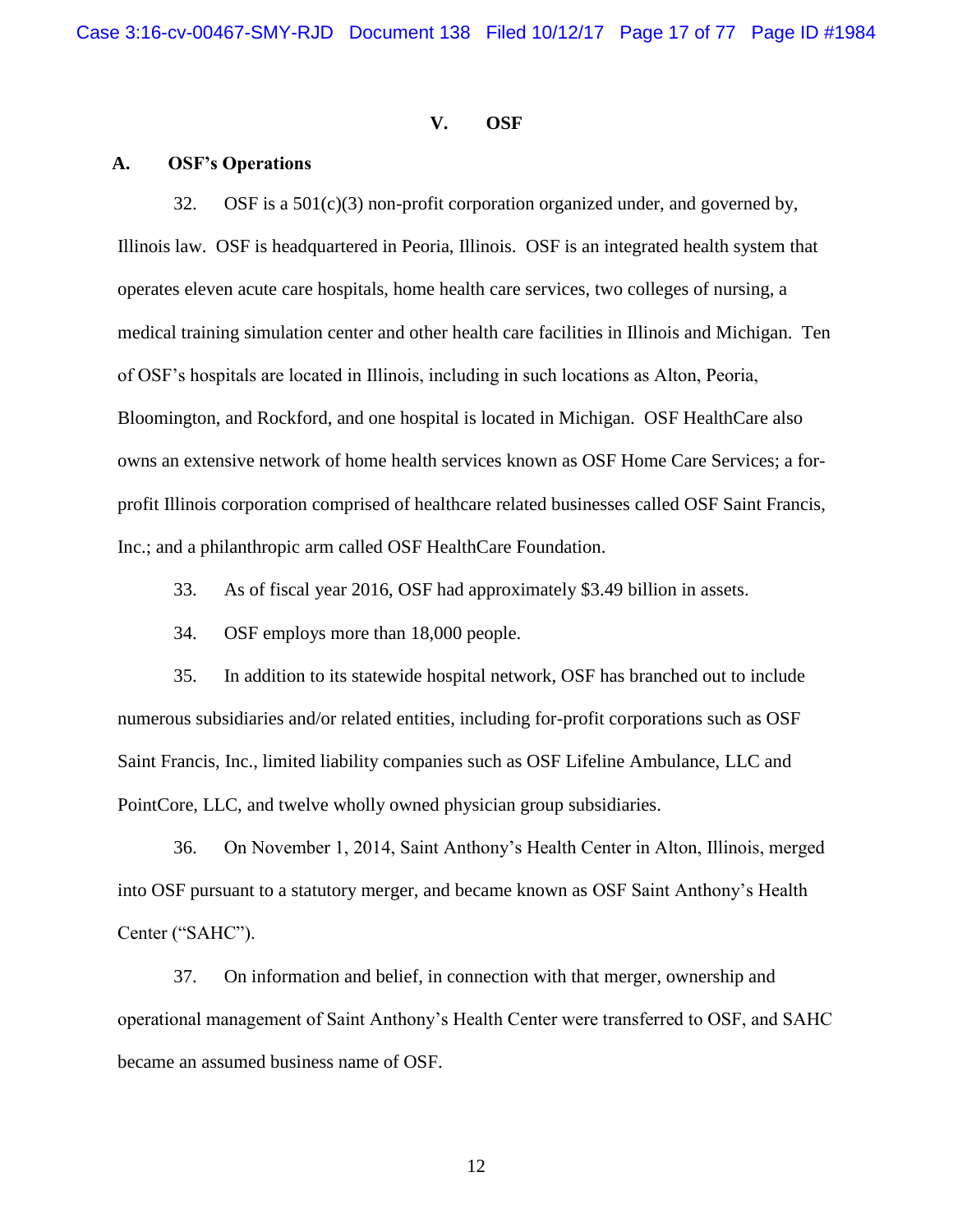38. OSF Saint Anthony's Health Center is a dual campus nursing care hospital that includes OSF Saint Clare Hospital. SAHC is the sole member of Saint Anthony's LLC, a Delaware limited liability company that operates as the general partner of Saint Clare's Villa, an Illinois limited liability partnership located in Alton, Illinois, that was created to own and operate a 64-unit assisted living apartment complex.

39. Like other large non-profit hospital systems, OSF relies upon revenue bonds to raise money, and it has significant sums invested in, among other things, fixed-income securities, equity securities, and hedge funds.

40. The principal purpose or function of OSF is not the administration or funding of a plan or program for the provision of retirement or welfare benefits, or both, for the employees of a church or a convention or association of churches.

41. Rather, the principal purpose or function of OSF is the provision of health care. According to OSF's Articles of Incorporation, the purposes for which the corporation is organized are:

[T]o establish, acquire, support, erect, maintain, own and equip health care providers and institutions including, without limiting the foregoing, hospitals, medical centers, nursing homes, skilled nursing facilities, intermediate care facilities, home health agencies and ambulatory care centers; to conduct, sponsor, support, promote, develop, own and operate charitable, educational, scientific and scholastic programs and activities and other activities and programs ancillary to and in support of the foregoing; and to foster, promote, support, develop, encourage, maintain, receive and accept funds, gifts and contributions for and on behalf of such activities; and to establish, conduct, sponsor, acquire, own, maintain and operate such other entities and activities which, in the opinion of the Board and at its discretion, will support the foregoing.

42. The management of OSF is comprised primarily of lay people, and Executive Officers of OSF receive compensation in line with executive officers of other hospital systems. For example, in 2014, the OSF Vice Chairperson Chief Executive Officer, Kevin Schoeplein, received reportable compensation of \$1.3 million. Two of OSF's Board members, Gerald J.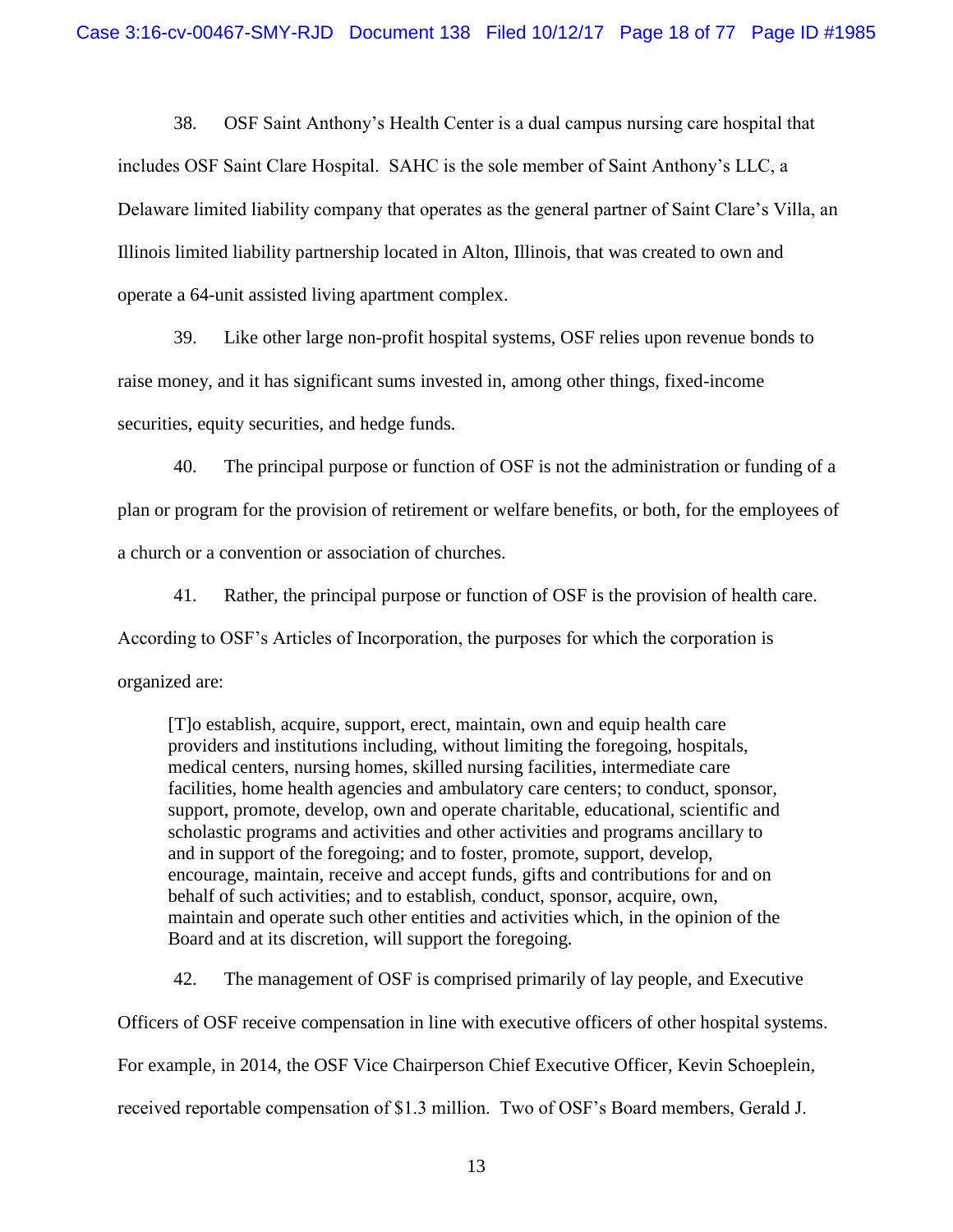McShane and James W. Girardi, also received reportable compensation of \$704,210 and \$165,750, respectively.

43. OSF is not a church.

44. OSF is not a convention or association of churches.

45. In the annual returns of a tax-exempt organization (Form 990s) that OSF files with the IRS, OSF claims that the reason for its public charity status is that it is "[a] hospital or a cooperative hospital service organization" described in 26 U.S.C. § 170(B)(1)(A)(iii).

46. OSF is not owned by a church. In Defendants' Answer to Plaintiff's Second Amended Complaint ("2<sup>nd</sup> Answer") at ¶ 49, ECF No. 110, Defendants admitted that OSF is not owned by a church.

47. OSF does not receive funding from any church.

48. In Defendants' 2nd Answer at ¶ 50, Defendants admitted that OSF does not receive funding from the Roman Catholic Church.

49. OSF does not claim that any church has any liability for OSF's debts or obligations.

50. The governance of OSF, including the management of OSF's affairs, is vested in OSF's Board of Directors, not any church.

51. No church has any role in the maintenance and/or administration of the OSF Plans.

52. OSF specifically chooses not to impose any denominational requirement on its employees.

53. OSF has no denominational requirement for its patients and/or clients.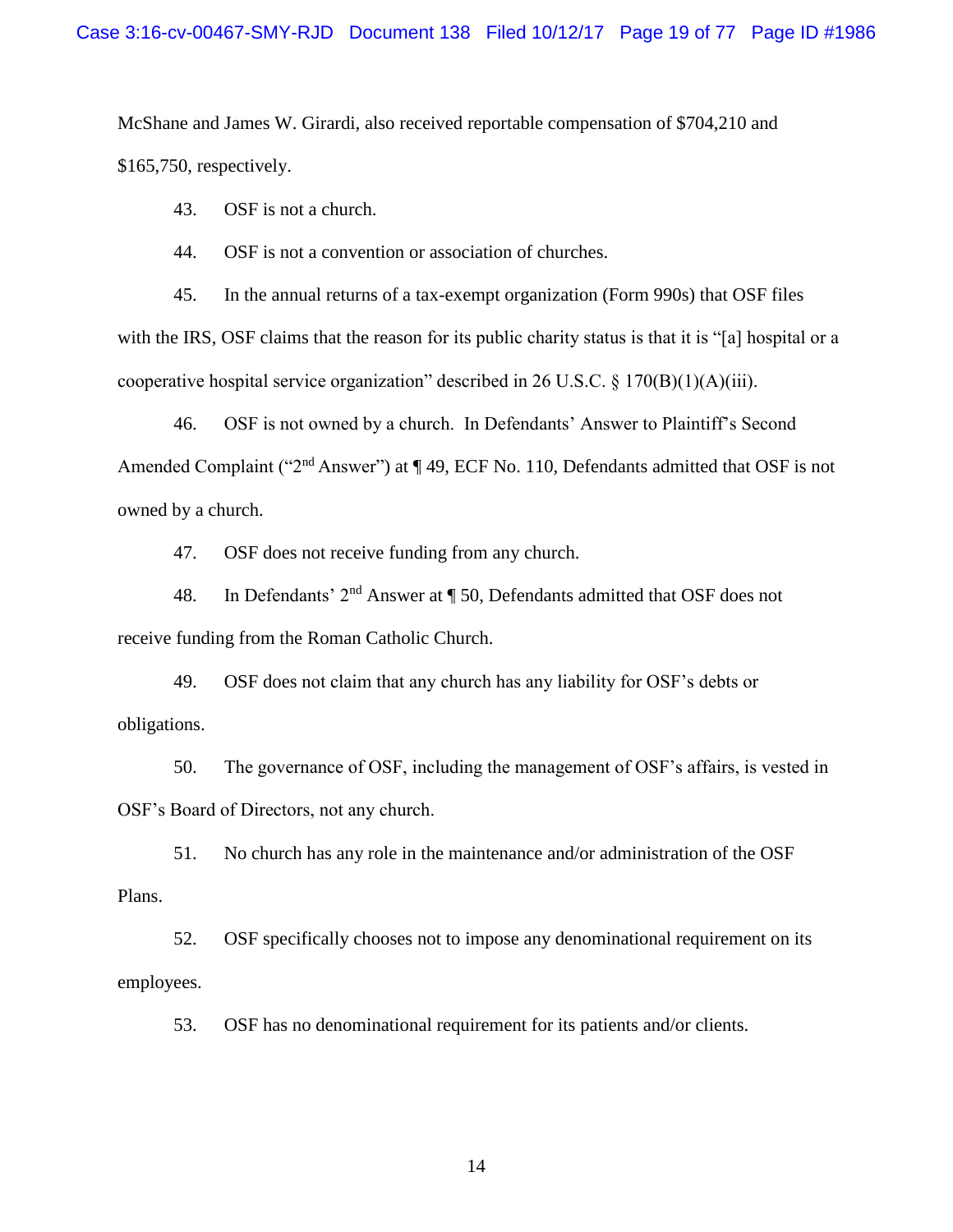54. OSF purports to disclose, and not keep confidential, its own highly complex financial records. For example, OSF is required and, in some cases, has voluntarily elected to comply with a broad array of elaborate state and federal regulations and reporting requirements, including Medicare and Medicaid. In addition, OSF makes public its consolidated financial statements, which describe OSF's representations as to its own highly complex operations and financial affairs. Finally, OSF's financial information is regularly disclosed to the rating agencies and the public when tax-exempt revenue bonds are issued.

#### <span id="page-19-0"></span>**B. The OSF Plans**

55. The OSF Plans are non-contributory defined benefit pension plans covering substantially all of OSF's employees.

56. Upon information and belief, the St. Francis Plan is a noncontributory defined benefit pension plan that covers substantially all of the employees of OSF's healthcare providers, plus employees at OSF's corporate office.

57. Upon information and belief, the St. Anthony's Plan is a noncontributory defined benefit pension plan that covers eligible employees of SAHC.

58. There are over 18,000 participants in the St. Francis Plan.

59. There are over 1,300 participants in the St. Anthony's Plan.

60. The OSF Plans are not maintained by a church or a convention or association of churches.

61. The St. Francis Plan is not maintained by a church or a convention or association of churches.

62. The St. Anthony's Plan is not maintained by a church or a convention or association of churches.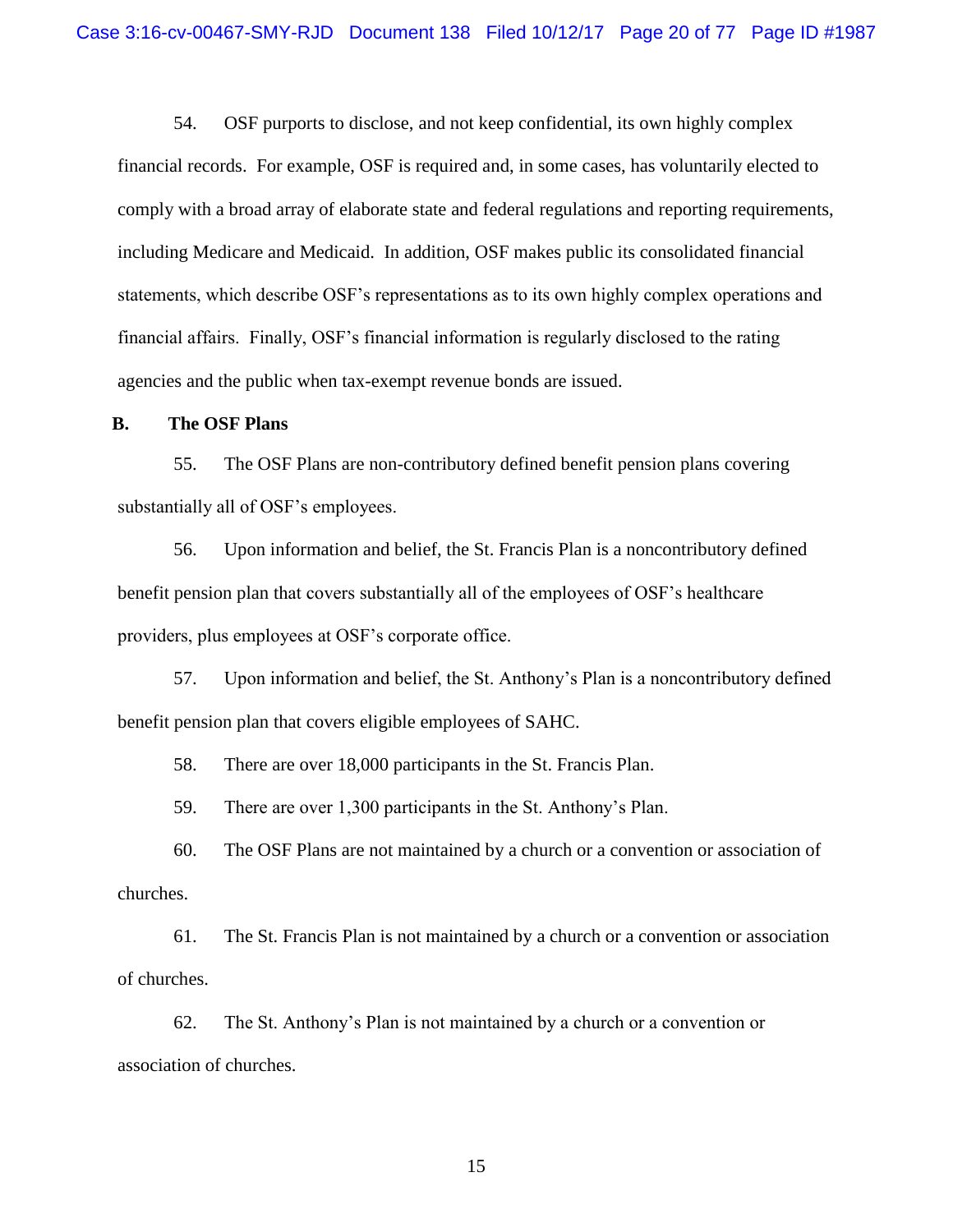63. OSF maintains the OSF Plans and has the power to continue, amend, or terminate the Plans. In Defendants' 2<sup>nd</sup> Answer, Defendants admitted that OSF maintains the St. Francis Plan and the St. Anthony's Plan. *Id.* at ¶ 65.

64. OSF maintains the St. Francis Plan. Defendants admitted this allegation in their  $2<sup>nd</sup>$  Answer at  $\P$  66.

65. OSF has the power to amend the St. Francis Plan. Defendants admitted this allegation in their  $2<sup>nd</sup>$  Answer at  $\P$  67.

66. OSF has the power to continue the St. Francis Plan. Defendants admitted this allegation in their  $2<sup>nd</sup>$  Answer at  $\P$  68.

67. OSF has the power to terminate the St. Francis Plan. Defendants admitted this allegation in their  $2<sup>nd</sup>$  Answer at  $\P$  69.

68. OSF, either itself (through its Board of Directors) or through the Board of Directors of SAHC, maintains the St. Anthony's Plan. Defendants admitted this allegation in their  $2<sup>nd</sup>$  Answer at ¶ 70.

69. OSF, either itself (through its Board of Directors) or through the Board of Directors of SAHC, has the power to amend the St. Anthony's Plan. Defendants admitted this allegation in their  $2<sup>nd</sup>$  Answer at  $\P$  71.

70. OSF, either itself (through its Board of Directors) or through the Board of Directors of SAHC, has the power to continue the St. Anthony's Plan. Defendants admitted this allegation in their  $2<sup>nd</sup>$  Answer at  $\P$  72.

71. OSF, either itself (through its Board of Directors) or through the Board of Directors of SAHC, has the power to terminate the St. Anthony's Plan. Defendants admitted this allegation in their  $2<sup>nd</sup>$  Answer at ¶ 73.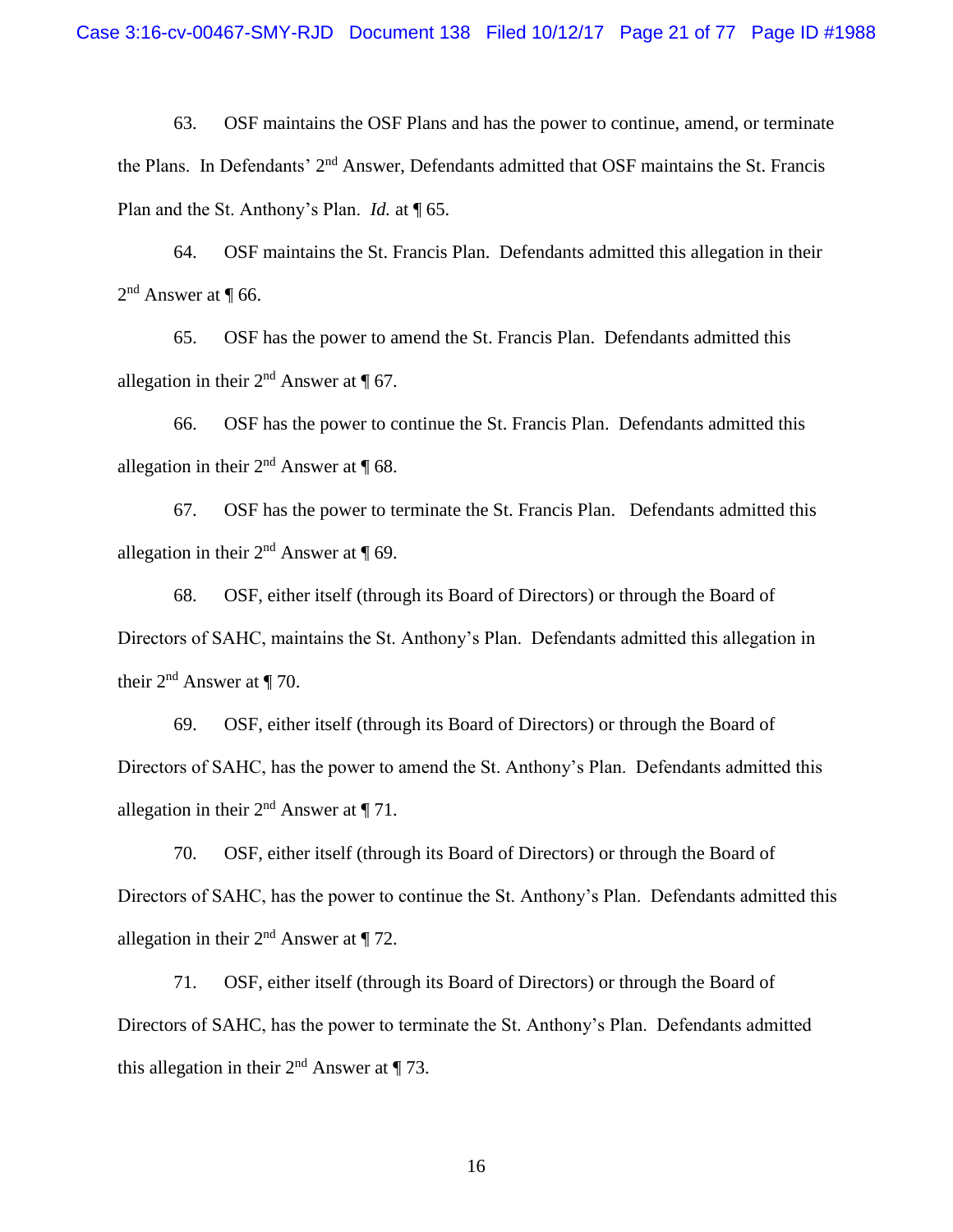72. OSF is the employer and thus the plan sponsor with respect to the OSF Plans.

73. OSF is the employer and thus the plan sponsor with respect to the St. Francis

Plan. Defendants admitted this allegation in their  $2<sup>nd</sup>$  Answer at  $\P$  75.

74. OSF is the employer and thus the plan sponsor with respect to the St. Anthony's Plan. Defendants admitted this allegation in their  $2<sup>nd</sup>$  Answer at  $\P$  76.

A. In the Declaration of April M. Rowe in Support of Defendants' Motion to Transfer Venue to the Central District of Illinois ¶ 5, ECF No. 33-1 (filed June 13, 2016), Ms. Rowe stated that OSF sponsors the St. Anthony's Plan.

B. On information and belief, under the terms of the St. Anthony's Plan and as a result of the statutory merger of Saint Anthony's Health Center into OSF (as well as the transfer of ownership and operational control to OSF), OSF is a successor corporation which assumed the obligations of an employer under the St. Anthony's Plan.

C. On information and belief, under the terms of the St. Anthony's Plan and as a result of the statutory merger of Saint Anthony's Health Center into OSF (as well as the transfer of ownership and control to OSF), provision was made by which the St. Anthony's Plan and its trust fund would be continued by the successor, OSF, and thus OSF was substituted as the "employer" within the meaning of the Plan.

D. Thus, on information and belief, OSF is the employer and plan sponsor of the St. Anthony's Plan.

75. On information and belief, on or about the time OSF became the sponsor of the St. Francis Plan, OSF determined that the Plan was a "church plan," even though (1) OSF was not a church; and (2) a different sponsor had previously operated the St. Francis Plan as an ERISA plan.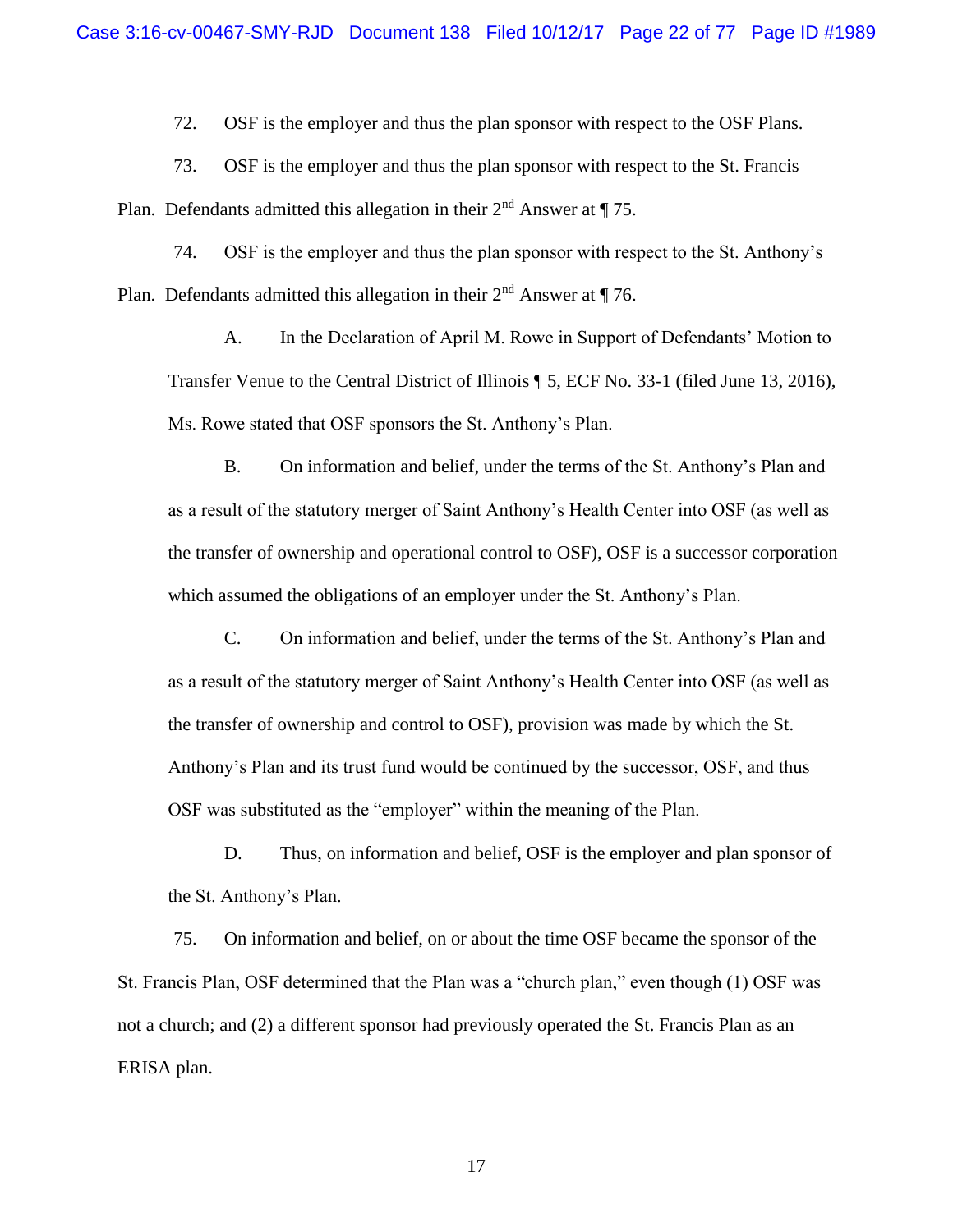76. On information and belief, on or about the time that Saint Anthony's Health Center became the sponsor of the St. Anthony's Plan, it determined that the St. Anthony's Plan was a "church plan," even though (1) Saint Anthony's Health Center was not a church; and (2) a different sponsor had previously operated the St. Anthony's Plan as an ERISA plan.

77. Upon information and belief, when OSF became the sponsor of the St. Anthony's Plan, it continued to claim that the St. Anthony's Plan was a "church plan," even though OSF is not a church.

78. OSF, as the employer and plan sponsor of the OSF Plans, has the obligation under ERISA as well as the express or implied terms of the OSF Plan documents—to make contributions to the OSF Plan trusts and to fund the OSF Plans.

79. OSF, as the employer and plan sponsor of the St. Francis Plan, has the obligation—under ERISA as well as the express or implied terms of the St. Francis Plan document—to make contributions to the St. Francis Plan trust and to fund the St. Francis Plan.

80. OSF, as the employer and sponsor of the St. Anthony's Plan, has the obligation under ERISA as well as the express or implied terms of the St. Anthony Plan document—to make contributions to the St. Anthony's Plan trust and to fund the St. Anthony's Plan.

81. OSF has an obligation to make contributions to the OSF Plan trusts that are sufficient, on an actuarial basis, to fund all accrued benefits.

82. Upon information and belief, the OSF Plans, including the St. Francis Plan and the St. Anthony's Plan, are currently underfunded by at least \$484 million.

83. Plaintiffs are informed and believe that as of September 30, 2016, the St. Francis Plan was under-funded by \$446.7 million. Thus, as of September 30, 2016, that Plan was only funded at approximately 55.9%.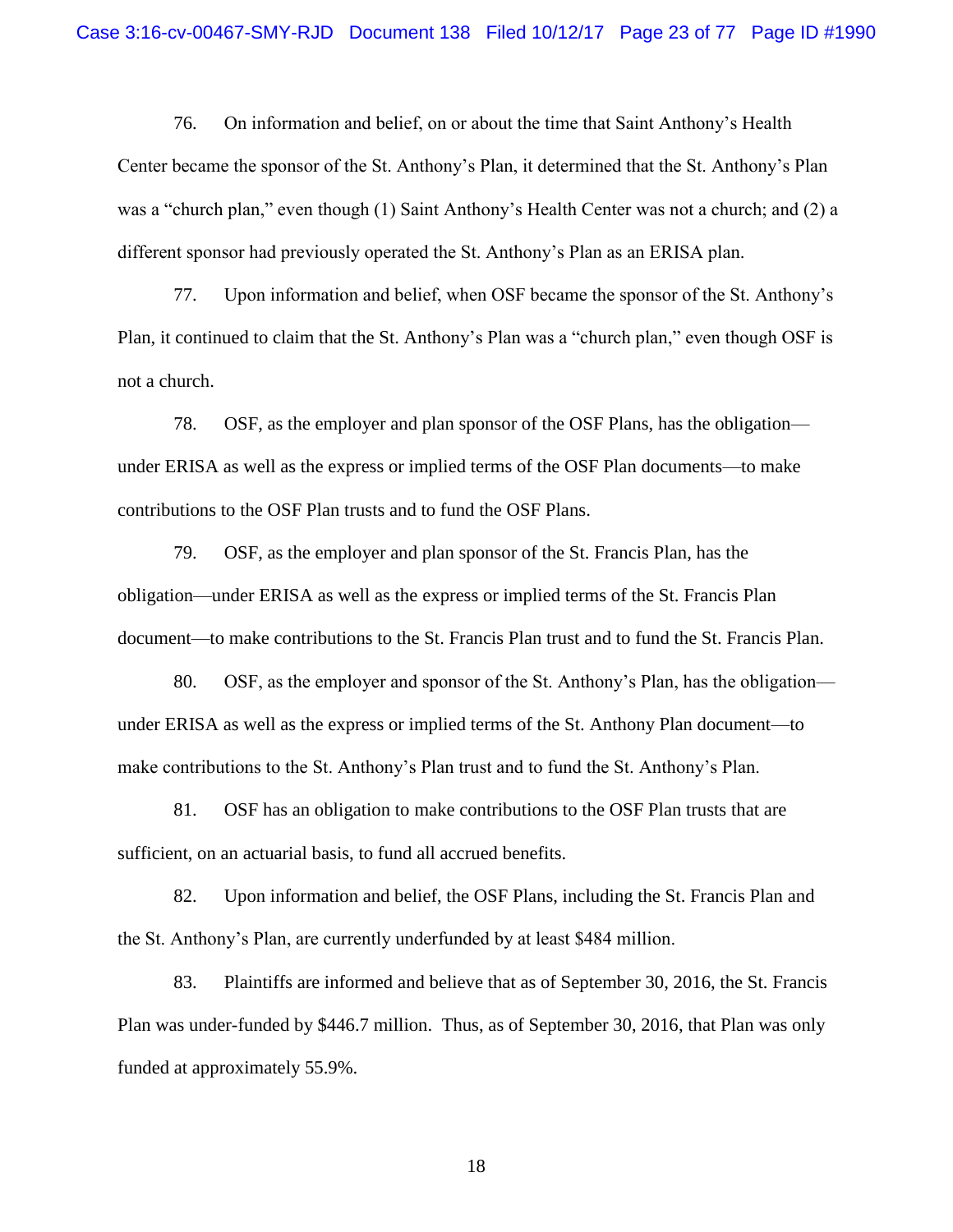84. Upon further information and belief, the St. Anthony's Plan was under-funded by \$37.9 million as of September 30, 2016. Thus, as of September 30, 2016, that Plan was only funded at approximately 50.5%. A plan so drastically underfunded is at serious risk of defaulting on its obligations to its participants.

85. In bond offering documents, OSF has admitted that the assets of the trusts for its defined benefit plans, including on information and belief the OSF Plans, are insufficient to fund all liabilities under the plans. OSF further stated that any shortfall in trust assets for payment of benefits must be made up from the general assets of OSF.

86. Although OSF has an obligation to make contributions to the St. Francis Plan trust that are sufficient, on an actuarial basis, to fund all accrued benefits, the St. Francis Plan provides that if the St. Francis Plan terminates, Plan participants' accrued benefits will be nonforfeitable only to the extent the St. Francis Plan is funded.

87. Although OSF has an obligation to make contributions to the St. Anthony's Plan trust that are sufficient, on an actuarial basis, to fund all accrued benefits, the St. Anthony's Plan provides that if the St. Anthony's Plan terminates, Plan participants' accrued benefits will be nonforfeitable only to the extent the Plan is funded.

88. These fund-specific promises, triggered upon the termination of the OSF Plans, are not permissible under ERISA and place the participants' benefits at great risk.

### <span id="page-23-0"></span>**C. The OSF Plans Meet the Definition of ERISA Defined Benefit Plans**

89. The OSF Plans are plans, funds, or programs that were established or maintained by OSF and which, by their express terms and surrounding circumstances, provide retirement income to employees and/or result in the deferral of income by employees to the termination of their employment or beyond. As such, the OSF Plans meet the definition of "employee pension benefit plans" within the meaning of ERISA section  $3(2)(A)$ , 29 U.S.C. § 1002(2)(A).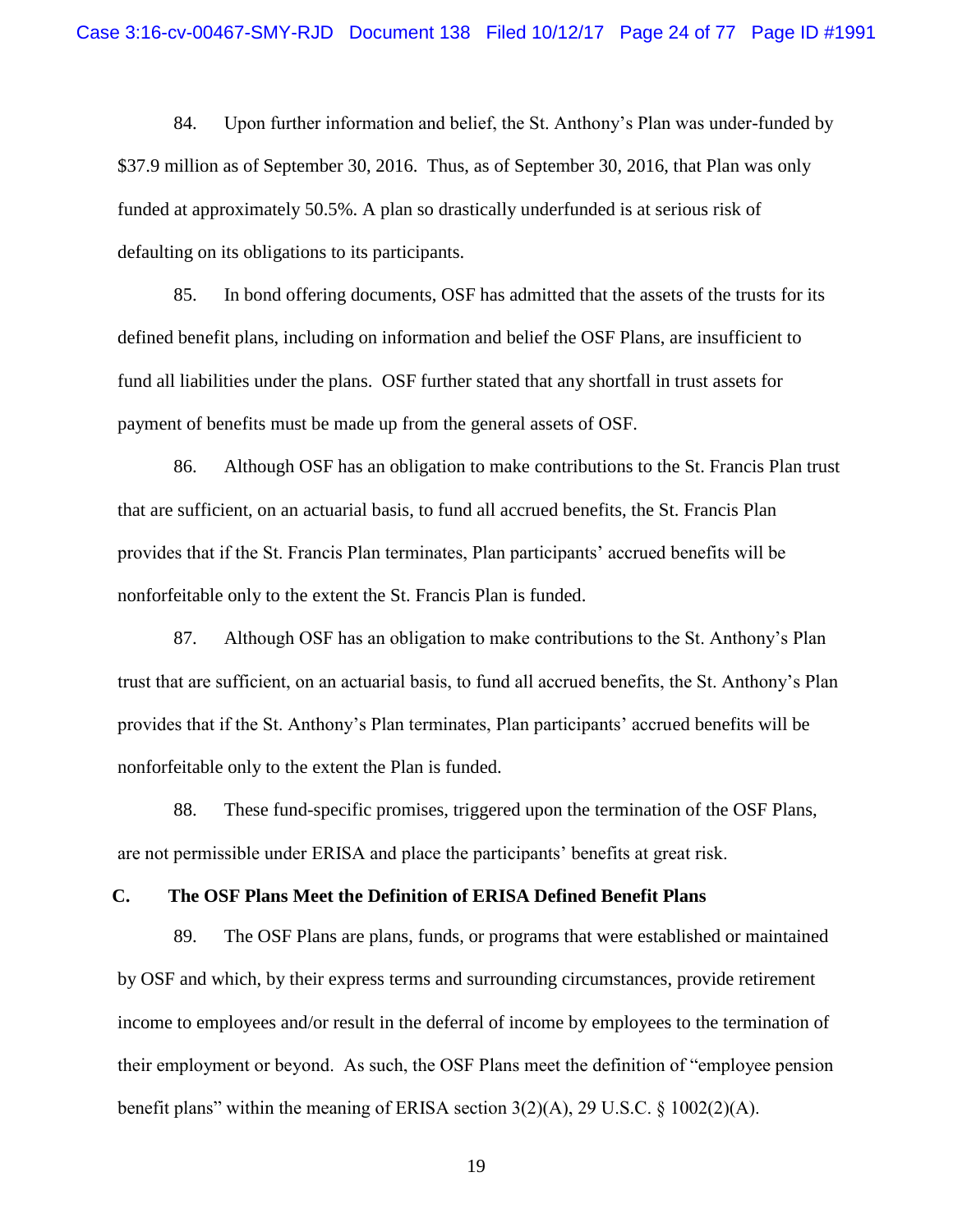90. The OSF Plans do not provide for an individual account for each participant and do not provide benefits based solely upon the amount contributed to a participants' account. As such, the OSF Plans are defined benefit plans within the meaning of ERISA section 3(35), 29 U.S.C. § 1002(35), and are not individual account plans or "defined contribution plans" within the meaning of ERISA section 3(34), 29 U.S.C. § 1002(34).

#### <span id="page-24-1"></span><span id="page-24-0"></span>**D. Defendants Meet the Definition of ERISA Fiduciaries**

### **1. Nature of Fiduciary Status**

91. Every ERISA plan must have "one or more named fiduciaries." ERISA  $§$  402(a)(1), 29 U.S.C. § 1102(a)(1). The person named as the "administrator" in the plan instrument is automatically a fiduciary and, in the absence of such a designation, the sponsor is the administrator. ERISA § 3(16)(A), 29 U.S.C. § 1002(16)(A).

92. ERISA treats as fiduciaries not only persons explicitly named as fiduciaries under section  $402(a)(1)$ , 29 U.S.C. § 1102(a)(1), but also any other persons who in fact perform fiduciary functions. Thus, a person is a fiduciary to the extent "(i) he exercises any discretionary authority or discretionary control respecting management of such plan or exercises any authority or control respecting management or disposition of its assets, (ii) he renders investment advice for a fee or other compensation, direct or indirect, with respect to any moneys or other property of such plan, or has any authority or responsibility to do so, or (iii) he has any discretionary authority or discretionary responsibility in the administration of such plan." ERISA § 3(21)(A), 29 U.S.C. § 1002(21)(A).

93. Each of the Defendants was a fiduciary with respect to the Plans and owed fiduciary duties to the Plans and their participants and beneficiaries under ERISA in the manner and to the extent set forth in the Plans' documents and/or through their conduct.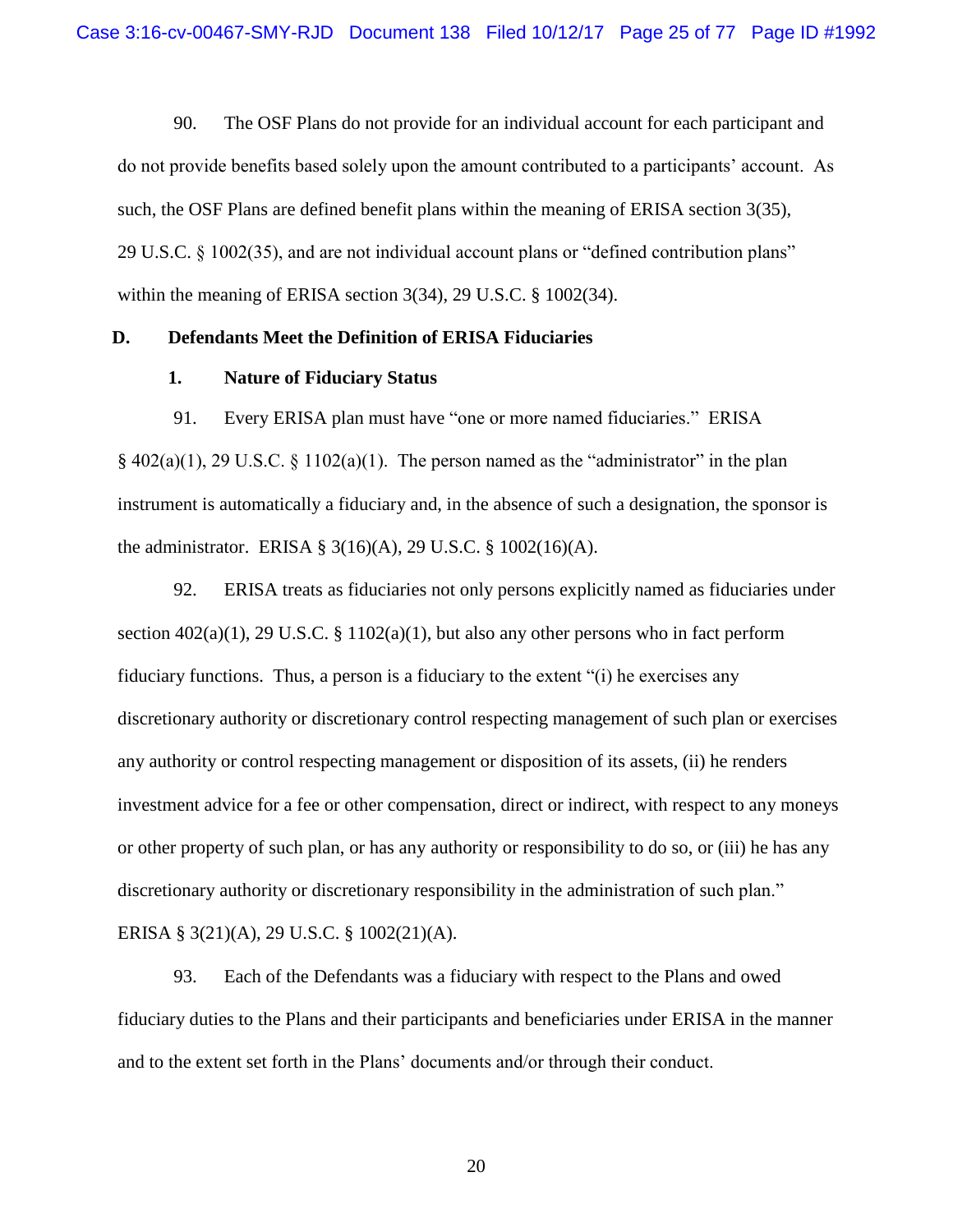94. As fiduciaries, Defendants were required by ERISA section 404(a)(1), 29 U.S.C.

 $\S 1104(a)(1)$ , to manage and administer the Plans and the Plans' investments solely in the interest of the Plans' participants and beneficiaries and with the care, skill, prudence, and diligence under the circumstances then prevailing that a prudent man acting in a like capacity and familiar with such matters would use in the conduct of an enterprise of a like character and with like aims.

95. Plaintiffs do not allege that each Defendant was a fiduciary with respect to all aspects of the Plans' management and administration. Rather, as set forth below, Defendants were fiduciaries to the extent of the specific fiduciary discretion and authority assigned to or exercised by each of them, and, as further set forth below, the claims against each Defendant are based on such specific discretion and authority.

96. ERISA permits fiduciary functions to be delegated to insiders without an automatic violation of the rules against prohibited transactions, ERISA  $\S$  408(c)(3), 29 U.S.C. § 1108(c)(3), but insider fiduciaries, like external fiduciaries, must act solely in the interest of participants and beneficiaries, not in the interest of the plan sponsor.

### **2. Defendants Are Each ERISA Fiduciaries**

<span id="page-25-0"></span>97. **OSF**. OSF is the employer responsible for maintaining the OSF Plans and is, therefore, the plan sponsor of the OSF Plans within the meaning of ERISA section 3(16)(B), 29 U.S.C. § 1002(16)(B).

98. In the absence of a Plan Administrator specifically designated in any instrument governing the Plans, the plan sponsor of the OSF Plans under ERISA section  $3(16)(A)(ii)$ , 29 U.S.C. §  $1002(16)(A)(ii)$ , is the Plan Administrator. Thus, in the alternative to the Plan Administrator Defendants, OSF is an "administrator" of the OSF Plans within the meaning of ERISA section  $3(16)(A)$ , 29 U.S.C. § 1002(16)(A), a named fiduciary within the meaning of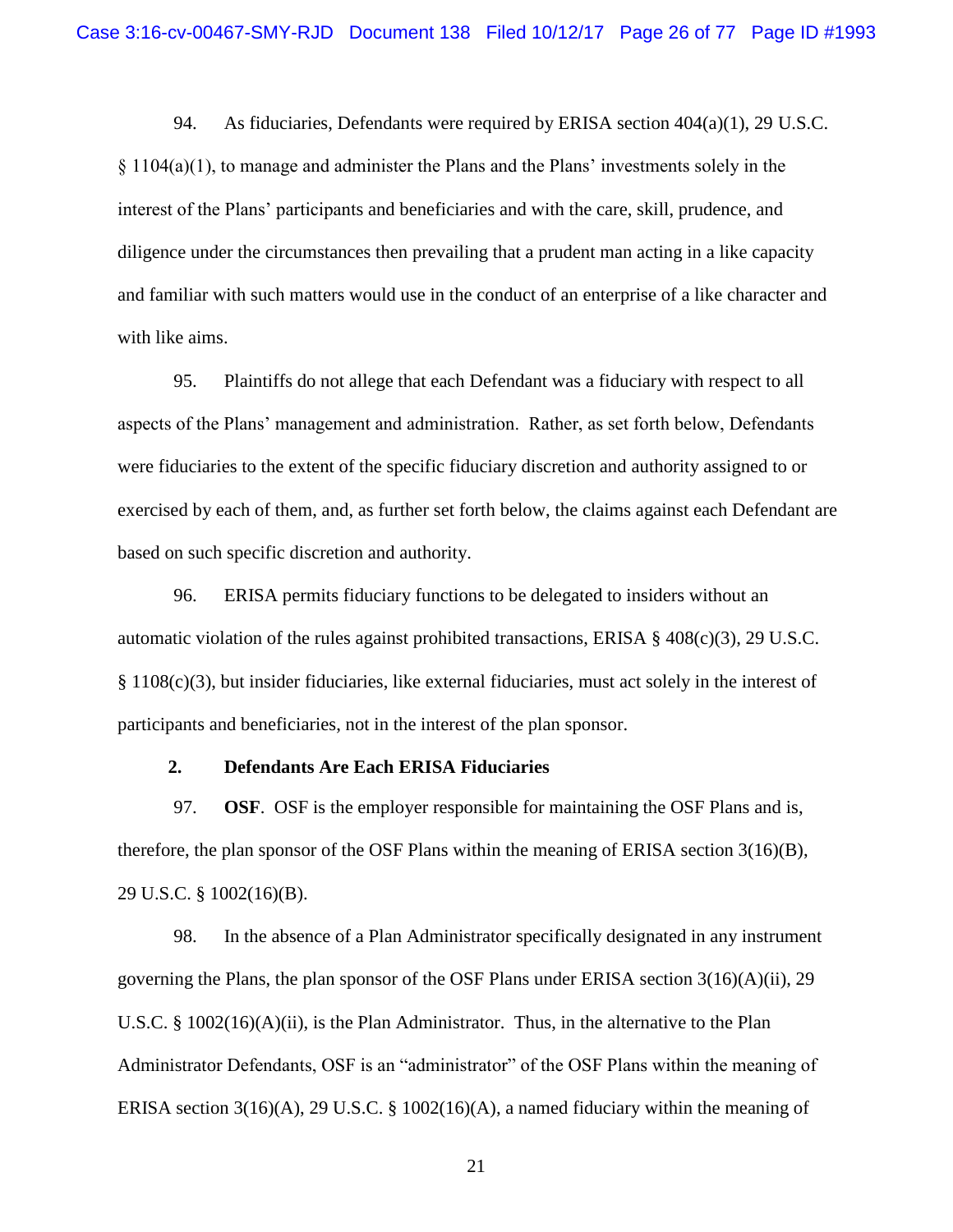ERISA section 402, 29 U.S.C. § 1102, and a functional fiduciary within the meaning of ERISA section 3(21)(A)(iii), 29 U.S.C. § 1002(21)(A)(iii).

99. Upon information and belief, Defendant OSF's responsibilities include fiduciary oversight of the OSF Plans. Upon further information and belief, Defendant OSF, by and through its Board of Directors, had the responsibility to appoint, and hence to monitor and remove, the plan administrators and other fiduciaries of the OSF Plans.

A. OSF, as the employer, has the power to appoint and remove the St. Francis plan administrator, *i.e.*, the St. Francis Administrative Committee.

B. On information and belief, OSF, either itself (through its Board of Directors) or through the Board of Directors of SAHC, has the power to appoint and remove the St. Anthony's plan administrator, *i.e.*, the St. Anthony's Retirement Committee.

C. Under the terms of the St. Francis Plan, OSF, as the employer, is a fiduciary to the Plan.

D. OSF, as the employer, is required to establish a funding policy and method for the St. Francis Plan—*i.e.*, it shall determine whether the St. Francis Plan has a short run need for liquidity or whether liquidity is a long run goal and investment growth is a more current need, or shall appoint a qualified person to do so.

E. OSF, as the employer, has promised and has an express or implied obligation under the OSF Plan documents to make ongoing contributions to the St. Francis Plan trust that are sufficient, on an actuarial basis, to fund all accrued benefits.

F. OSF, as the employer, has an obligation to periodically review the performance of any fiduciary or other person to whom duties have been delegated or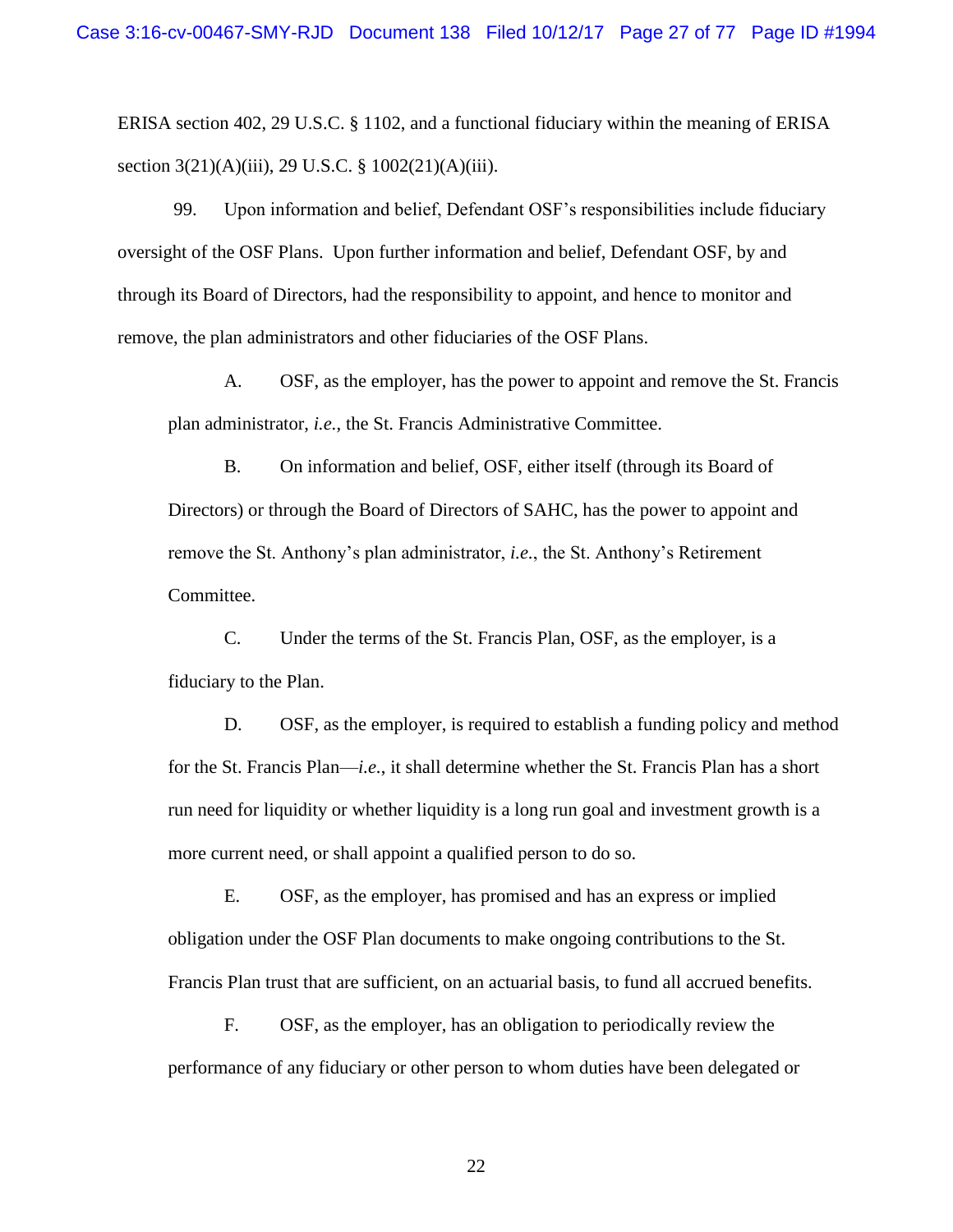allocated by OSF under the provisions of the St. Francis Plan or pursuant to procedures established under the Plan document.

G. Under the terms of the St. Anthony's Plan, OSF, as the employer and plan sponsor, is a fiduciary to the Plan.

H. Under the terms of the St. Anthony's Plan, OSF, as the employer, has the responsibility for making contributions necessary to provide benefits under the Plan.

I. Under the terms of the St. Anthony's Plan, OSF, as the employer, has the power and responsibility to appoint and monitor other fiduciaries, such as the investment manager and, on information and belief, the St. Anthony's Retirement Committee.

100. Defendant OSF is a fiduciary with respect to the OSF Plans within the meaning of ERISA section 3(21)(A), 29 U.S.C. § 1002(21)(A), because it exercises discretionary authority or discretionary control respecting management of the OSF Plans, exercises authority and control respecting management or disposition of the OSF Plans' assets, and/or has discretionary authority or discretionary responsibility in the administration of the OSF Plans.

101. **St. Francis Administrative Committee.** On information and belief, the St. Francis Administrative Committee is the person or persons, if any, specifically designated as the "administrator" by the terms of the instrument under which the St. Francis Plan is operated, as provided in ERISA section 3(16)(A)(i), 29 U.S.C. § 1002(3)(16)(A)(i). As such, Defendant St. Francis Administrative Committee is a named fiduciary within the meaning of ERISA section 402, 29 U.S.C. § 1102, and a functional fiduciary within the meaning of ERISA section 3(21)(A)(iii), 29 U.S.C. § 1002(21)(A)(iii).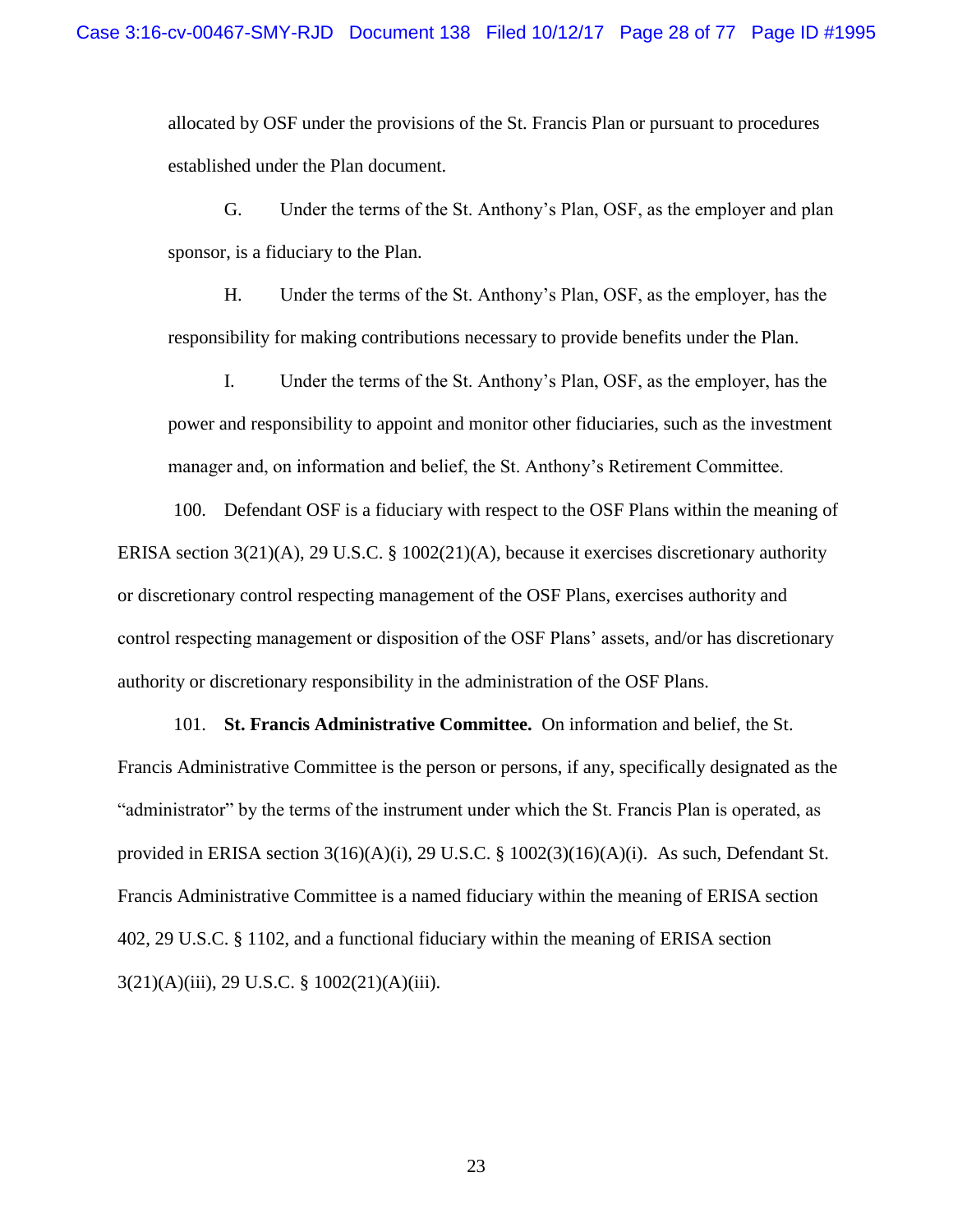102. On information and belief, the primary responsibility of the St. Francis

Administrative Committee is to administer the St. Francis Plan for the exclusive benefit of the Plan's participants and beneficiaries, subject to the specific terms of the St. Francis Plan.

103. As Plan Administrator, the St. Francis Administrative Committee also: (1) must administer the St. Francis Plan in accordance with its terms; (2) has the power and discretion to construe the terms of the St. Francis Plan and to determine all questions arising in connection with the administration, interpretation, and application of the Plan; and (3) has the power to establish procedures to carry out the purpose of the St. Francis Plan.

104. Furthermore, the St. Francis Administrative Committee (as Plan Administrator) has the full and complete authority, responsibility, and control in its sole and absolute discretion over the management, administration, and operation of the Plan, including but not limited to the following: (1) to resolve, in its discretion, all questions of fact relating to the administration of the St. Francis Plan or to determine all questions relating to the eligibility of any employee or beneficiary or other person to participate or remain a participant under the St. Francis Plan and to receive benefits under the Plan; (2) to compute, certify, and direct the trustee with respect to the amount and the kind of benefits to which any participant is entitled; (3) to authorize and direct the trustee with respect to all nondiscretionary or otherwise directed disbursements from the St. Francis Plan; (4) to maintain all necessary records for the administration of the St. Francis Plan; (5) to interpret the provisions of the Plan; (6) to determine the size and type of any contract to be purchased from any insurer; (7) to adopt such rules, regulations, and bylaws it deems necessary or desirable for the proper administration of the St. Francis Plan; (8) to compute and certify to OSF, as the employer, and to the trustee from time to time the sums of money necessary or desirable to be contributed to the St. Francis Plan; (9) to consult with OSF,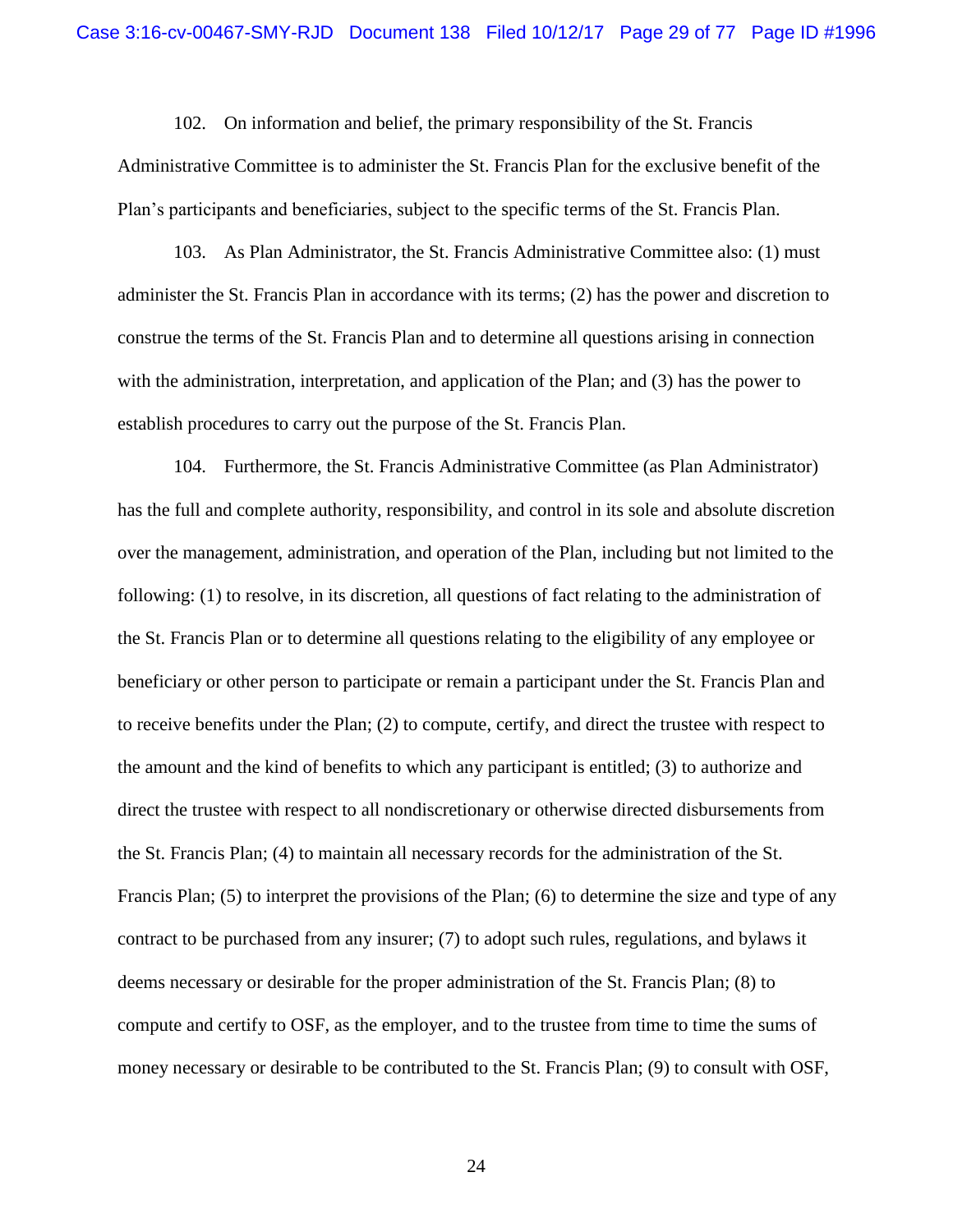as the employer, and the trustee regarding the short and long-term liquidity needs of the Plan; (10) to administer the claims procedures and the claims review procedures set forth in the St. Francis Plan document; (11) to assist any participant regarding his or her rights, benefits, or elections available under the St. Francis Plan; and (12) to determine whether or not a partial or complete termination of the Plan has occurred. According to the St. Francis Plan document, the St. Francis Administrative Committee, as Plan Administrator, is also responsible for supplying all information and reports to the IRS, DOL, participants, and beneficiaries as required by law.

105. Defendant St. Francis Administrative Committee is a fiduciary with respect to the OSF Plans within the meaning of ERISA section 3(21)(A), 29 U.S.C. § 1002(21)(A), because it exercises discretionary authority or discretionary control respecting management of the OSF Plans, exercises authority and control respecting management or disposition of the OSF Plans' assets, and/or has discretionary authority or discretionary responsibility in the administration of the OSF Plans.

106. **St. Anthony's Retirement Committee.** On information and belief, the St. Anthony's Retirement Committee is the person or persons, if any, specifically designated as the "administrator" by the terms of the instrument under which the St. Anthony's Plan is operated, as provided in ERISA section 3(16)(A)(i), 29 U.S.C. § 1002(3)(16)(A)(i). As such, Defendant St. Anthony's Retirement Committee is a named fiduciary within the meaning of ERISA section 402, 29 U.S.C. § 1102, and a functional fiduciary within the meaning of ERISA section 3(21)(A)(iii), 29 U.S.C. § 1002(21)(A)(iii).

107. The St. Anthony's Retirement Committee administers the St. Anthony's Plan and has all discretionary powers and authority necessary to carry out the provisions of the St. Anthony's Plan.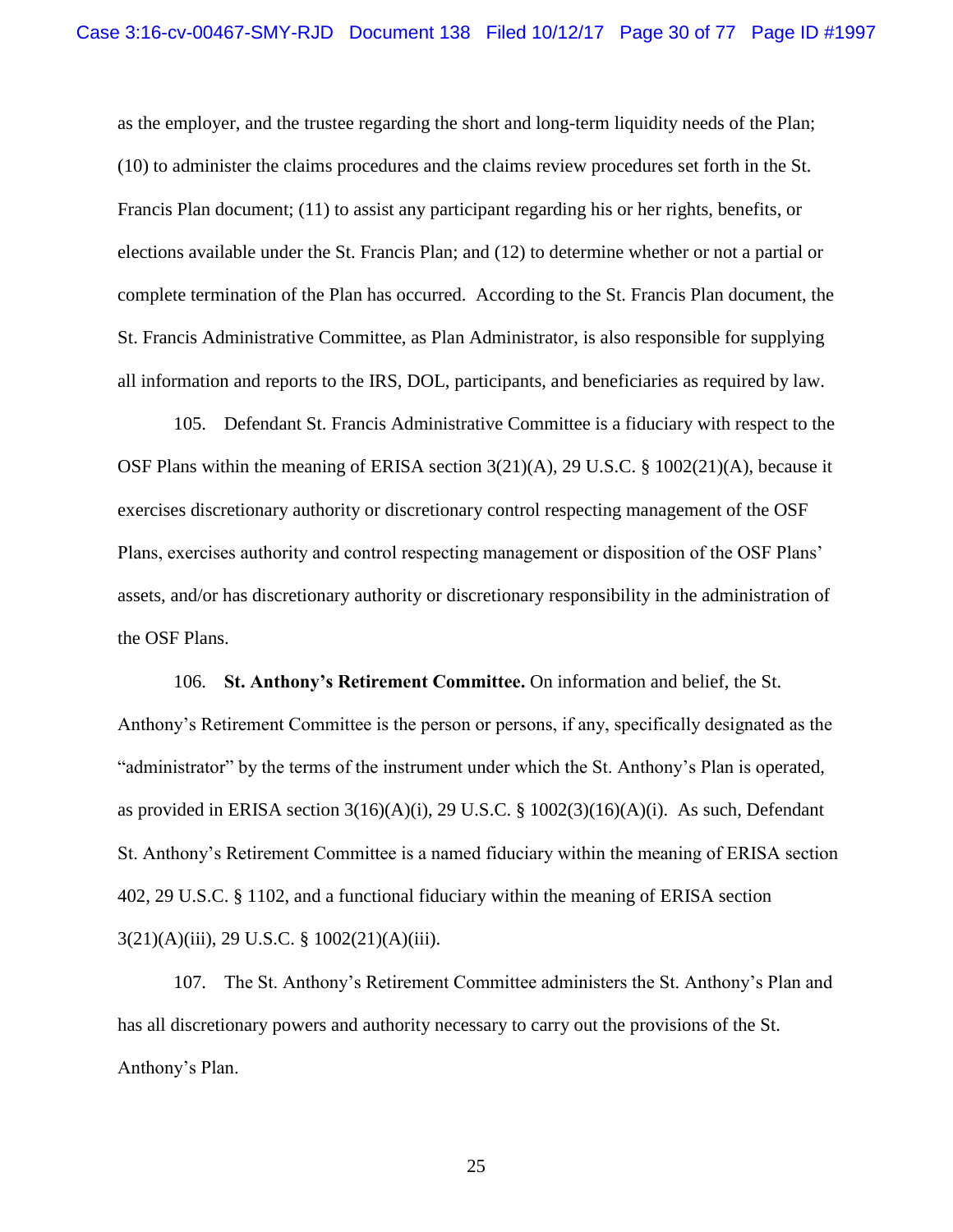108. The Retirement Committee makes determinations as to the rights of persons to a benefit under the Plan, and has the following duties: (1) to construe and interpret the Plan; (2) to prescribe procedures for participants or beneficiaries when filing applications for benefits; (3) to prepare and distribute information explaining the Plan; (4) to receive from the employer (OSF) and from St. Anthony's Plan participants such information as necessary for the proper administration of the Plan; (5) to furnish the employer (OSF), upon request, annual reports with respect to the administration of the Plan; (6) to receive and review the periodic valuation of the St. Anthony's Plan made by the actuary; (7) to receive, review, and keep on file reports of the financial condition and of receipts and disbursements for the St. Anthony's Plan; (8) to appoint or employ individuals to assist in the administration of the Plan; (9) to make available to each St. Anthony's Plan participant during business hours such documents, reports, notification, and records as may be required by ERISA and the IRC and regulations thereunder; (11) to make available, at least once a year, upon request, to each St. Anthony's Plan participant a statement based on the latest available information on his accrued benefits and his nonforfeitable benefits, if any, or the earliest date on which benefits become nonforfeitable; and (12) to furnish participants who have terminated service during the plan year and who are entitled to a deferred benefit under the St. Anthony's Plan, a statement of the nature, amount, and form of such terminated participant's nonforfeitable benefits.

109. The St. Anthony's Retirement Committee does not have the power to add to, subtract from, or modify any of the terms of the St. Anthony's Plan.

110. Defendant St. Anthony's Retirement Committee is a fiduciary with respect to the OSF Plans within the meaning of ERISA section 3(21)(A), 29 U.S.C. § 1002(21)(A), because it exercises discretionary authority or discretionary control respecting management of the OSF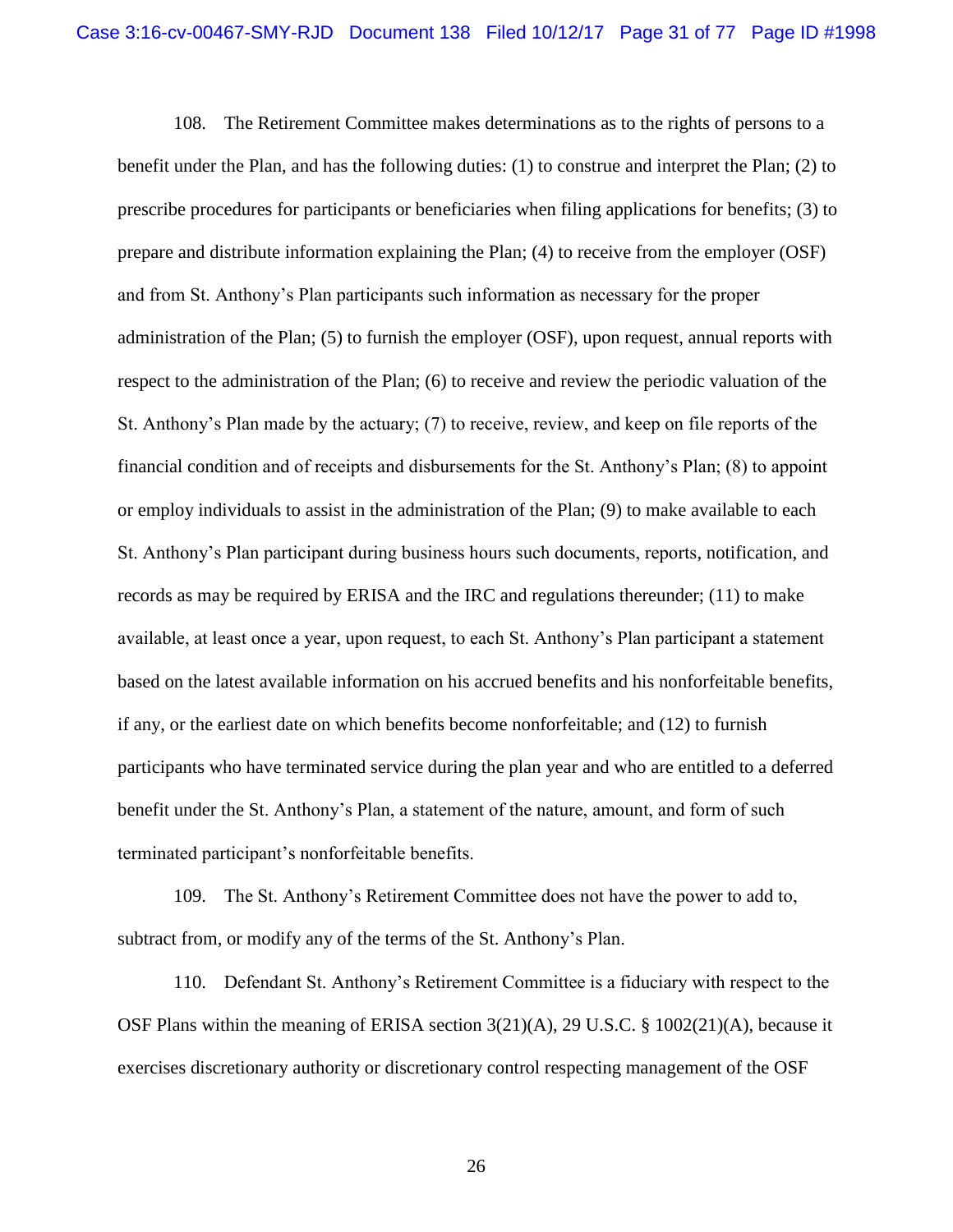Plans, exercises authority and control respecting management or disposition of the OSF Plans' assets, and/or has discretionary authority or discretionary responsibility in the administration of the OSF Plans.

111. Plaintiffs reserve the right to amend this Complaint to name other or additional Defendants once they have had the opportunity to conduct further discovery on these issues.

112. Although OSF contends that the OSF Plans are exempt from ERISA as church plans, it claims ERISA status for its medical and dental plan and its welfare benefits plan.

113. OSF's for-profit subsidiary, OSF St. Francis, Inc., composed of various health care related businesses, also claims ERISA status for its defined benefit pension plan.

114. Compliance with ERISA creates no undue, genuine burden on any religious practice of OSF, as evidenced by OSF's claimed compliance with ERISA for its medical, dental and welfare benefit plans, and the pension plan for its for-profit subsidiary, OSF Saint Francis, Inc.

### <span id="page-31-0"></span>**E. The OSF Plans Are Not Church Plans**

115. OSF claims that the OSF Plans are church plans under ERISA section 3(33), 29 U.S.C. § 1002(33), and the analogous section of the IRC, and therefore exempt from ERISA's coverage under ERISA §§ 4(b)(2), 4021(b)(3), 29 U.S.C. § 1003(b)(2), 1321 (b)(2).

## <span id="page-31-1"></span>**1. Only Two Types of Entities May Maintain a Church Plan, and OSF Is Neither.**

116. Under ERISA section 3(33), 29 U.S.C. § 1002(33), only the following two

provisions address which types of entities may maintain a church plan:

- First, under ERISA section 3(33)(A), 29 U.S.C. § 1002(33)(A), a church plan may be maintained by a church or by a convention or association of churches; and
- Second, under ERISA section  $3(33)(C)(i)$ , 29 U.S.C. § 1002(33)(C)(i), a church plan may be maintained by an *organization*, *the principal purpose or function of which* is the administration or funding of a retirement plan, if such organization is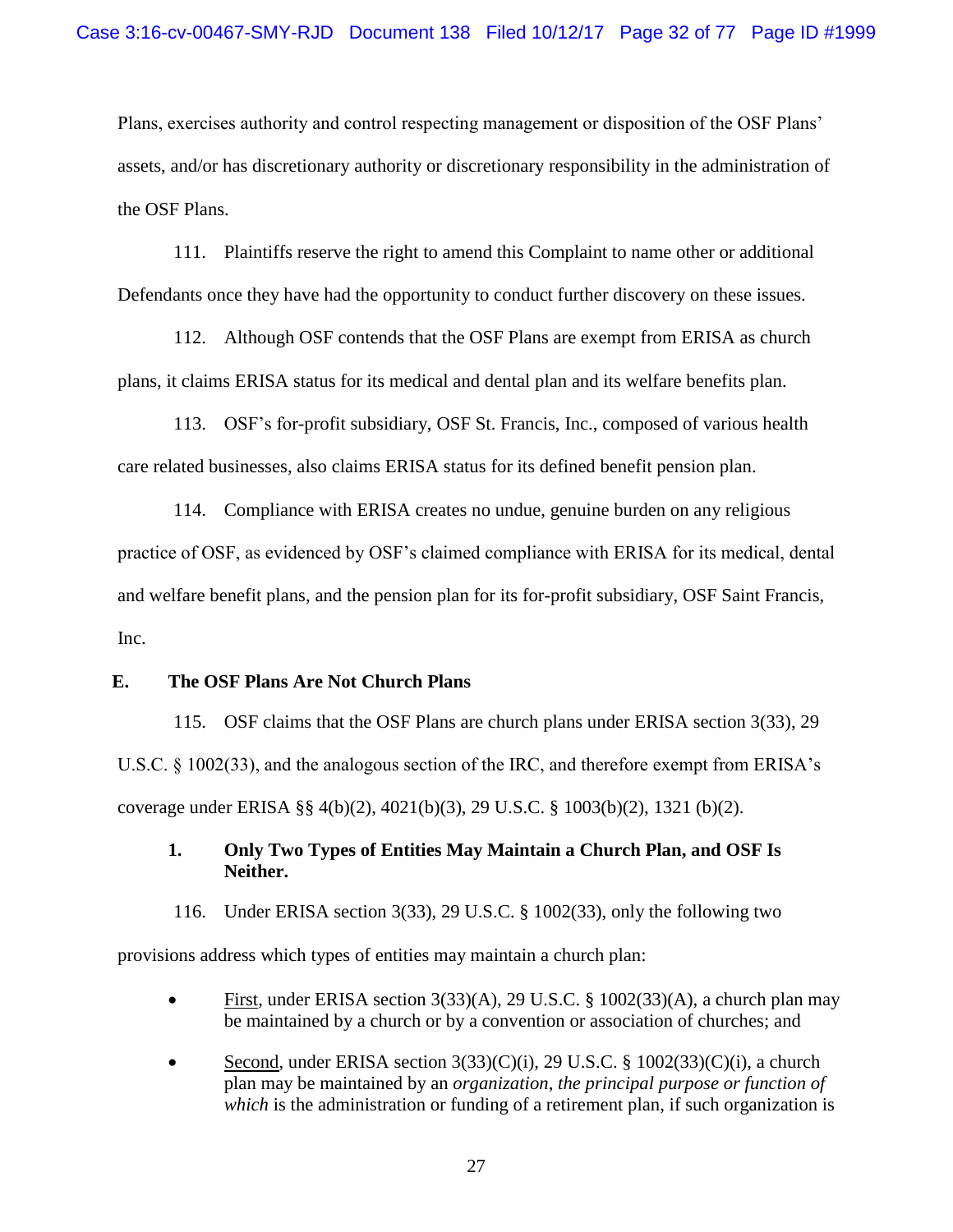controlled by or associated with a church or convention or association of churches.

117. Although other portions of ERISA section 3(33)(C) address, among other matters, who can be *participants* in church plans—in other words, which employees can be in church plans, etc.—these other portions of ERISA section 3(33)(C) do not add any other type of entity that may *maintain* a church plan. ERISA § 3(33)(C), 29 U.S.C. § 1002(33)(C).

118. The OSF Plans do not qualify as church plans under either ERISA section  $3(33)(A)$  or section  $3(33)(C)(i)$ , 29 U.S.C. §  $3(33)(A)$  or  $(C)(i)$ .

119. First, the OSF Plans are not maintained by any church or convention or association of churches within the meaning of ERISA section 3(33)(A), 29 U.S.C. § 1002(33)(A). The OSF Plans are maintained by OSF for its own, or its affiliates' own, employees. Because OSF is not a church or a convention or association of churches, and does not claim to be a church or a convention or association of churches, the OSF Plans may not qualify as church plans within the meaning of ERISA section 3(33)(A), 29 U.S.C. § 1002(33)(A).

120. Second, the OSF Plans are not maintained by an "organization" described in ERISA section 3(33)(C)(i), 29 U.S.C. § 1002(33)(C)(i)—*i.e.*, one whose principal purpose or function is the administration or funding of a plan or program for the provision of retirement benefits or welfare benefits, or both. Because the principal purpose or function of OSF is to provide healthcare services rather than to administer or fund benefit plans, the OSF Plans may not qualify as church plans within the meaning of ERISA section 3(33)(C)(i), 29 U.S.C.  $§ 1002(33)(C)(i).$ 

121. In the alternative, to the extent OSF claims that the OSF Plans are "maintained" by a principal-purpose organization within the meaning of ERISA section  $3(33)(C)(i)$  because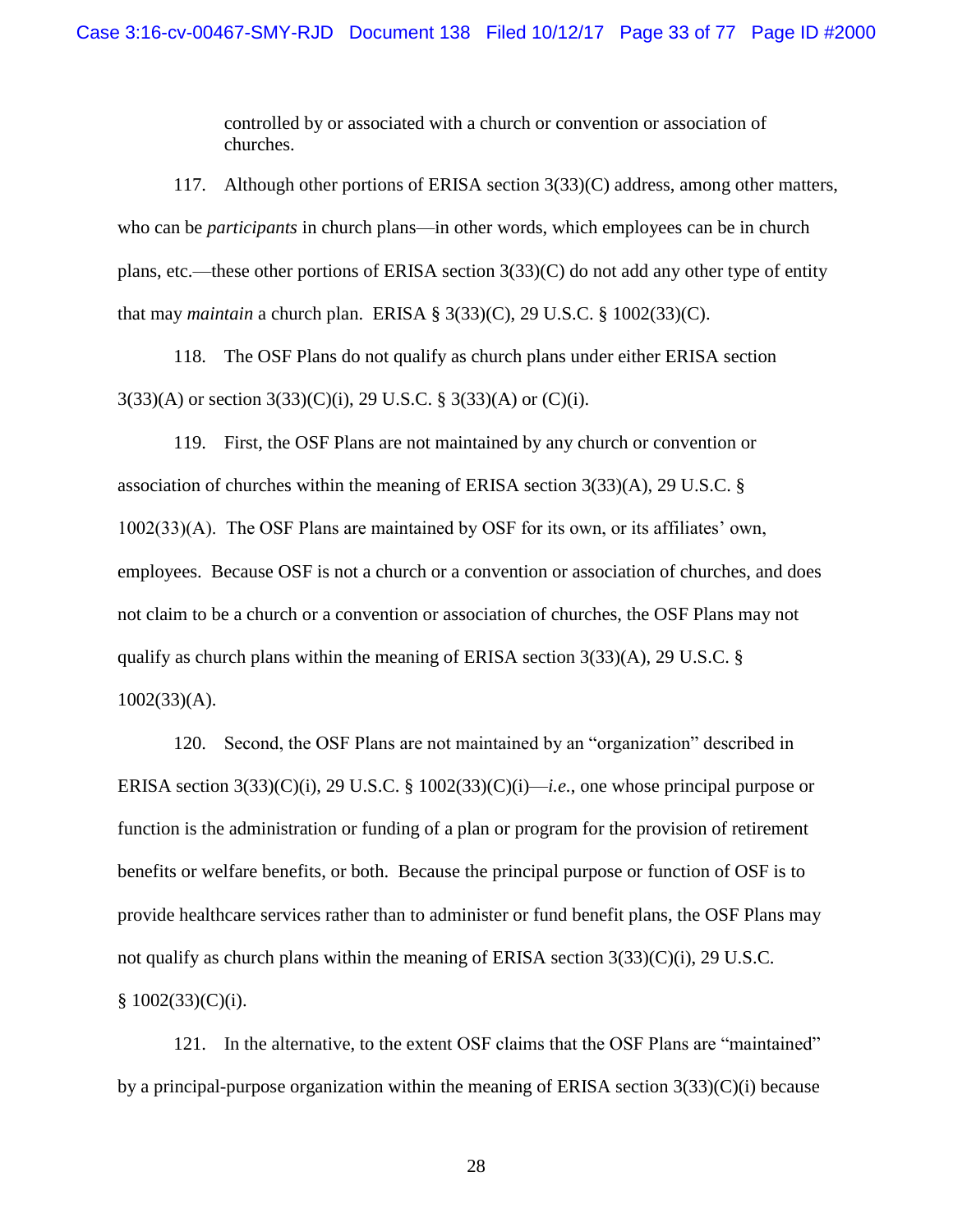they are *administered* by a committee within OSF that has a principal purpose of administering benefit plans, the claim fails because the committee purportedly "administering" the OSF Plans does not have the full range of powers and responsibilities required to "maintain" a plan. The entity that maintains the plan "has the primary ongoing responsibility (and potential liability) to plan participants." *Advocate Healthcare Network*, 137 S. Ct. at 1661. The only entity with the power to "maintain" the OSF Plans, which includes the power to fund, continue, amend, and/or terminate the Plans, is OSF. The claim further fails because even if a committee within OSF "maintained" the plans, such an internal committee of OSF does not qualify as a distinct principal-purpose "organization" within the meaning of ERISA section  $3(33)(C)(i)$ , 29 U.S.C. §  $1002(33)(C)(i)$ .

### <span id="page-33-0"></span>**2. Even if the OSF Plans Were Maintained by a Permissible Entity, They Nonetheless Fail to Satisfy Other Elements of the Church Plan Definition.**

122. Under both ERISA section  $3(33)(A)$  and section  $3(33)(C)(i)$ , a church plan must be maintained for the employees of a church or a convention or association of churches. 29 U.S.C. § 1002(33)(A), (C)(i). The OSF Plans do not qualify. The more than 19,000 participants in the OSF Plans are or were employees of OSF, a non-profit healthcare system. OSF is not a church or convention or association of churches and its employees are not employees of a church or convention or association of churches within the meaning of ERISA.

123. Under ERISA section 3(33)(C)(ii), 29 U.S.C. § 1002(33)(C)(ii), however, an employee of a tax-exempt organization that is controlled by or associated with a church or a convention or association of churches also may be deemed an employee of a church. The OSF Plans also fail this part of the definition because OSF is not controlled by or associated with a church or convention or association of churches within the meaning of ERISA.

124. OSF is organized as a non-profit corporation under Illinois law.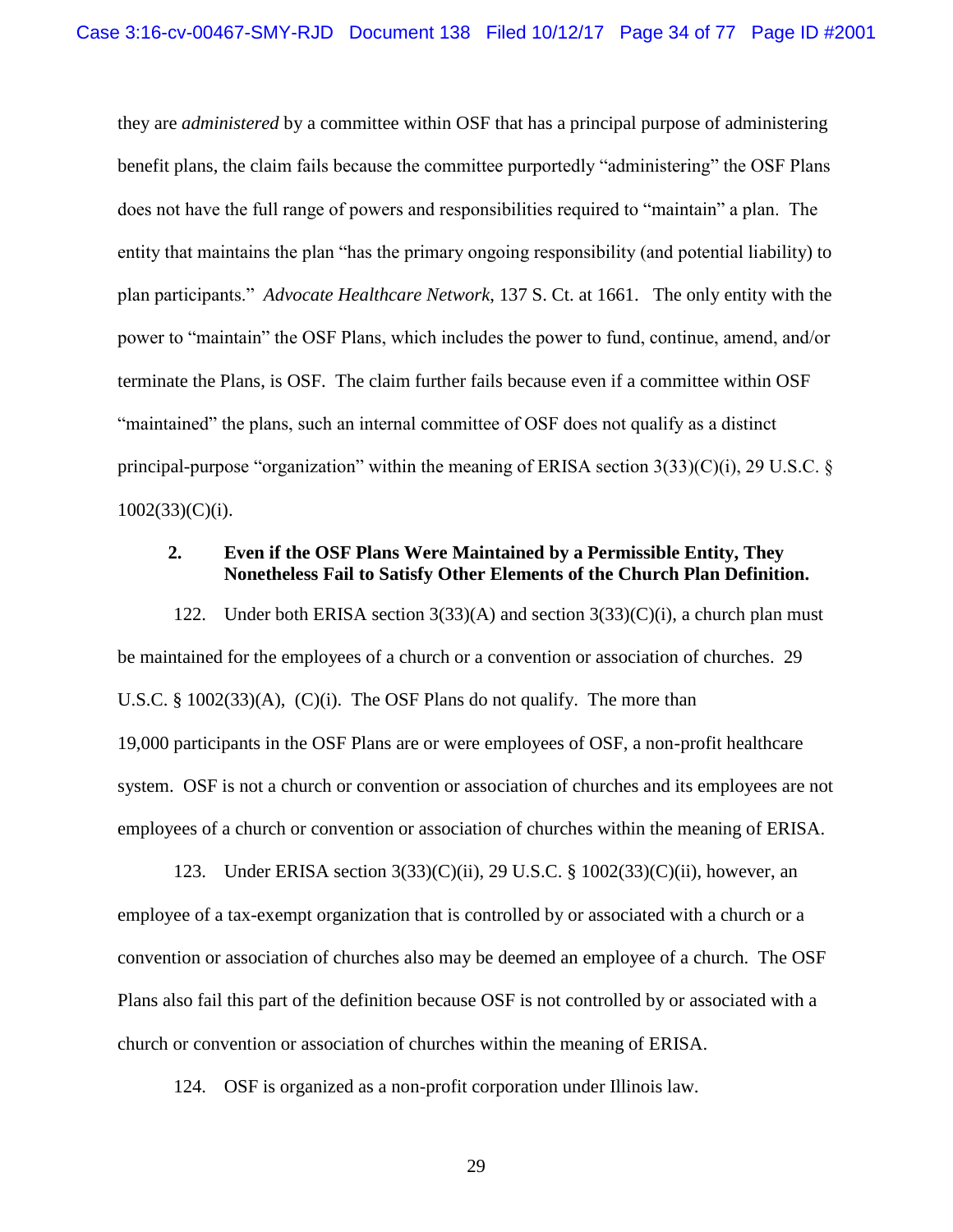125. OSF is governed by its Board of Directors.

126. OSF's Board of Directors owes fiduciary duties to the non-profit corporation.

127. OSF is not controlled by a church or convention or association of churches.

128. OSF is not owned by a church or convention or association of churches.

129. OSF is not operated by a church or convention or association of churches.

130. OSF does not receive funding from a church or convention or association of churches.

131. In addition, OSF is not "associated with" a church or convention or association of churches within the meaning of ERISA. Under ERISA section  $3(33)(C)(iv)$ , 29 U.S.C.  $§ 1002(33)(C)(iv)$ , an organization "is associated with a church or a convention or association of churches if it shares common religious bonds and convictions with that church or convention or association of churches." OSF does not share common religious bonds and convictions with a church or a convention or association of churches.

132. OSF does not impose any denominational requirement on its employees. Indeed, OSF tells prospective employees that religious affiliation is not a factor in the recruiting and hiring of OSF employees.

133. OSF has a practice of affiliating with hospitals that claim no religious affiliation, including community hospitals like Illinois Valley Community Hospital and Rochelle Community Hospital. In choosing to compete in the commercial arena of healthcare services and to embark upon a business plan that targets healthcare facilities with no claimed ties to any particular religion, or to religion generally, OSF must be willing to accept neutral regulations, such as ERISA, imposed to protect its employees' legitimate interests.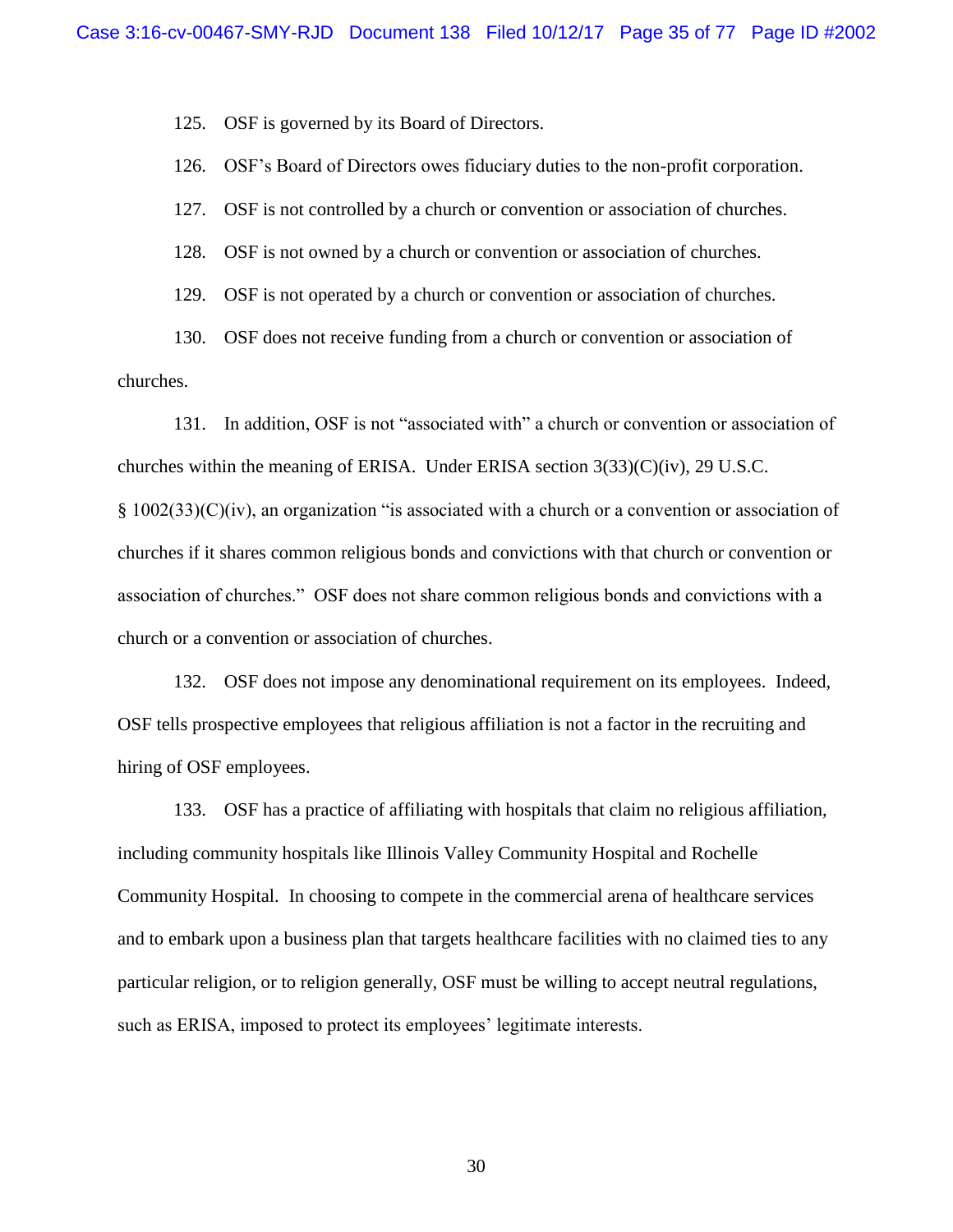134. OSF provides non-denominational chapels and encourages its clients to seek the faith of their own choosing.

135. OSF does not impose any denominational requirement on its patients.

136. For these same reasons, the OSF Plans further fail to satisfy the requirements of ERISA section  $3(33)(C)(i)$  because, even if the OSF Plans were "maintained" by the internal committees and even if the committees qualified as principal-purpose "organizations," ERISA section 3(33)(C)(i) requires that a principal-purpose organization be "controlled by or associated with" a church or convention or association of churches. ERISA  $\S 3(33)(C)(i)$ , 29 U.S.C. § 1002(33)(C)(i). OSF's internal committees, like OSF, are not controlled by or associated with a church or convention or association of churches within the meaning of ERISA.

### <span id="page-35-0"></span>**3. Even if the OSF Plans Could Otherwise Qualify as Church Plans Under ERISA §§ 3(33)(A) or (C)(i), They Are Excluded from Church Plan Status Under ERISA § 3(33)(B)(ii).**

137. Under ERISA section 3(33)(B)(ii), 29 U.S.C. § 1002(33)(B)(ii), a plan is specifically excluded from church plan status if less than substantially all of the plan participants are members of the clergy or employed by an organization controlled by or associated with a church or convention or association of churches. Even if the OSF Plans could otherwise qualify as church plans under ERISA sections 3(33)(A) or (C)(i), and even if OSF itself was controlled by or associated with a church, the OSF Plans still would be foreclosed from church plan status under section  $3(33)(B)(ii)$ ,  $29 \text{ U.S.C. }$  §  $1002(33)(B)(ii)$ , because, on information and belief, the OSF Plans cover more than an insubstantial number of employees that work for subsidiaries or affiliates that are not controlled by or associated with any church or convention or association of churches and/or are not tax-exempt.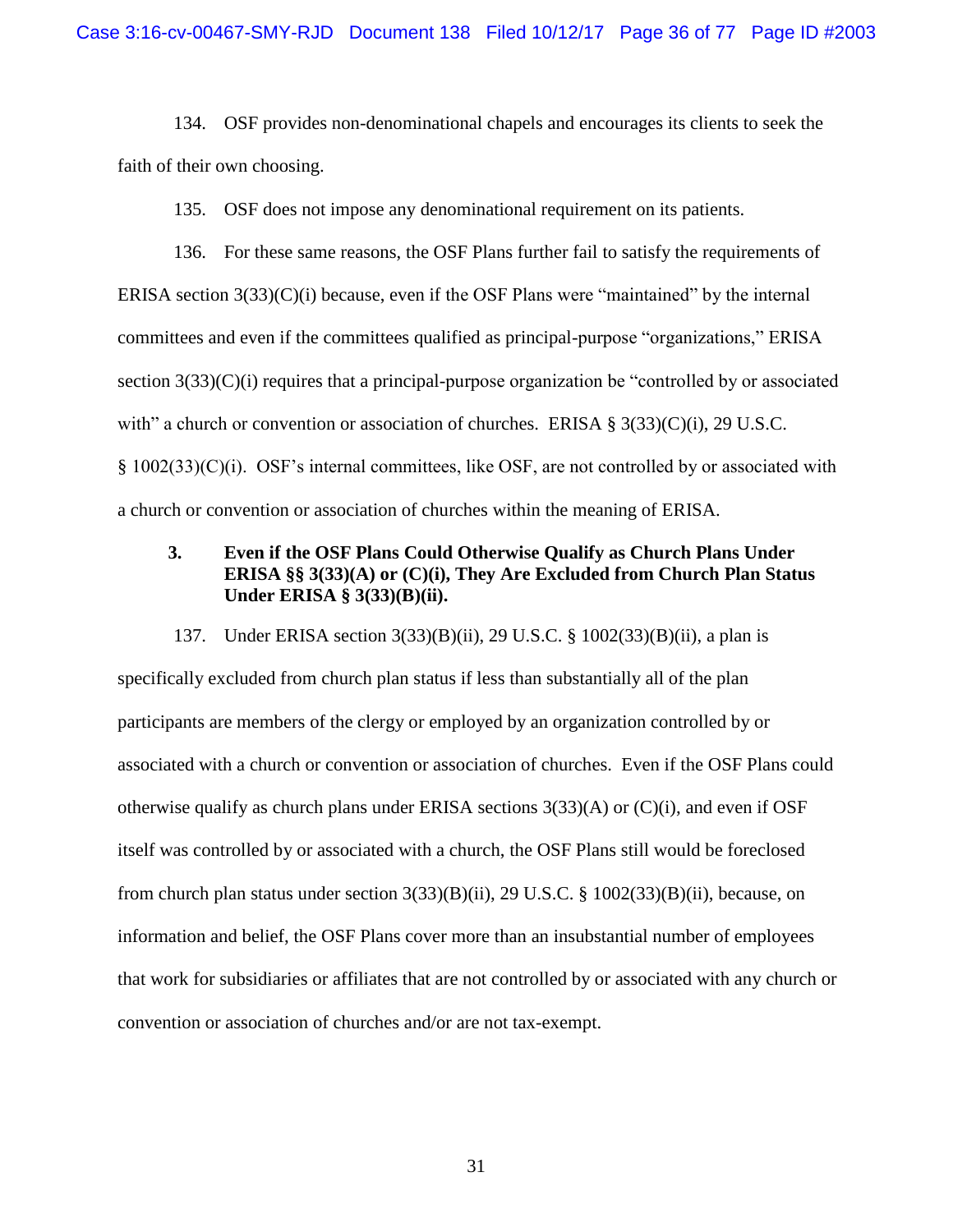**4. Even if the OSF Plans Could Otherwise Qualify as Church Plans Under ERISA, the Church Plan Exemption, as Claimed by OSF, Violates the Establishment Clause of the First Amendment of the Constitution, and Is Therefore Void and Ineffective.** 

138. The church plan exemption is an accommodation for *churches* that establish and maintain pension plans, and it allows such plans to be exempt from ERISA.

139. The Establishment Clause guards against the establishment of religion by the government. The government "establishes religion" where, as here, it exempts religious entities, but not secular entities, from a neutral, generally applicable law and such exemption is not required to alleviate a substantial burden on religious practice or to avoid government entanglement in religion. ERISA is a neutral statute that governs pension benefits, and thus application of the church plan exemption to OSF relieves OSF of no genuine religious burden. Moreover, application of the church plan exemption to OSF creates more government entanglement with alleged religious beliefs than does compliance with ERISA. Accordingly, application of the church plan exemption to OSF is not a valid religious accommodation. Extension of the church plan exemption to OSF and other hospital systems that are not themselves churches, but that claim ties to a church, but not to analogous secular hospital systems, unconstitutionally privileges religious adherents over non-adherents.

140. Such a naked preference for religion is particularly improper where, as here, the burdens of the exemption are imposed on OSF's employees. Extension of the church plan exemption to OSF privileges OSF for its claimed religious beliefs at the expense of its employees, who are told that religion is not a prerequisite to their employment, yet who are then denied the benefit of insured, funded pensions, as well as many other important ERISA protections. Similarly, OSF has a privileged economic advantage over its competitors in the commercial arena it has chosen, based solely on OSF's claimed religious beliefs.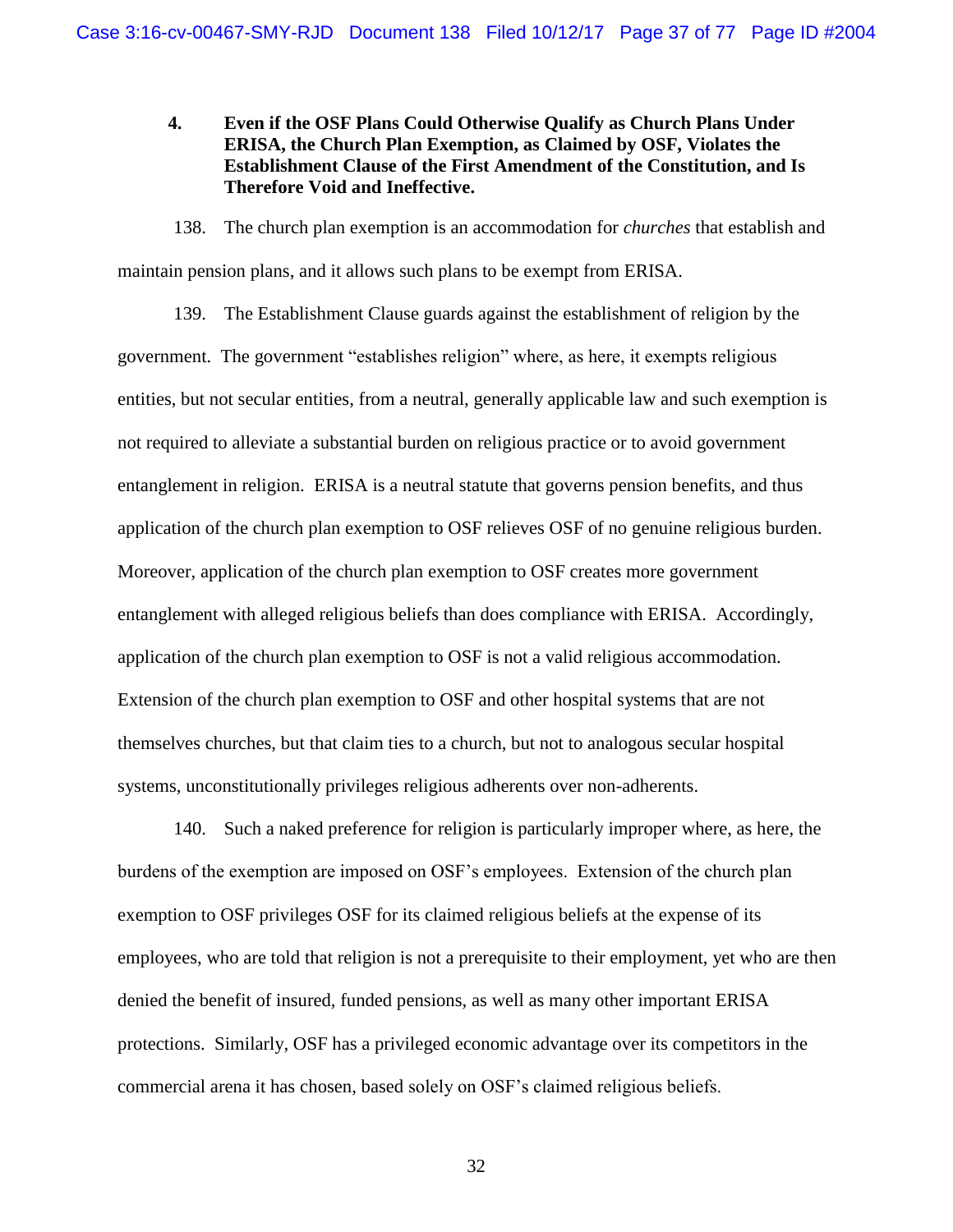141. As set forth in more detail below in Count IX, the extension of the church plan exemption to OSF, which is not a church, violates the Establishment Clause and thus is void and ineffective.

## **VI. CLASS ALLEGATIONS**

142. Plaintiffs bring this action as a class action pursuant to Rule 23 of the Federal Rules of Civil Procedure on behalf of themselves and the following class of persons similarly situated: All participants, former participants, or beneficiaries of any defined benefit pension plan operated as or claimed by OSF to be a church plan.

## **A. Numerosity**

143. The exact number of Class members is unknown to Plaintiffs at this time, but may be readily determined from records maintained by OSF. OSF currently employs more than 18,000 individuals. There are over 18,000 participants or former participants in the St. Francis Plan and over 1,300 participants or former participants in the St. Anthony's Plan. Thus, the Class is so numerous that joinder of all members is impracticable.

# **B. Commonality**

144. The issues regarding liability in this case present common questions of law and fact, with answers that are common to all members of the Class, including (1) whether the Plans are exempt from ERISA as church plans; (2) whether the fiduciaries of the Plans have failed to administer and enforce the funding obligations of the Plans in accordance with ERISA; (3) whether the church plan exemption, as claimed by OSF, violates the Establishment Clause of the First Amendment; and (4) whether OSF has failed to comply with its obligations to fund the Plans under ERISA, the plan documents, and/or the common law.

145. The issues regarding the relief are also common to the members of the Class as the relief will consist of: (1) a declaration that the Plans are ERISA covered plans; (2) an order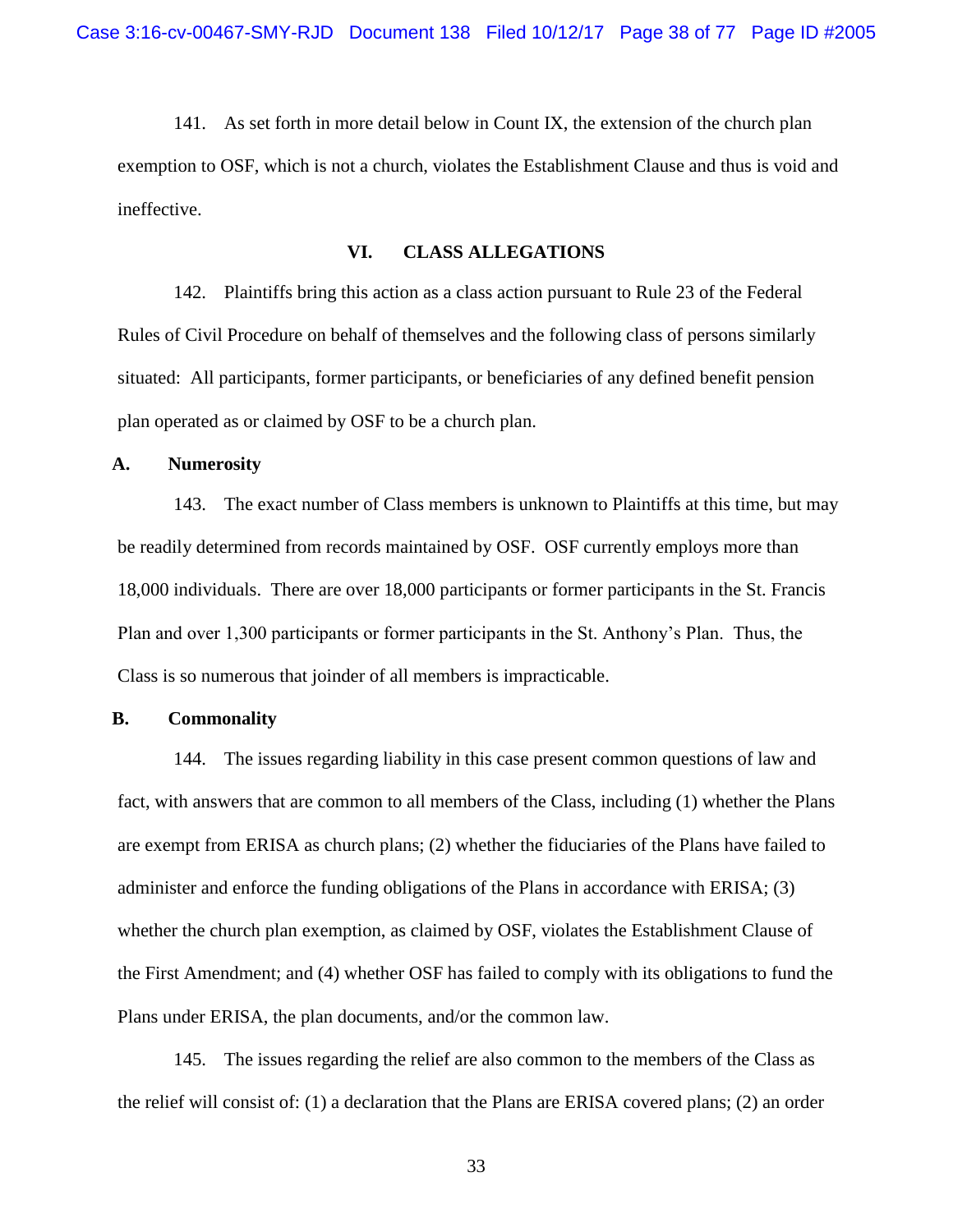requiring that the Plans comply with ERISA's administration and funding obligations; (3) an order requiring OSF to pay civil penalties to the Class, in the same statutory daily amount for each member of the Class; and/or (4) an order requiring OSF to comply with its obligations to fund the Plans.

# **C. Typicality**

146. Plaintiffs' claims are typical of the claims of the other members of the Class because their claims arise from the same event, practice and/or course of conduct, namely Defendants' failure to maintain the Plans in accordance with ERISA, the requirements of the Plan documents, and/or the common law. Plaintiffs' claims are also typical because all Class members are similarly affected by Defendants' wrongful conduct.

147. Plaintiffs' claims are also typical of the claims of the other members of the Class because, to the extent Plaintiffs seek equitable relief, it will affect all Class members equally. Specifically, the equitable relief sought consists primarily of (i) a declaration that the OSF Plans are not church plans; (ii) a declaration that the OSF Plans are ERISA covered plans; (iii) injunctive relief requiring Defendants to comply with the administration and funding requirements of ERISA; and (iv) an order requiring OSF to comply with its obligations to fund the Plans.

148. In addition, Plaintiffs' claims for monetary relief are for civil fines to Plaintiffs and the other Class members in the same statutory daily amount for each member of the Class.

149. OSF does not have any defenses unique to Plaintiffs' claims that would make Plaintiffs' claims atypical of the remainder of the Class.

## **D. Adequacy**

150. Plaintiffs will fairly and adequately represent and protect the interests of all members of the Class.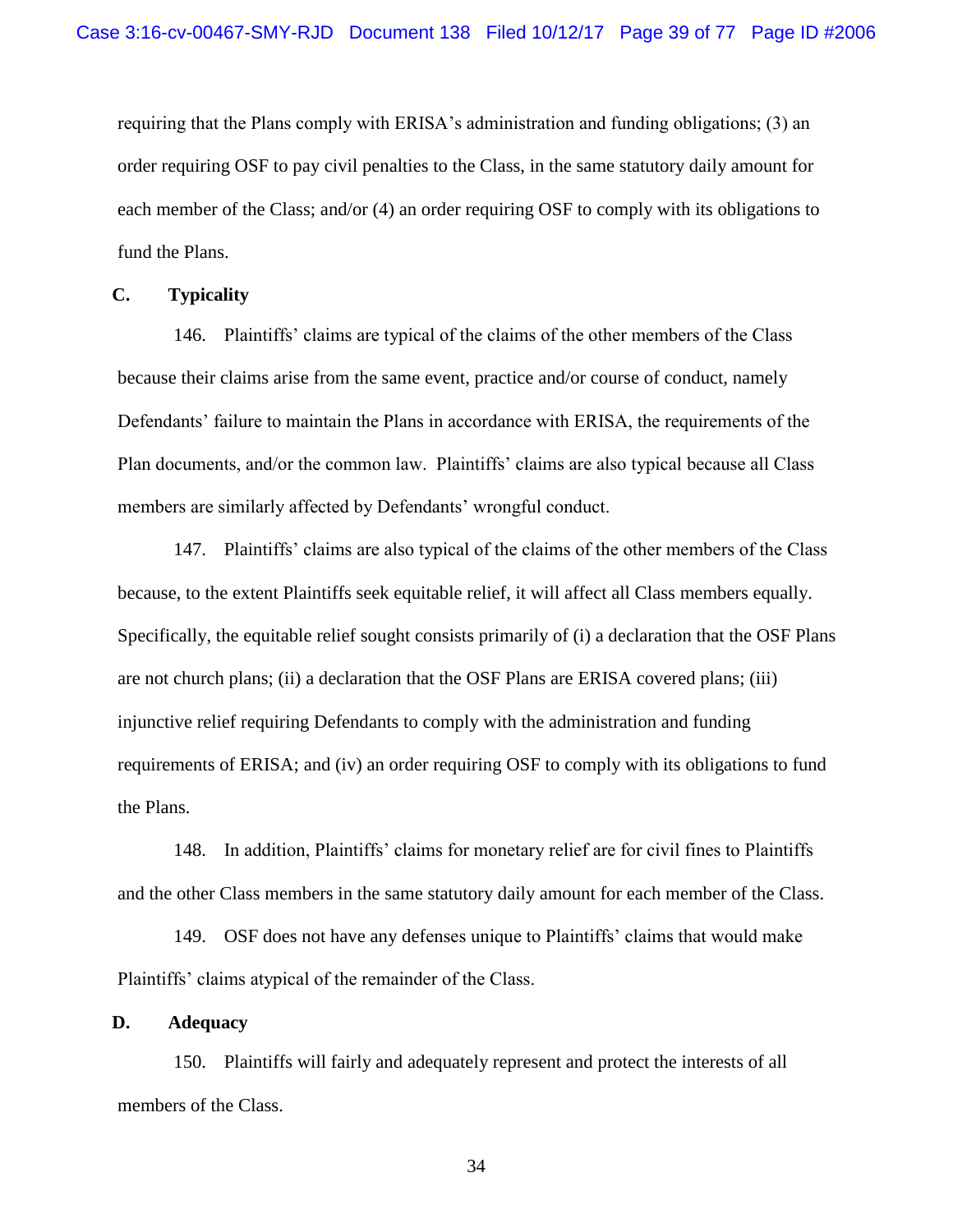151. Plaintiffs do not have any interests antagonistic to or in conflict with the interests of the Class.

152. Defendants have no unique defenses against Plaintiffs that would interfere with Plaintiffs' representation of the Class.

153. Plaintiffs have engaged counsel with extensive experience prosecuting class actions in general and ERISA class actions in particular.

### **E. Rule 23(b)(1) Requirements**

154. The requirements of Rule  $23(b)(1)(A)$  are satisfied because prosecution of separate actions by the members of the Class would create a risk of establishing incompatible standards of conduct for Defendants.

155. The requirements of Rule  $23(b)(1)(B)$  are satisfied because adjudications of these claims by individual members of the Class would, as a practical matter, be dispositive of the interests of the other members not parties to the actions, or substantially impair or impede the ability of other members of the Class to protect their interests.

# **F. Rule 23(b)(2) Requirements**

156. Class action status is also warranted under Rule 23(b)(2) because Defendants have acted or refused to act on grounds generally applicable to the Class, thereby making appropriate final injunctive, declaratory, or other appropriate equitable relief with respect to the Class as a whole.

# **G. Rule 23(b)(3) Requirements**

157. If the Class is not certified under Rule 23(b)(1) or (b)(2), then certification under (b)(3) is appropriate because questions of law or fact common to members of the Class predominate over any questions affecting only individual members. The common issues of law or fact that predominate over any questions affecting only individual members include: (1)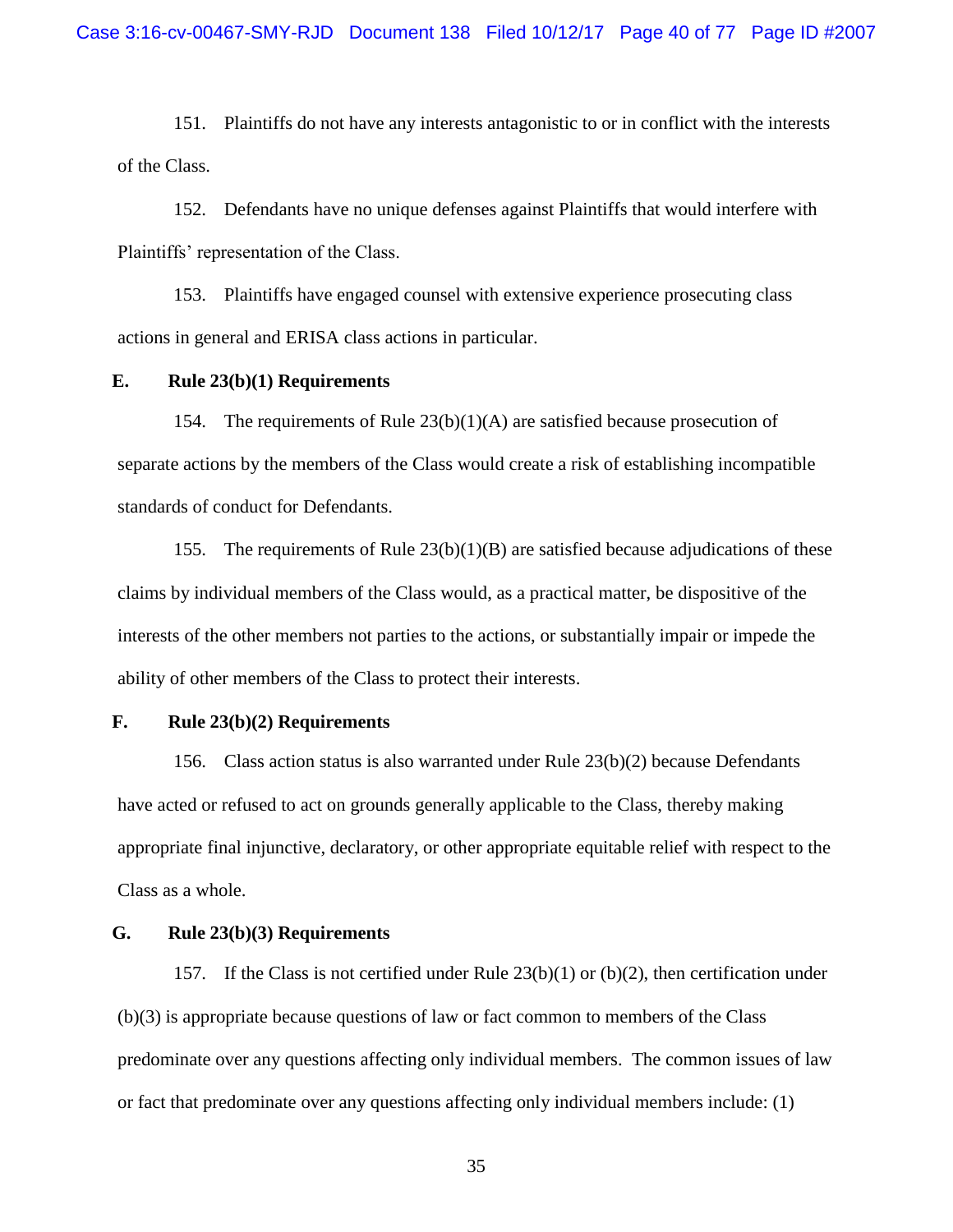whether the Plans are exempt from ERISA as church plans; (2) whether the fiduciaries of the Plans have failed to administer and enforce the funding obligations of the Plans in accordance with ERISA; (3) whether the church plan exemption, as claimed by OSF, violates the Establishment Clause of the First Amendment; and (4) whether OSF has failed to comply with its obligations to fund the Plans under ERISA, the plan documents, and/or the common law.

158. A class action is superior to the other available methods for the fair and efficient adjudication of this controversy because:

A. Individual Class members do not have an interest in controlling the prosecution of these claims in individual actions rather than a class action because the equitable relief sought by any Class member will either inure to the benefit of the Plans or affect each Class member equally;

B. Individual Class members also do not have an interest in controlling the prosecution of these claims because the monetary relief that they could seek in any individual action is identical to the relief that is being sought on their behalf herein;

C. This litigation is properly concentrated in this forum, which is where Defendant OSF transacts business and where Plaintiff Smith lives and accrued benefits; and

D. There are no difficulties managing this case as a class action.

#### **VII. CAUSES OF ACTION**

### **COUNT I**

# **(Claim for Equitable Relief Pursuant to ERISA Sections 502(a)(2) and 502(a)(3) Against All Defendants)**

159. Plaintiffs repeat and re-allege the allegations contained in all foregoing paragraphs herein.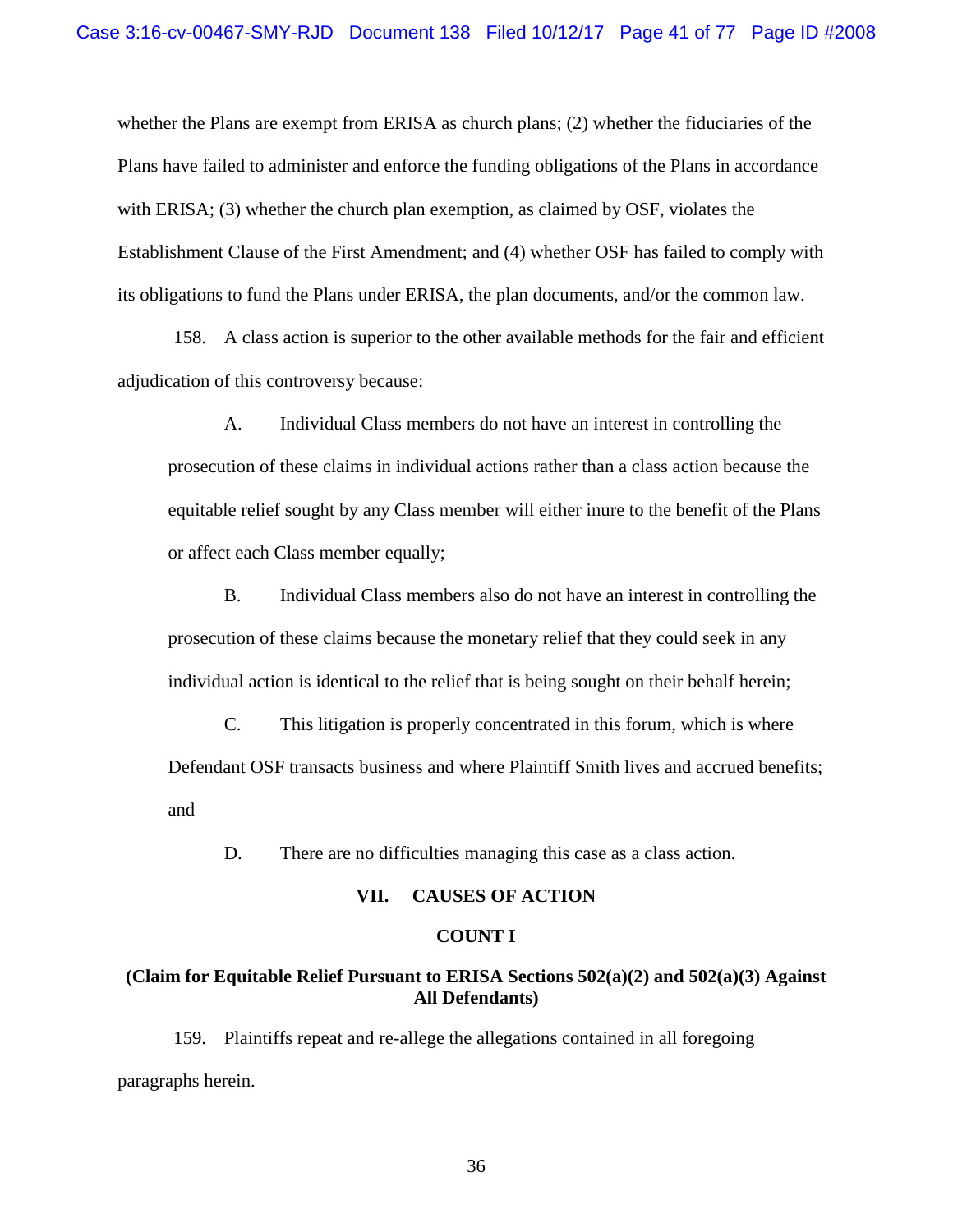160. ERISA section 502(a)(3), 29 U.S.C. § 1132(a)(3), authorizes a participant or beneficiary to bring a civil action to obtain "appropriate equitable relief . . . to enforce any provisions of this [title]." Pursuant to this provision, 28 U.S.C. §§ 2201 and 2202, and Federal Rule of Civil Procedure 57, Plaintiffs seek declaratory relief that the OSF Plans are not church plans within the meaning of ERISA section 3(33), 29 U.S.C. § 1002(33), and thus are subject to the provisions of Title I and Title IV of ERISA.

161. ERISA section 502(a)(3), 29 U.S.C. § 1132(a)(3), also authorizes a participant or beneficiary to bring a civil action "(A) to enjoin any act or practice which violates any provision of this [title] or the terms of the plan, or (B) to obtain other appropriate equitable relief (i) to redress such violations or (ii) to enforce any provisions of this subchapter or the terms of the plan." Pursuant to these provisions, Plaintiffs seek an order directing the OSF Plans' sponsor and administrator to bring the OSF Plans into compliance with ERISA.

162. ERISA section  $502(a)(2)$ , 29 U.S.C. § 1132(2), authorizes a participant or beneficiary to bring a civil action for appropriate relief under 29 U.S.C. § 1109(a), against a fiduciary "who breaches any of the responsibilities, obligations, or duties imposed upon fiduciaries" and the fiduciary "shall be personally liable to make good to such plan any losses to the plan resulting from each such breach, and to restore to such plan any profits of such fiduciary which have been made through use of assets of the plan by the fiduciary, and shall be subject to such other equitable or remedial relief as the court may deem appropriate." ERISA § 409(a), 29 U.S.C. § 1109(a). Because the operation of the Plans as non-ERISA Plans was a breach of Defendants' fiduciary duties, Defendants breached their fiduciary duties and Plaintiffs also seek Plan-wide equitable and remedial relief under ERISA section  $502(a)(2)$ .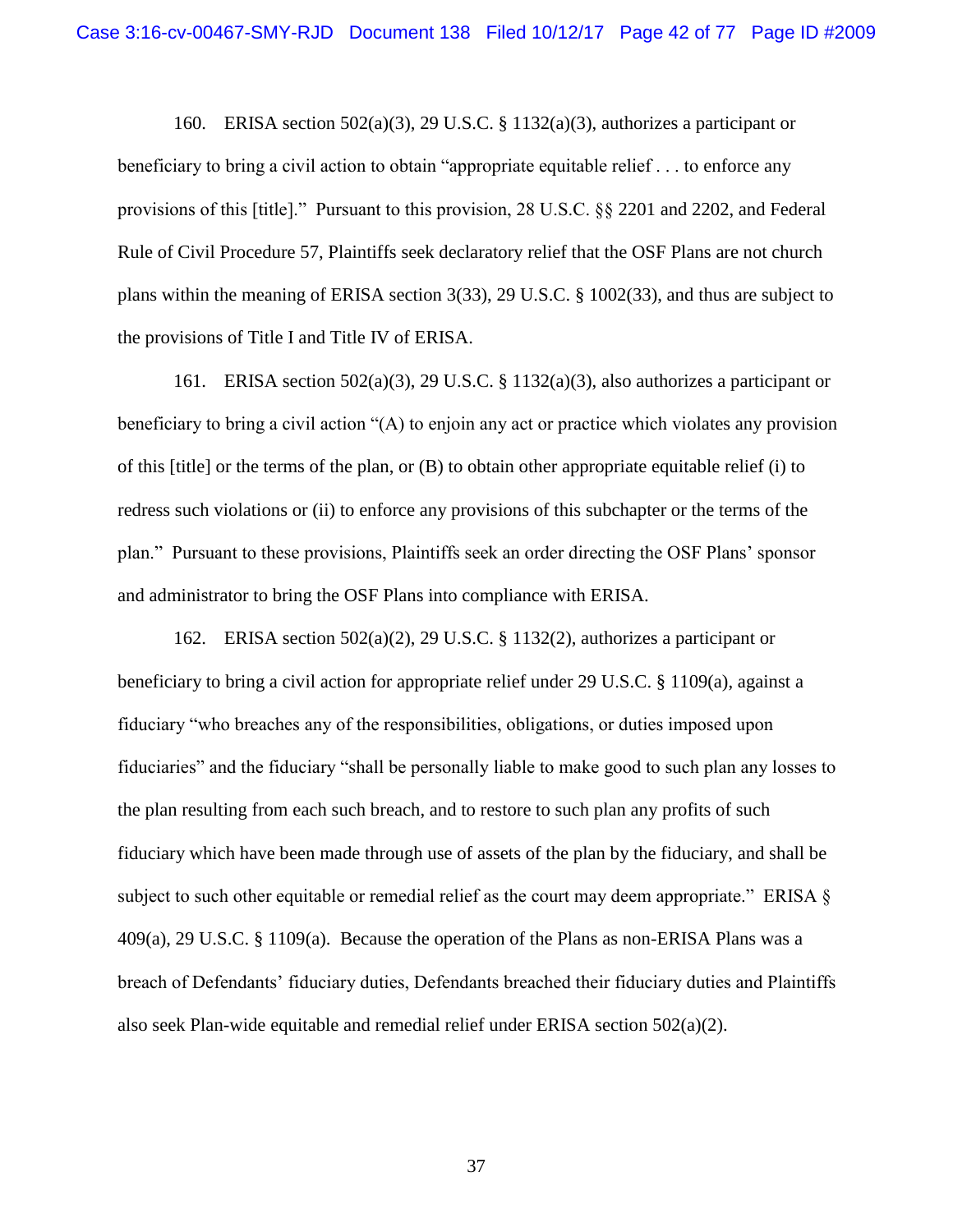163. As the OSF Plans are not church plans within the meaning of ERISA section 3(33), 29 U.S.C. § 1002(33), and meet the definition of pension plans under ERISA section 3(2), 29 U.S.C. § 1002(2), the OSF Plans should be declared to be ERISA-covered pension plans, and Defendants should be ordered to bring the OSF Plans into compliance with ERISA, including by remedying the violations set forth below.

### **COUNT II**

# **(Claim for Violation of Reporting and Disclosure Provisions Against All Defendants)**

164. Plaintiffs incorporate and re-allege by reference the foregoing paragraphs as if fully set forth herein.

### **A. Summary Plan Descriptions**

165. At no time have the Plan Administrator Defendants or, in the alternative, Defendant OSF, provided Plaintiffs or any member of the Class with summary plan descriptions with respect to the OSF Plans that meet the requirements of ERISA section 102, 29 U.S.C. § 1022, and the regulations promulgated thereunder.

166. Because the Plan Administrator Defendants, or, in the alternative, OSF, have been the Plan Administrator of the Plans at all relevant times, the Plan Administrator Defendants (or OSF) violated ERISA section 104, 29 U.S.C. § 1024, by failing to provide Plaintiffs and members of the Class with adequate summary plan descriptions.

### **B. Annual Reports**

167. At no time have the Plan Administrator Defendants, or, in the alternative, OSF, filed an annual report with respect to the OSF Plans with the Secretary of Labor in compliance with ERISA section 103, 29 U.S.C. § 1023, nor have they filed a Form 5500 and associated schedules and attachments, which the Secretary has approved as an alternative method of compliance with ERISA section 103, 29 U.S.C. § 1023.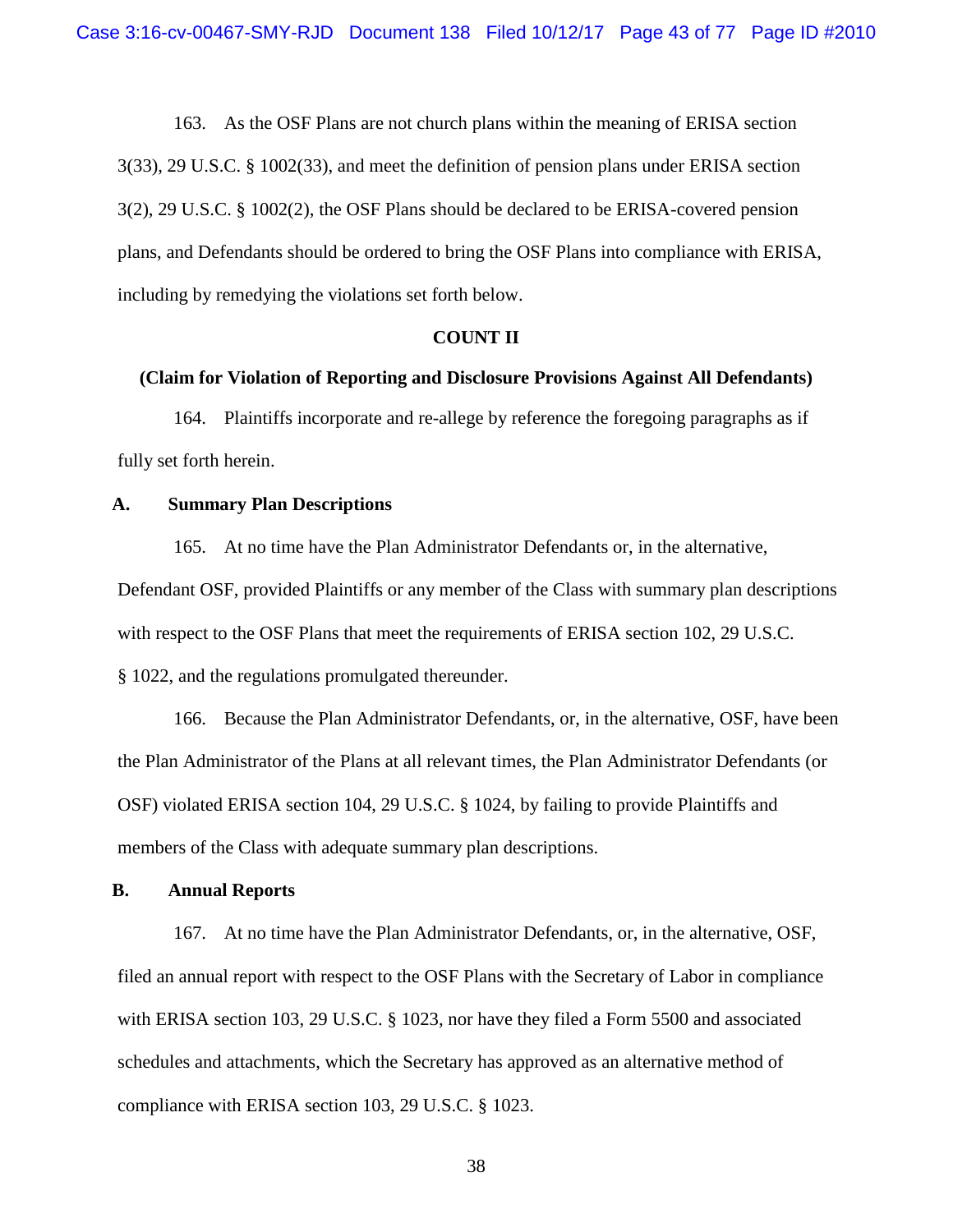168. Because the Plan Administrator Defendants, or, in the alternative, OSF, have been the Plan Administrator of the OSF Plans at all relevant times, the Plan Administrator Defendants (or OSF) have violated ERISA section 104(a), 29 U.S.C. § 1024(a), by failing to file annual reports with respect to the OSF Plans with the Secretary of Labor in compliance with ERISA section 103, 29 U.S.C. § 1023, or Form 5500s and associated schedules and attachments, which the Secretary has approved as an alternate method of compliance with ERISA section 103, 29 U.S.C. § 1023.

## **C. Summary Annual Reports**

169. At no time have the Plan Administrator Defendants, or, in the alternative, OSF, furnished Plaintiffs or any member of the Class with summary annual reports with respect to the OSF Plans in compliance with ERISA section 104(b)(3) and regulations promulgated thereunder. ERISA § 104(b)(3), 29 U.S.C. § 1024(b)(3).

170. Because the Plan Administrator Defendants, or, in the alternative, OSF, have been the Plan Administrators of the OSF Plans at all relevant times, the Plan Administrator Defendants (or OSF) have violated ERISA section 104(b)(3), 29 U.S.C. § 1024(b)(3), by failing to furnish Plaintiffs or any member of the Class with summary annual reports with respect to the OSF Plans in compliance with ERISA section  $104(b)(3)$  and the regulations promulgated thereunder. ERISA § 104(b)(3), 29 U.S.C. § 1024(b)(3).

#### **D. Notification of Failure to Meet Minimum Funding**

171. At no time has OSF furnished Plaintiffs or any member of the Class with notices of failure to meet minimum funding standards with respect to the OSF Plans pursuant to ERISA section  $101(d)(1)$ , 29 U.S.C. §  $1021(d)(1)$ , informing them that OSF had failed to make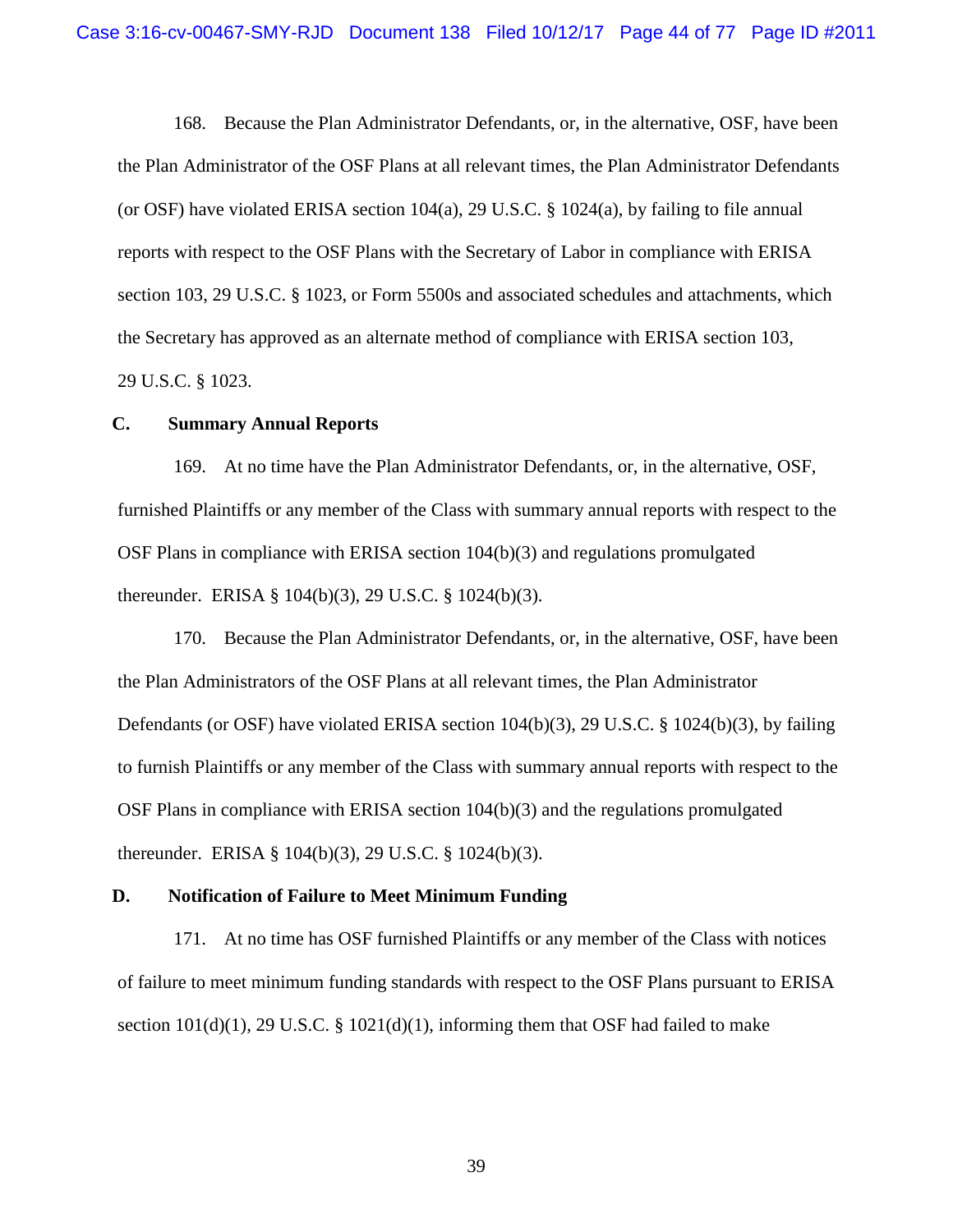payments required to comply with ERISA section 302, 29 U.S.C. § 1082, with respect to the OSF Plans.

172. Defendant OSF is the employer that maintains the OSF Plans.

173. At no time has Defendant OSF funded the OSF Plans in accordance with ERISA section 302, 29 U.S.C. § 1082.

174. As the employer maintaining the OSF Plans, Defendant OSF has violated ERISA section 302, 29 U.S.C. § 1082, by failing to fund the OSF Plans. OSF is liable for its own violations of ERISA section  $101(d)(1)$ , 29 U.S.C. §  $1021(d)(1)$ , and as such may be required by the Court to pay Plaintiffs and each Class member up to \$110 per day (as permitted by 29 C.F.R. § 2575.502(c)(3)) for each day that Defendant has failed to provide Plaintiffs and each Class member with the notices required by ERISA section  $101(d)(1)$ , 29 U.S.C. §  $1021(d)(1)$ .

# **E. Funding Notices**

175. At no time have the Plan Administrator Defendants, or, in the alternative, OSF, furnished Plaintiffs or any member of the Class with a funding notice with respect to the OSF Plans pursuant to ERISA section 101(f), 29 U.S.C. § 1021(f).

176. Because the Plan Administrator Defendants, or, in the alternative, OSF, have been the Plan Administrator of the OSF Plans at all relevant times, they have violated ERISA section 101(f) by failing to provide each participant and beneficiary of the OSF Plans with the funding notices required by ERISA section 101(f), and as such may be required by the Court to pay Plaintiffs and each Class member up to \$110 per day (as permitted by ERISA section 502(c)(1), 29 U.S.C. § 1132(c)(1), amended by 29 C.F.R. § 2575.502c-1) for each day that the Plan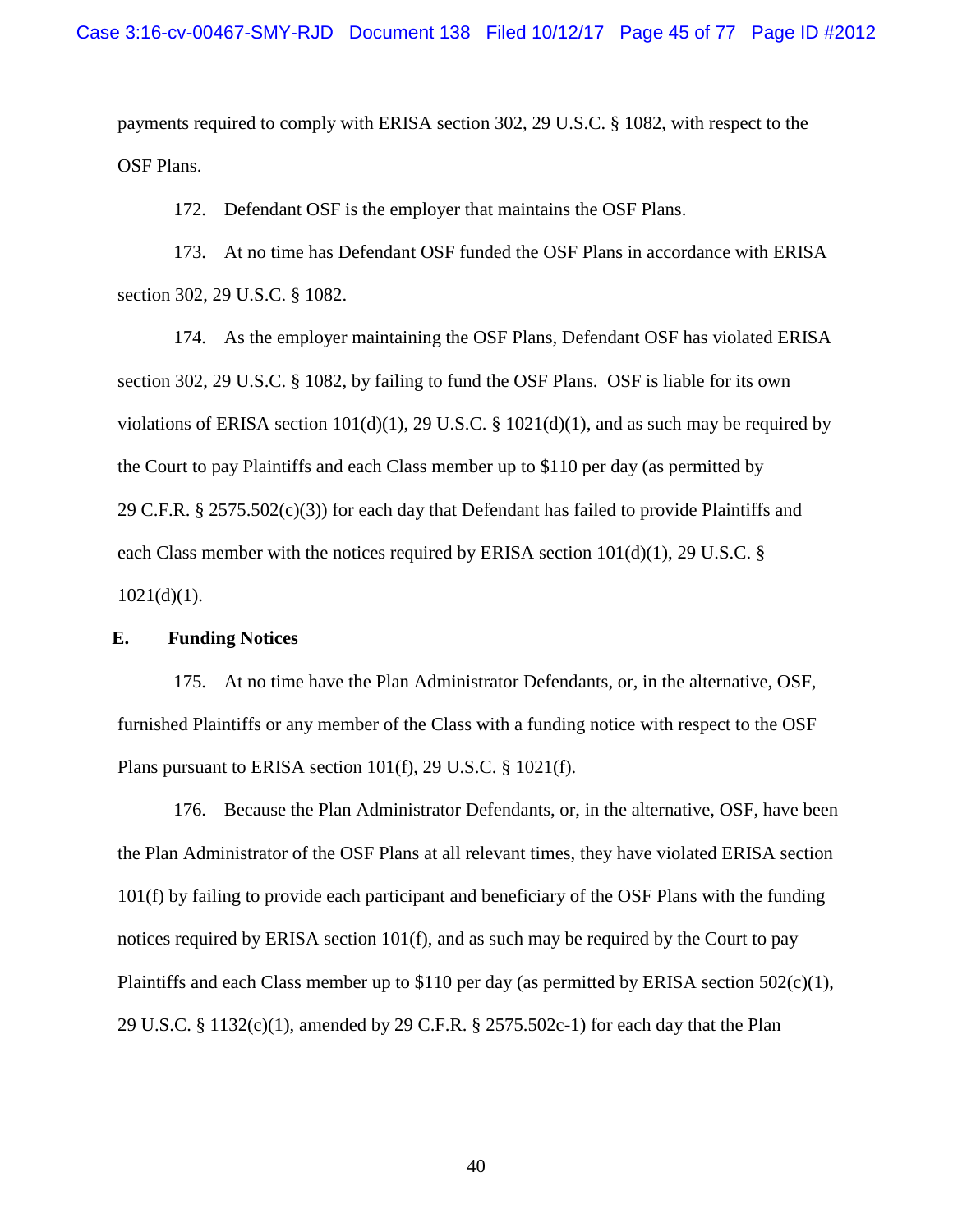Administrator Defendants (or OSF) have failed to provide Plaintiffs and each Class member with the funding notices required by ERISA section  $101(f)$ , 29 U.S.C. § 1021(f).

## **F. Pension Benefit Statements**

177. At no time have the Plan Administrator Defendants, or, in the alternative, OSF, furnished Plaintiffs or any member of the Class with a pension benefit statement with respect to the OSF Plans pursuant to ERISA section  $105(a)(1)$ , 29 U.S.C. §  $1025(a)(1)$ .

178. Because the Plan Administrator Defendants, or, in the alternative, OSF, have been the Plan Administrator of the OSF Plans at all relevant times, they have violated ERISA section  $105(a)(1)$  and as such may be required by the Court to pay Plaintiffs and each Class member up to \$110 per day (as permitted by ERISA section  $502(c)(1)$ , 29 U.S.C. § 1132(c)(1), amended by 29 C.F.R. § 2575.502c-1) for each day that the Plan Administrator Defendants (or OSF) have failed to provide Plaintiffs and each Class member with the pension benefit statements required by ERISA section 105(a)(1), 29 U.S.C. § 1025(a)(1).

### **COUNT III**

## **(Claim for Failure to Provide Minimum Funding Against Defendant OSF)**

179. Plaintiffs incorporate and re-allege by reference the foregoing paragraphs as if fully set forth herein.

180. ERISA section 302, 29 U.S.C. § 1082, establishes minimum funding standards for defined benefit plans that require employers to make minimum contributions to their plans so that each plan will have assets available to fund plan benefits if the employer maintaining the plan is unable to pay benefits out of its general assets.

181. OSF was responsible for making the contributions that should have been made pursuant to ERISA section 302, 29 U.S.C. § 1082, at a level commensurate with that which would be required under ERISA.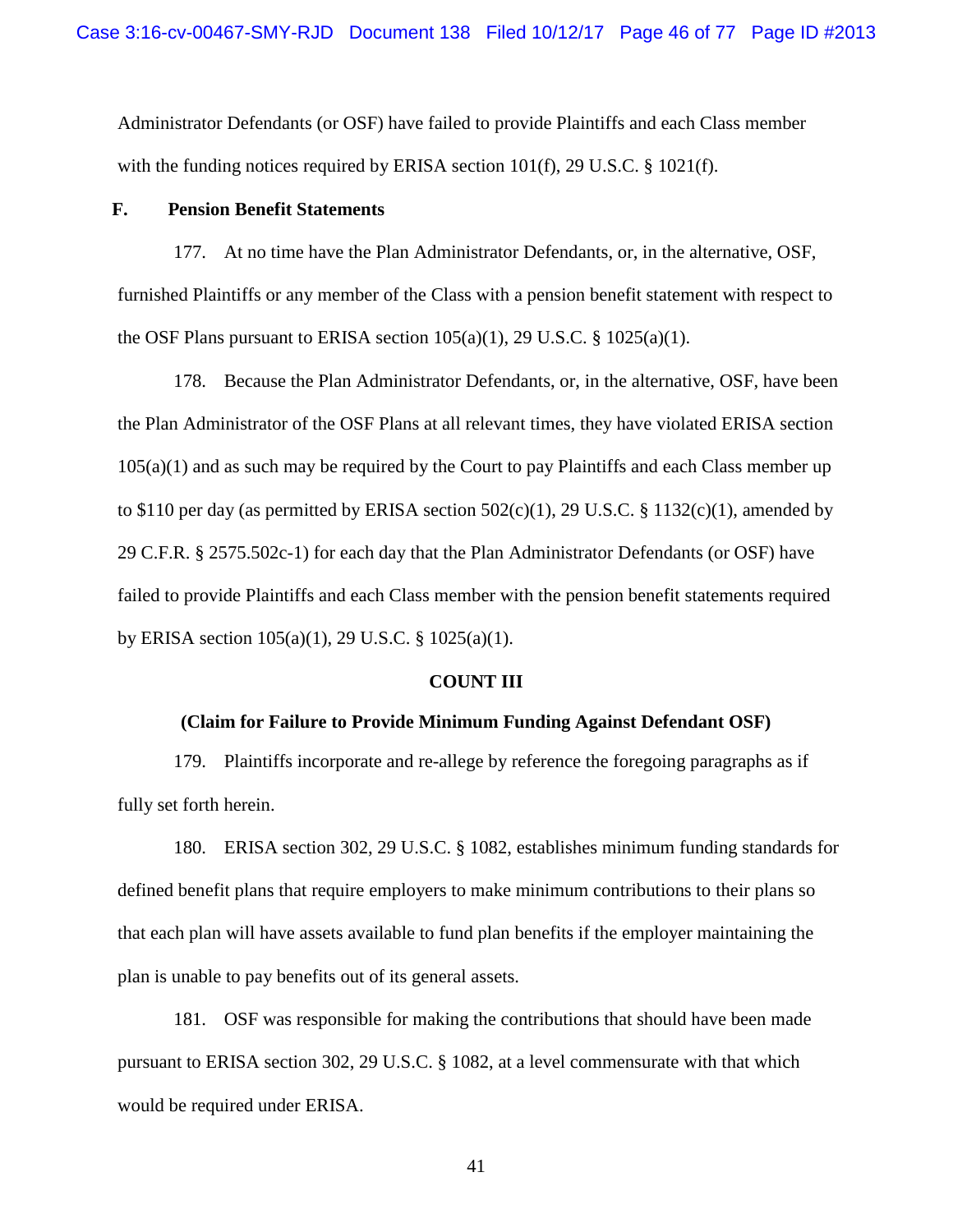182. At all relevant times, OSF has failed to make contributions in satisfaction of the minimum funding standards of ERISA section 302, 29 U.S.C. § 1082.

183. By failing to make the required contributions to the OSF Plans, either in whole or in partial satisfaction of the minimum funding requirements established by ERISA section 302, Defendant OSF has violated ERISA section 302, 29 U.S.C. § 1082.

### **COUNT IV**

# **(Claim for Failure to Establish the Plans Pursuant to Written Instruments Meeting the Requirements of ERISA Section 402 Against Defendant OSF)**

184. Plaintiffs incorporate and re-allege by reference the foregoing paragraphs as if fully set forth herein.

185. ERISA section 402, 29 U.S.C. § 1102, provides that every plan will be established pursuant to a written instrument which will provide, among other things, "for one or more named fiduciaries who jointly or severally shall have authority to control and manage the operation and administration of the plan" and will "provide a procedure for establishing and carrying out a funding policy and method constituent with the objectives of the plan and the requirements of [Title I of ERISA]."

186. Although the benefits provided by the OSF Plans were described to the employees and retirees of OSF (and/or its affiliates and subsidiaries) in various written communications, the OSF Plans have never been established pursuant to written instruments meeting the requirements of ERISA section 402, 29 U.S.C. § 1102.

187. Defendant OSF violated ERISA section 402 by failing to promulgate written instruments in compliance with ERISA section 402 to govern the OSF Plans' operations and administration. ERISA § 402, 29 U.S.C. § 1102.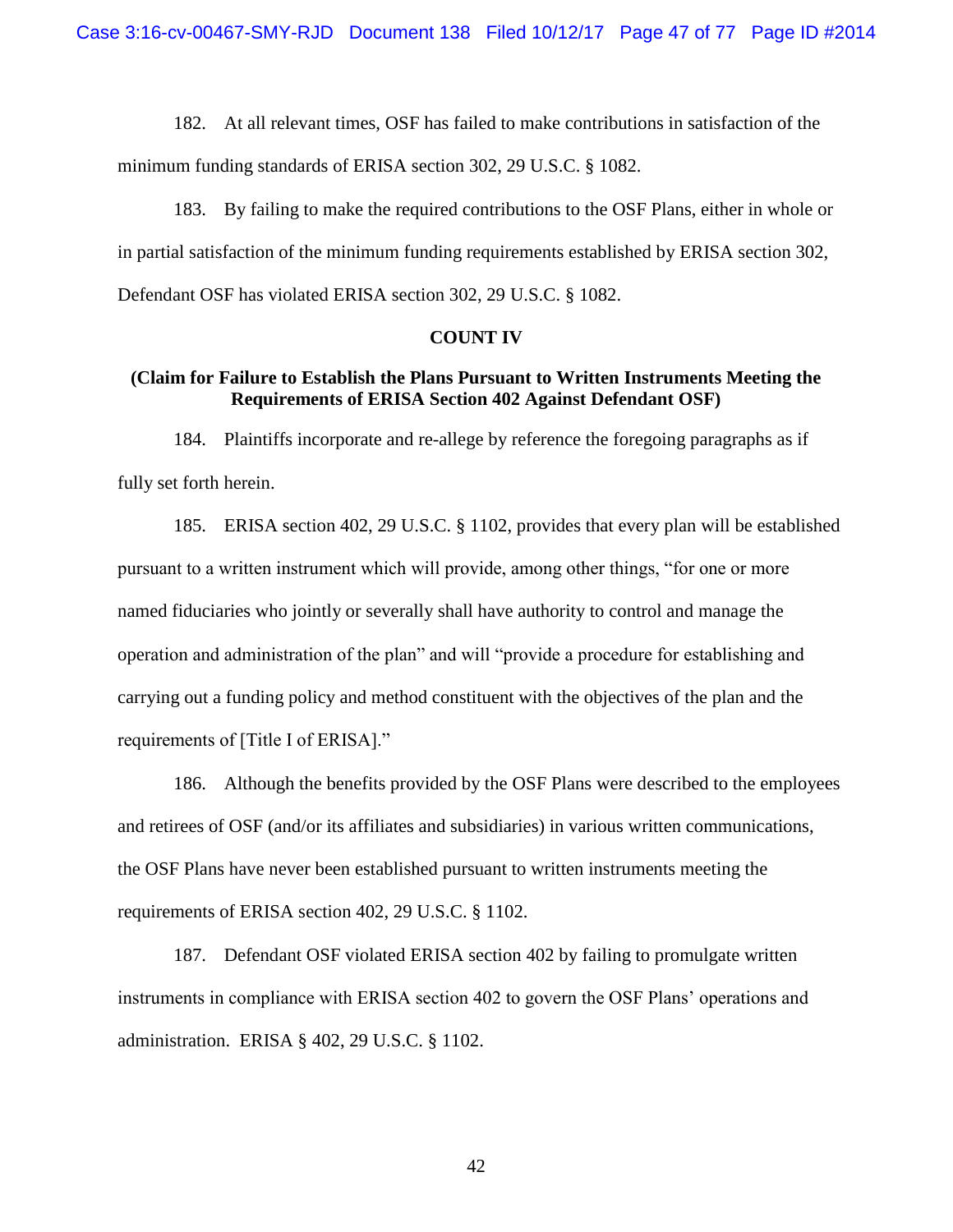### **COUNT V**

# **(Claim for Failure to Establish a Trust Meeting the Requirements of ERISA Section 403 Against Defendant OSF)**

188. Plaintiffs incorporate and re-allege by reference the foregoing paragraphs as if fully set forth herein.

189. ERISA section 403, 29 U.S.C. § 1103, provides, subject to certain exceptions not applicable here, that "all assets of an employee benefit plan shall be held in trust by one or more trustees," that the "trustee or trustees shall be either named in the trust instrument or in the plan instrument" described in ERISA section 402(a), 29 U.S.C. § 1102(a), "or appointed by a person who is a named fiduciary." ERISA § 403(a), 29 U.S.C. § 1103(a).

190. Although the OSF Plans' assets have been held in trust, upon information and belief, the trust does not meet the requirements of ERISA section 403, 29 U.S.C. § 1103.

191. Defendant OSF violated ERISA section 403 by failing to put the OSF Plans' assets in trust in compliance with ERISA section 403, 29 U.S.C. § 1103.

### **COUNT VI**

# **(Claim for Clarification of Future Benefits Under ERISA Sections 502(a)(1)(B) and 502(a)(3) Against All Defendants)**

192. Plaintiffs incorporate and re-allege by reference the foregoing paragraphs as if fully set forth herein.

193. ERISA section 502(a)(1)(B), 29 U.S.C. § 1132(a)(1)(B), provides, in part, that a participant or beneficiary may bring a civil action to "clarify his rights to future benefits under the terms of the plan." ERISA  $\S$  502(a)(1)(B), 29 U.S.C.  $\S$  1132(a)(1)(B).

194. Plaintiffs and members of the Class have not been provided ERISA-compliant benefit statements.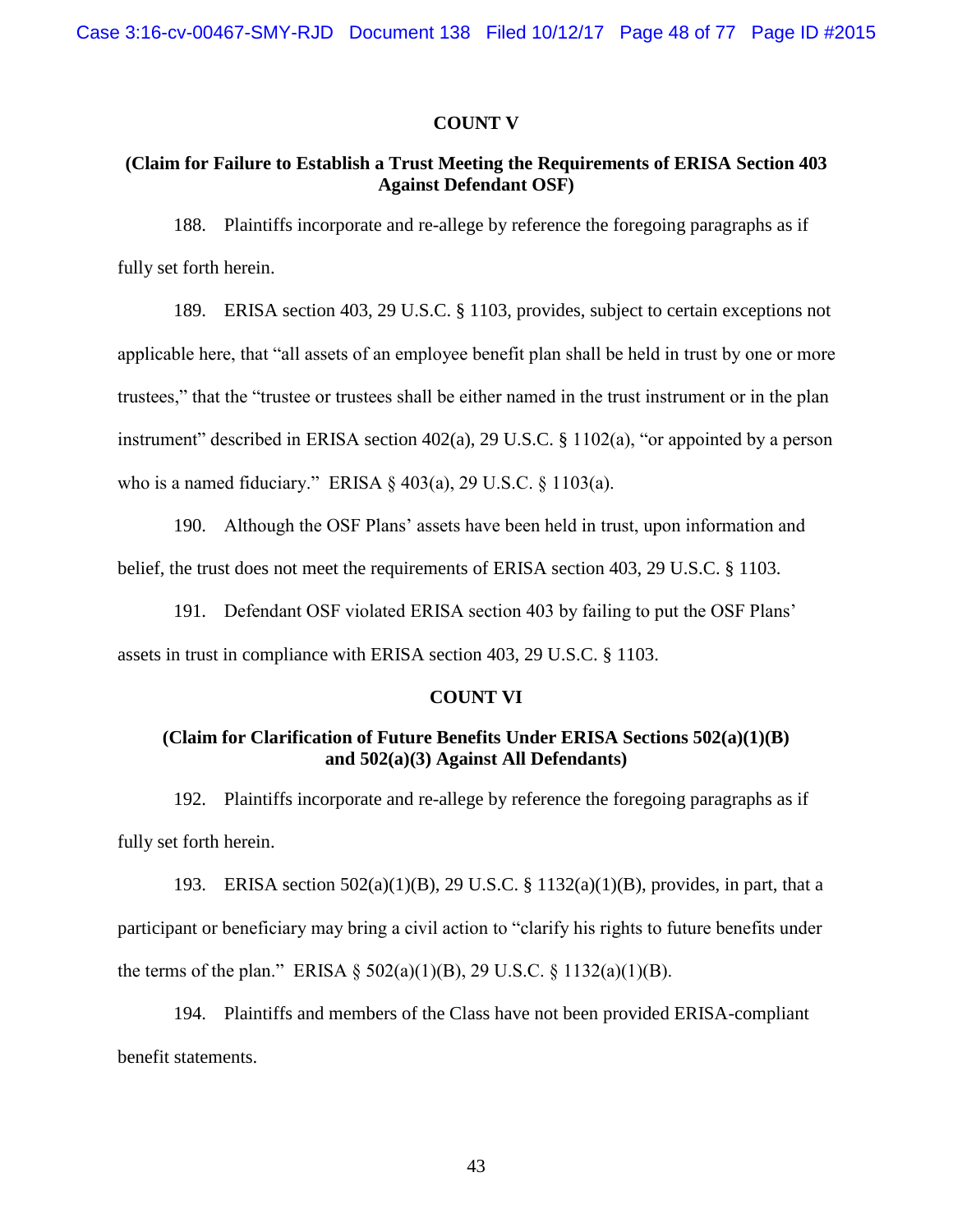195. Pursuant to ERISA sections 502(a)(1)(B), 502(a)(3), 29 U.S.C. § 1132(a)(1)(B),

1132(a)(3), once the Plans are made compliant with ERISA, Plaintiffs seek to clarify their rights under the terms of the Plans and to require the Plan Administrator Defendants and/or Defendant OSF to provide Plaintiffs and the Class with ERISA-compliant benefit statements.

## **COUNT VII**

# **(Claim for Civil Money Penalty Pursuant to ERISA Section 502(a)(1)(A) Against All Defendants)**

196. Plaintiffs incorporate and re-allege by reference the foregoing paragraphs as if fully set forth herein.

197. ERISA section 502(a)(1)(A), 29 U.S.C. § 1132(a)(1)(A), provides that a participant may bring a civil action for the relief provided in ERISA section 502(c), 29 U.S.C.  $$1132(c).$ 

198. ERISA section 502(c)(3), 29 U.S.C. § 1132(c)(3), as provided in 29 C.F.R. § 2575.502c-3, provides that an employer maintaining a plan who fails to meet the notice requirement of ERISA section 101(d), 29 U.S.C. § 1021(d), with respect to any participant and beneficiary may be liable for up to \$110 per day from the date of such failure.

199. ERISA section 502(c)(1), 29 U.S.C. § 1132(c)(1), as provided in 29 C.F.R. § 2575.502c-3, provides that an administrator of a defined benefit pension plan who fails to meet the notice requirement of ERISA section 101(f), 29 U.S.C. § 1021(f), with respect to any participant and beneficiary may be liable for up to \$110 per day from the date of such failure.

200. ERISA section 502(c)(1), 29 U.S.C. § 1132(c)(1), as provided in 29 C.F.R. § 2575.502c-3, provides that an administrator of a defined benefit pension plan who fails to provide a Pension Benefit Statement at least once every three years to a participant with a nonforfeitable accrued benefit who is employed by the employer maintaining the plan at the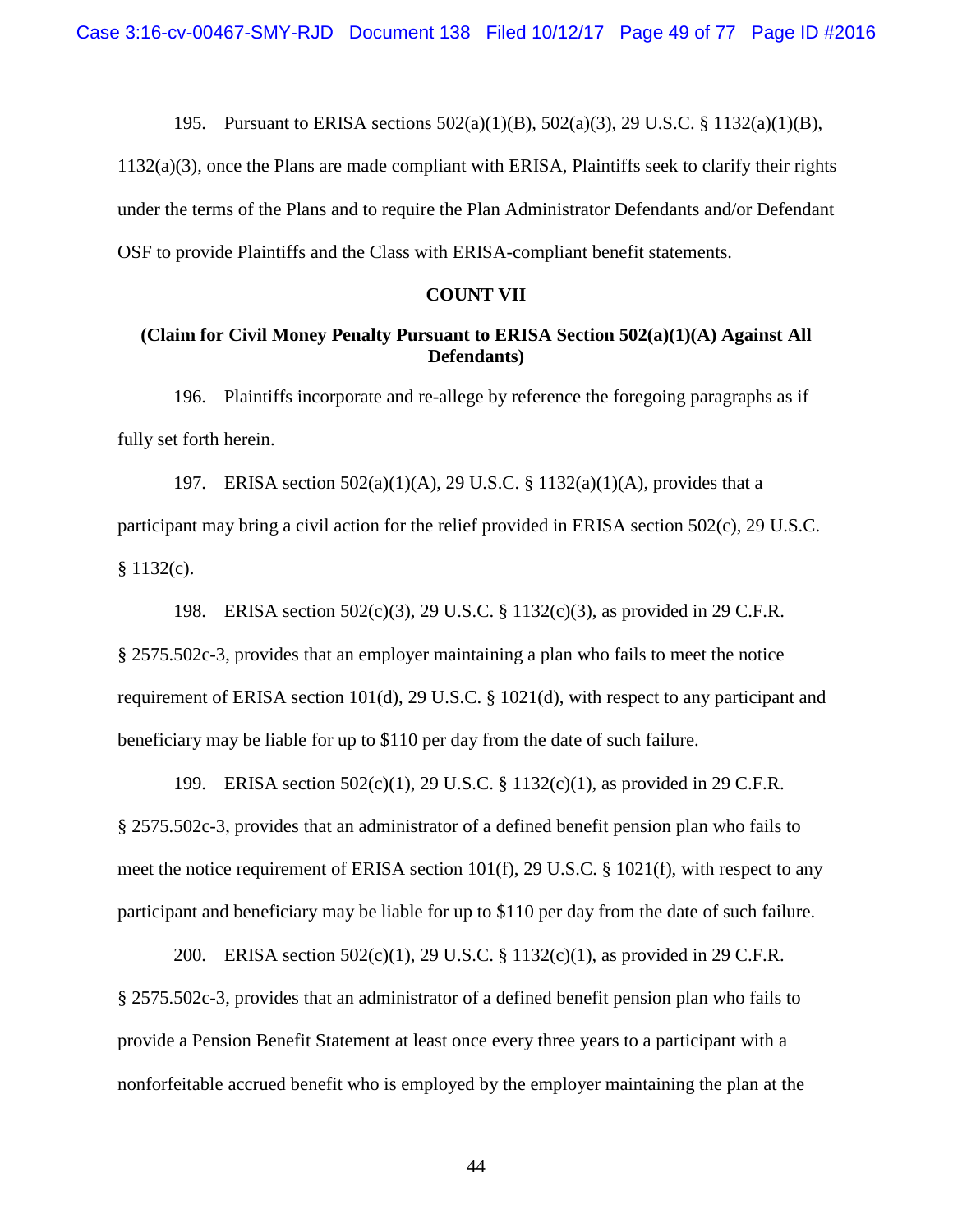time the statement is to be furnished as required by ERISA section 105(a), 29 U.S.C. § 1025(a), may be liable for up to \$110 per day from the date of such failure.

201. Because Defendant OSF, as the employer, has failed to give the notices required by ERISA section 101(d), 29 U.S.C. § 1021(d), as set forth in Count II Subpart D, Defendant OSF is liable to Plaintiffs and each member of the Class in an amount up to \$110 per day from the date of such failures until such time that notices are given and the statement is provided, as the Court, in its discretion, may order.

202. Because the Plan Administrator Defendants, or, in the alternative, OSF, have failed to give the notices required by ERISA section 101(f), 29 U.S.C. § 1021(f), and the Pension Benefit Statement required by ERISA section 105(a), 29 U.S.C. § 1025(a), as set forth in Count II Subparts E through F, the Plan Administrator Defendants, or, in the alternative, OSF, are liable to Plaintiffs and each member of the Class in an amount up to \$110 per day from the date of such failures until such time that notices are given and the statement is provided, as the Court, in its discretion, may order.

#### **COUNT VIII**

### **(Claim for Breach of ERISA Fiduciary Duties Against All Defendants)**

203. Plaintiffs incorporate and re-allege by reference the foregoing paragraphs as if fully set forth herein.

204. Plaintiffs bring this Count VIII for breach of fiduciary duty pursuant to ERISA section 502(a)(2), 29 U.S.C. § 1132(a)(2).

### **A. Breach of the Duty of Prudence and Loyalty**

205. ERISA section  $404(a)(1)$ , 29 U.S.C. § 1104 $(a)(1)$ , provides in pertinent part that "a fiduciary shall discharge his duties with respect to a plan solely in the interest of the participants and beneficiaries and –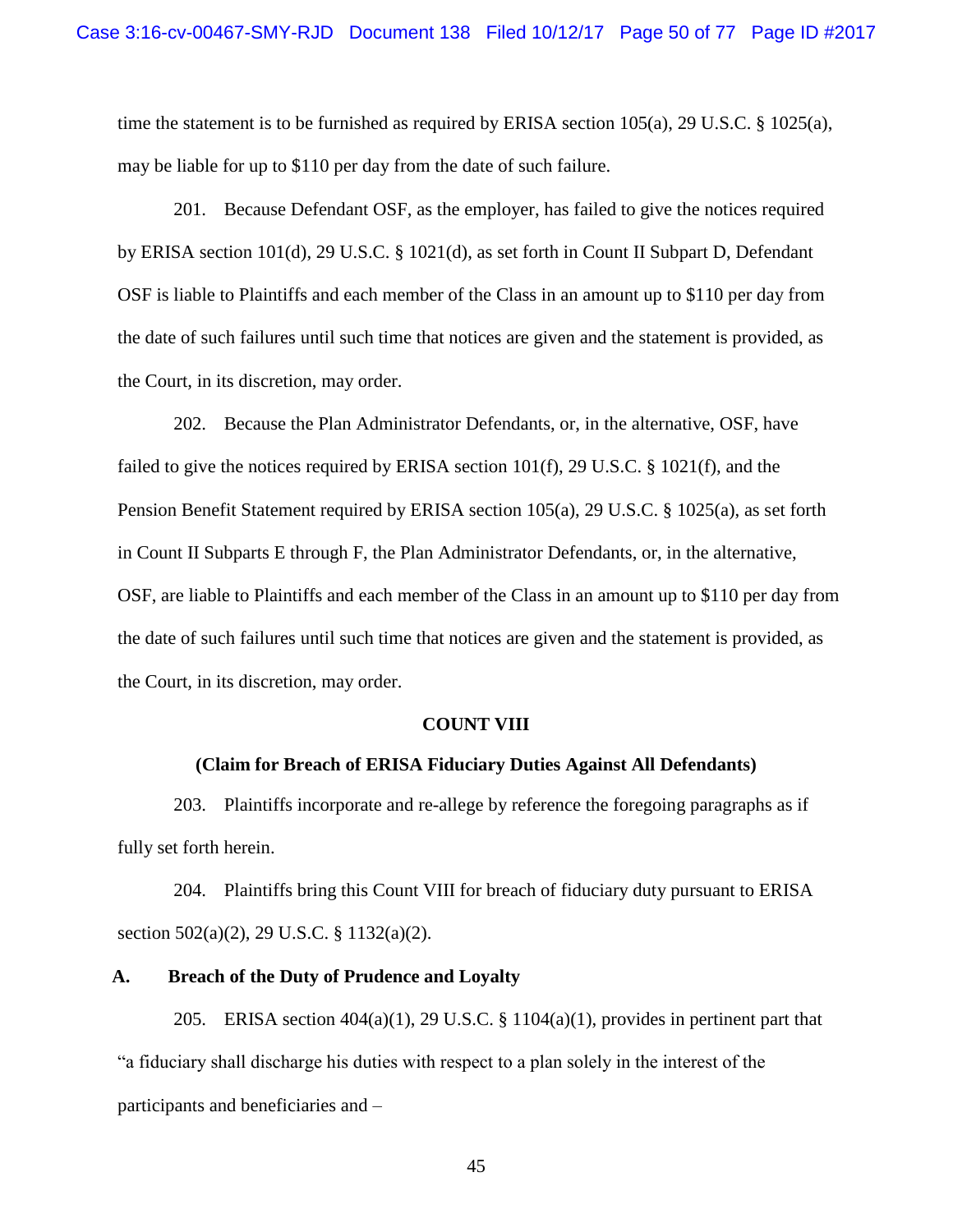- (a) for the exclusive purpose of:
	- (i) providing benefits to participants and beneficiaries; and
	- (ii) defraying reasonable expenses of administering the plan;
- (b) with the care, skill, prudence and diligence under the circumstances then prevailing that a prudent man acting in a like capacity and familiar with such matters would use in the conduct of an enterprise of a like character and with like aims; [and]
- ([c]) in accordance with the documents and instruments governing the plan insofar as such documents and instruments are consistent with the provisions of this [Title I of ERISA] and [Title IV]."

ERISA § 404(a)(1), 29 U.S.C. § 1104(a)(1).

206. As fiduciaries with respect to the OSF Plans, Defendants had the authority to enforce each provision of ERISA alleged to have been violated in the foregoing paragraphs pursuant to ERISA section 502(a)(3), 29 U.S.C. § 1132(a)(3). Having the authority to enforce the provisions of ERISA at those respective times, ERISA sections  $404(a)(1)(A)$ -(D), 29 U.S.C.  $§ 1104(a)(1)(A)$ -(D), imposed on Defendants the respective duty to enforce those provisions in the interest of the participants and beneficiaries of the OSF Plans during the times that each was a fiduciary of the OSF Plans.

207. Defendants have never enforced any of the provisions of ERISA set forth in

Counts I-V with respect to the OSF Plans.

208. By failing to enforce the provisions of ERISA set forth in Counts I-V, Defendants breached the fiduciary duties that they owed to Plaintiffs and the Class.

The failure of Defendants to enforce the funding obligations owed to the Plans has resulted in a loss to the OSF Plans equal to the foregone funding and earnings thereon, and profited Defendant OSF by providing it the use of the money owed to the OSF Plans for its general business purposes.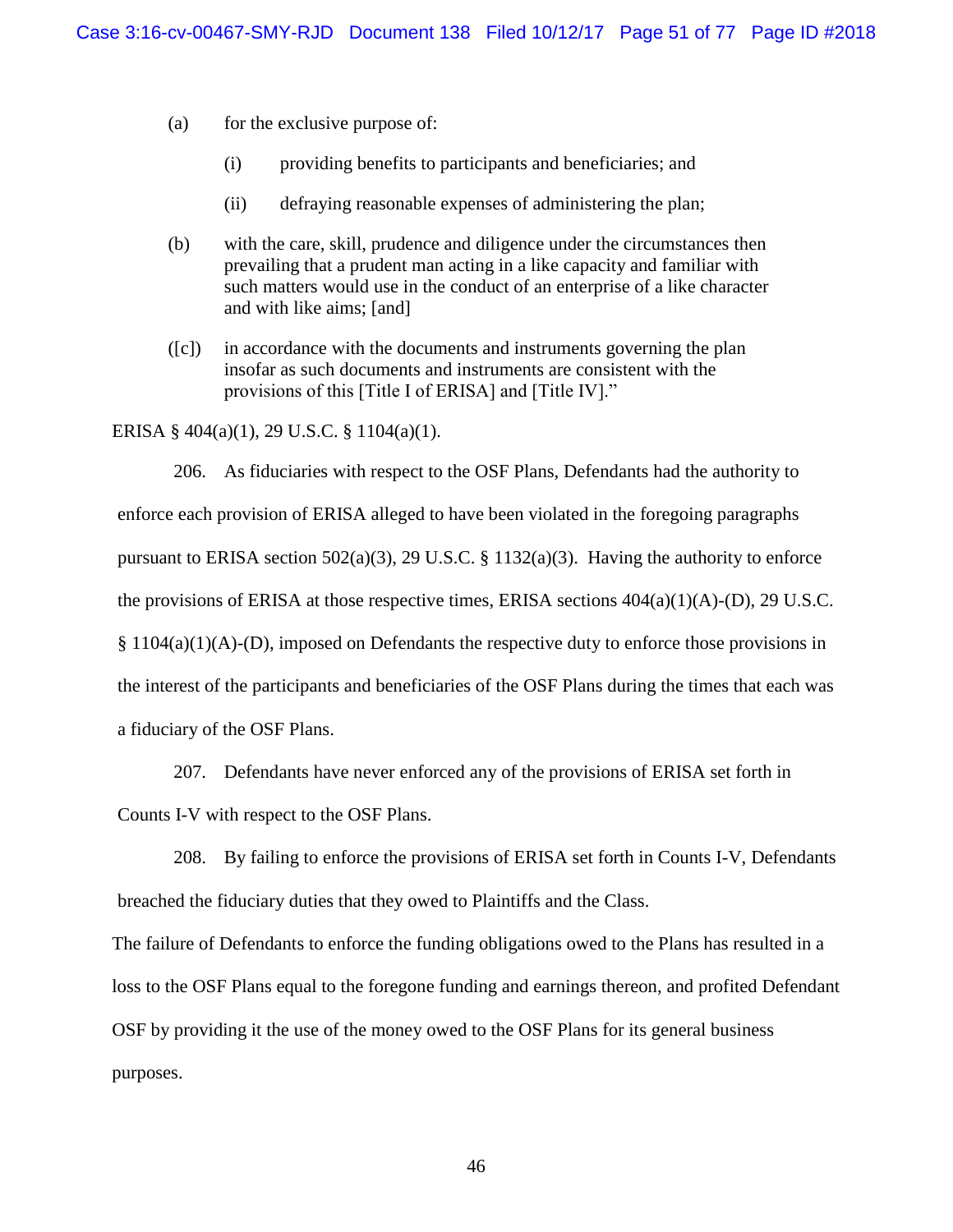# **B. Prohibited Transactions**

209. ERISA section  $406(a)(1)(B)$ , 29 U.S.C. § 1106(a)(1)(B), prohibits a fiduciary with respect to a plan from directly or indirectly causing a plan to extend credit to a party in interest, as defined in ERISA section 3(14), 29 U.S.C. § 1002(14), if he or she knows or should know that such transaction constitutes an extension of credit to a party in interest.

210. ERISA section  $406(a)(1)(D)$ , 29 U.S.C. § 1106(a)(1)(D), prohibits a fiduciary with respect to a plan from directly or indirectly causing a plan to use assets for the benefit of a party in interest if he or she knows or should know that such transaction constitutes a use of plan assets for the benefit of a party in interest.

211. ERISA section  $406(b)(1)$ , 29 U.S.C. § 1106(b)(1), prohibits the use of plan assets by a fiduciary with respect to a plan for his or her own interest or for his or her own account.

212. As fiduciaries with respect to the Plans and, with respect to OSF, as an employer of employees covered by the Plans, Defendants at all relevant times were parties in interest with respect to the OSF Plans pursuant to ERISA sections  $3(14)(A)$ , (C), 29 U.S.C. §§ 1002(14)(A), (C).

213. By failing to enforce the funding obligations created by ERISA and owed to the Plans, Defendants extended credit from the OSF Plans to OSF in violation of ERISA section  $406(a)(1)(B)$ , 29 U.S.C. § 1106(a)(1)(B), when Defendants knew or should have known that their failure to enforce the funding obligation constituted such an extension of credit.

214. By failing to enforce the funding obligations created by ERISA and owed to the OSF Plans, Defendants used the OSF Plans' assets for OSF's own benefit, when Defendants knew or should have known that their failure to enforce the funding obligations constituted such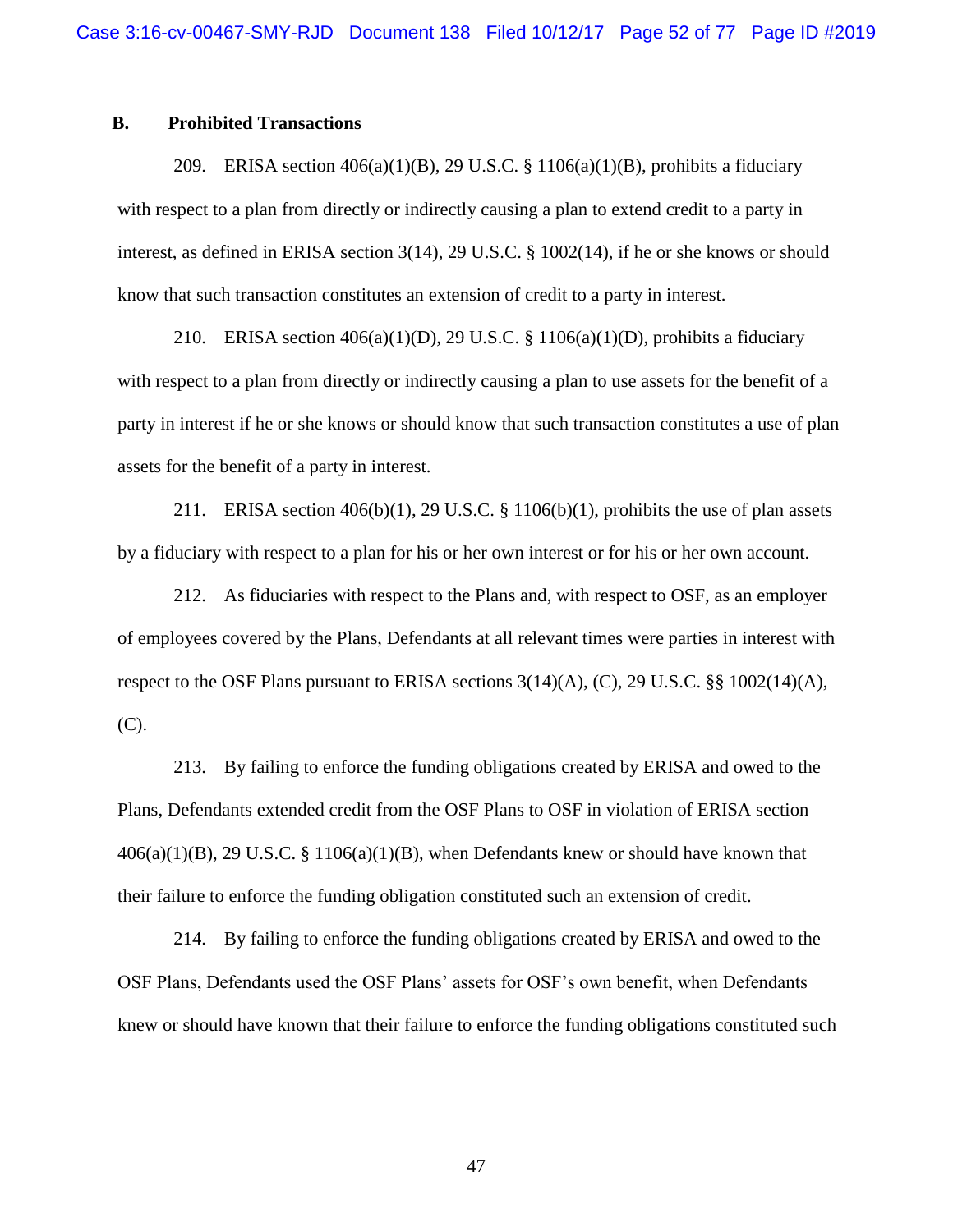a use of OSF Plans' assets, in violation of ERISA section  $406(a)(1)(D)$ , 29 U.S.C.  $$1106(a)(1)(D).$ 

215. By failing to enforce the funding obligations created by ERISA and owed to the OSF Plans, Defendant OSF used the OSF Plans' assets in OSF's interest in violation of ERISA section 406(b)(1), 29 U.S.C. § 1106(b)(1).

216. The failure of Defendants to enforce the funding obligations owed to the OSF Plans has resulted in a loss to the OSF Plans equal to the foregone funding and earnings thereon.

217. The failure of Defendants to enforce the funding obligations owed to the OSF Plans has profited Defendant OSF by providing it the use of money owed to the OSF Plans for its general business purposes.

## **C. Failure to Monitor Fiduciaries**

218. This sub-Count alleges fiduciary breach against Defendant OSF.

219. As alleged above, during the Class Period, Defendant OSF was a named fiduciary pursuant to ERISA section  $402(a)(1)$ , 29 U.S.C. § 1102(a)(1), or a de facto fiduciary within the meaning of ERISA section  $3(21)(A)$ ,  $29 \text{ U.S.C. }$  §  $1002(21)(A)$ , or both. Thus, it was bound by the duties of loyalty, exclusive purpose, and prudence.

220. The scope of the fiduciary responsibilities of OSF included the responsibility to appoint, and remove, and thus, monitor the performance of other fiduciaries.

221. Under ERISA, a monitoring fiduciary must ensure that the monitored fiduciaries perform their fiduciary obligations, including those with respect to the investment and holding of plan assets, and must take prompt and effective action to protect the plan and participants when they are not.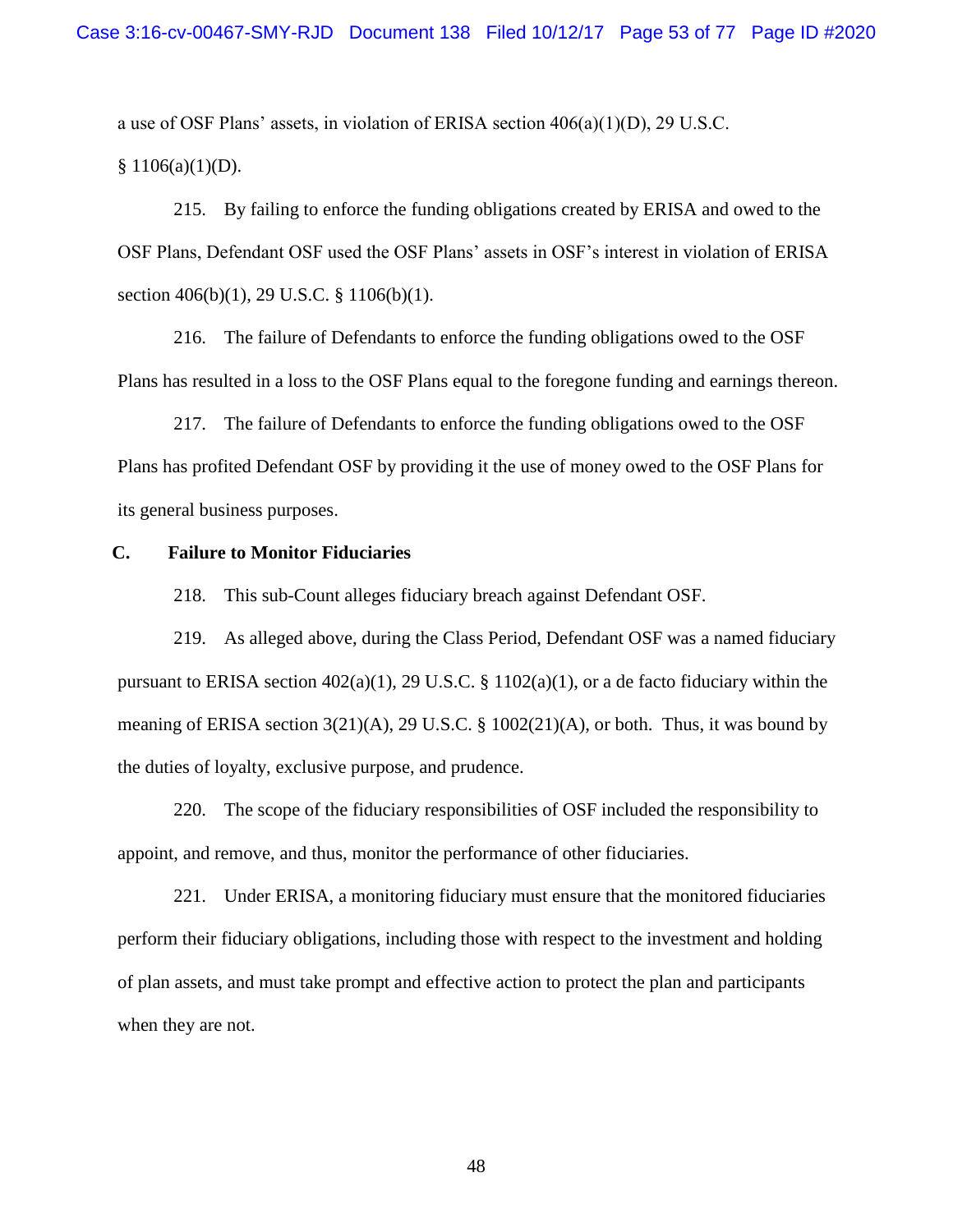222. The monitoring duty further requires that appointing fiduciaries have procedures in place so that they may review and evaluate, on an ongoing basis, whether the "hands-on" fiduciaries are doing an adequate job (for example, by requiring periodic reports on their work and the plan's performance, and by ensuring that they have a prudent process for obtaining the information and resources they need). In the absence of a sensible process for monitoring their appointees, the appointing fiduciaries would have no basis for prudently concluding that their appointees were faithfully and effectively performing their obligations to plan participants or for deciding whether to retain or remove them.

223. Furthermore, a monitoring fiduciary must provide the monitored fiduciaries with the complete and accurate information in their possession that they know or reasonably should know that the monitored fiduciaries must have in order to prudently manage the plan and the plan assets, or that may have an extreme impact on the plan and the fiduciaries' investment decisions regarding the plan.

224. Defendant OSF breached its fiduciary monitoring duties by, among other things: (a) failing to appoint persons who would run the Plans as ERISA Plans; (b) failing to ensure that the monitored fiduciaries appreciated the true extent of not running the Plans as ERISA Plans; (c) to the extent any appointee lacked such information, failing to provide complete and accurate information to all of their appointees such that they could make sufficiently informed fiduciary decisions with respect to the Plans; and (d) failing to remove appointees whose performance was inadequate in that they continued to run the Plans as non-ERISA Plans, and who breached their fiduciary duties under ERISA.

225. The failure of Defendant OSF to enforce the funding obligations owed to the Plans has resulted in a loss to the OSF Plans equal to the foregone funding and earnings thereon,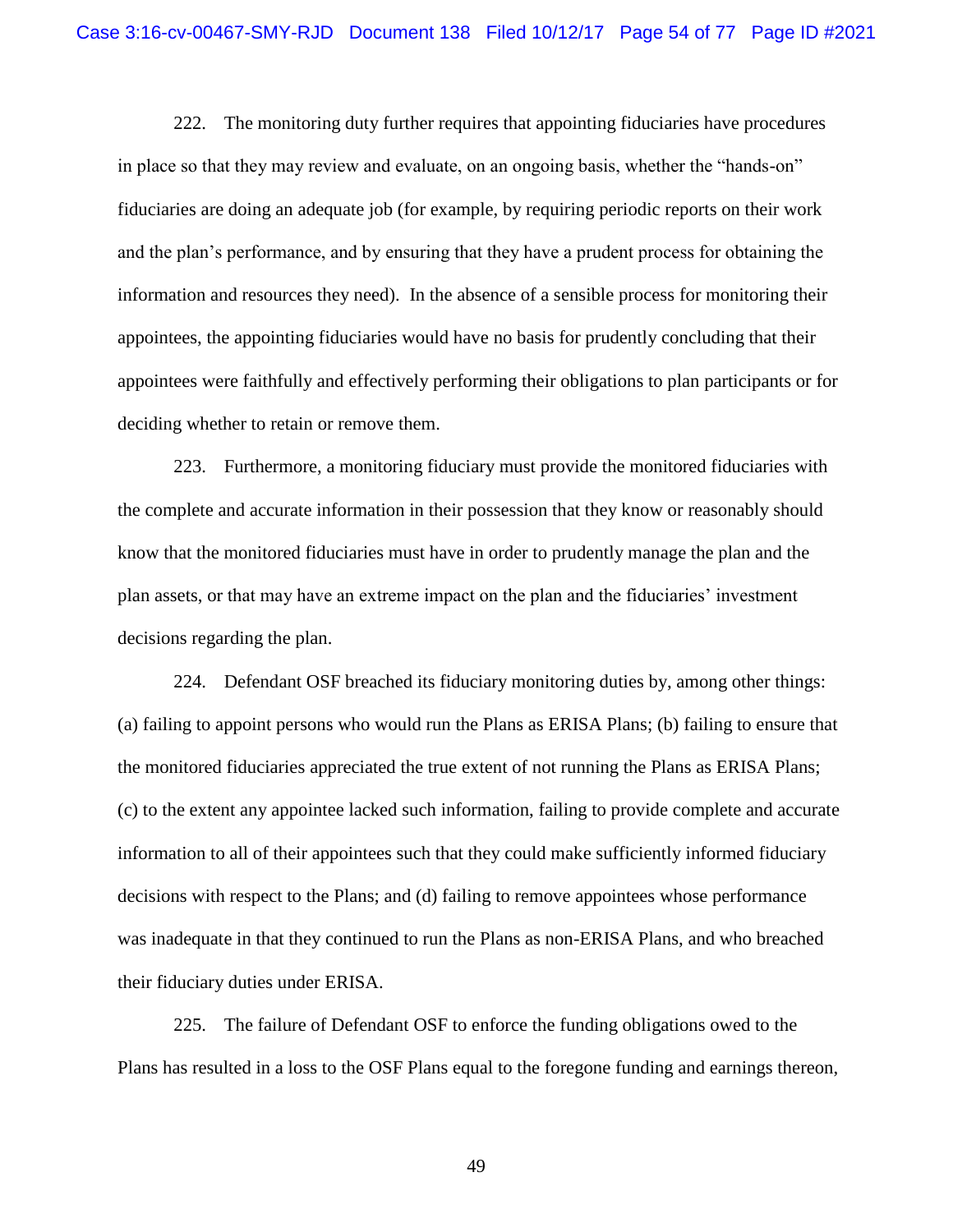and profited Defendant OSF by providing it the use of money owed to the OSF Plans for its general business purposes.

## **D. Co-Fiduciary Liability**

226. As alleged above, all Defendants were named fiduciaries pursuant to ERISA section 402(a)(1), 29 U.S.C. § 1102(a)(1), or de facto fiduciaries within the meaning of ERISA section  $3(21)(A)$ , 29 U.S.C. §  $1002(21)(A)$ , or both. Thus, they were bound by the duties of loyalty, exclusive purpose, and prudence.

227. ERISA section 405(a), 29 U.S.C. § 1105, imposes liability on a fiduciary, in addition to any liability which he may have under any other provision, for a breach of fiduciary responsibility of another fiduciary with respect to the same plan if he knows of a breach and fails to remedy it, knowingly participates in a breach, or enables a breach. Defendants breached all three provisions.

228. **Knowledge of a Breach and Failure to Remedy**. ERISA section 405(a)(3),

29 U.S.C. § 1105, imposes co-fiduciary liability on a fiduciary for a fiduciary breach by another fiduciary if he has knowledge of a breach by such other fiduciary, unless he makes reasonable efforts under the circumstances to remedy the breach. Each of the Defendants knew of the breaches by the other fiduciaries and made no efforts, much less reasonable ones, to remedy those breaches.

229. Because Defendants knew that the Plans were not being run as ERISA Plans, Defendants knew that the other Defendants were breaching their duties by not complying with ERISA. Yet, they failed to undertake any effort to remedy these breaches.

230. **Knowing Participation in a Breach**. ERISA section 405(a)(1), 29 U.S.C. § 1105(1), imposes liability on a fiduciary for a breach of fiduciary responsibility by another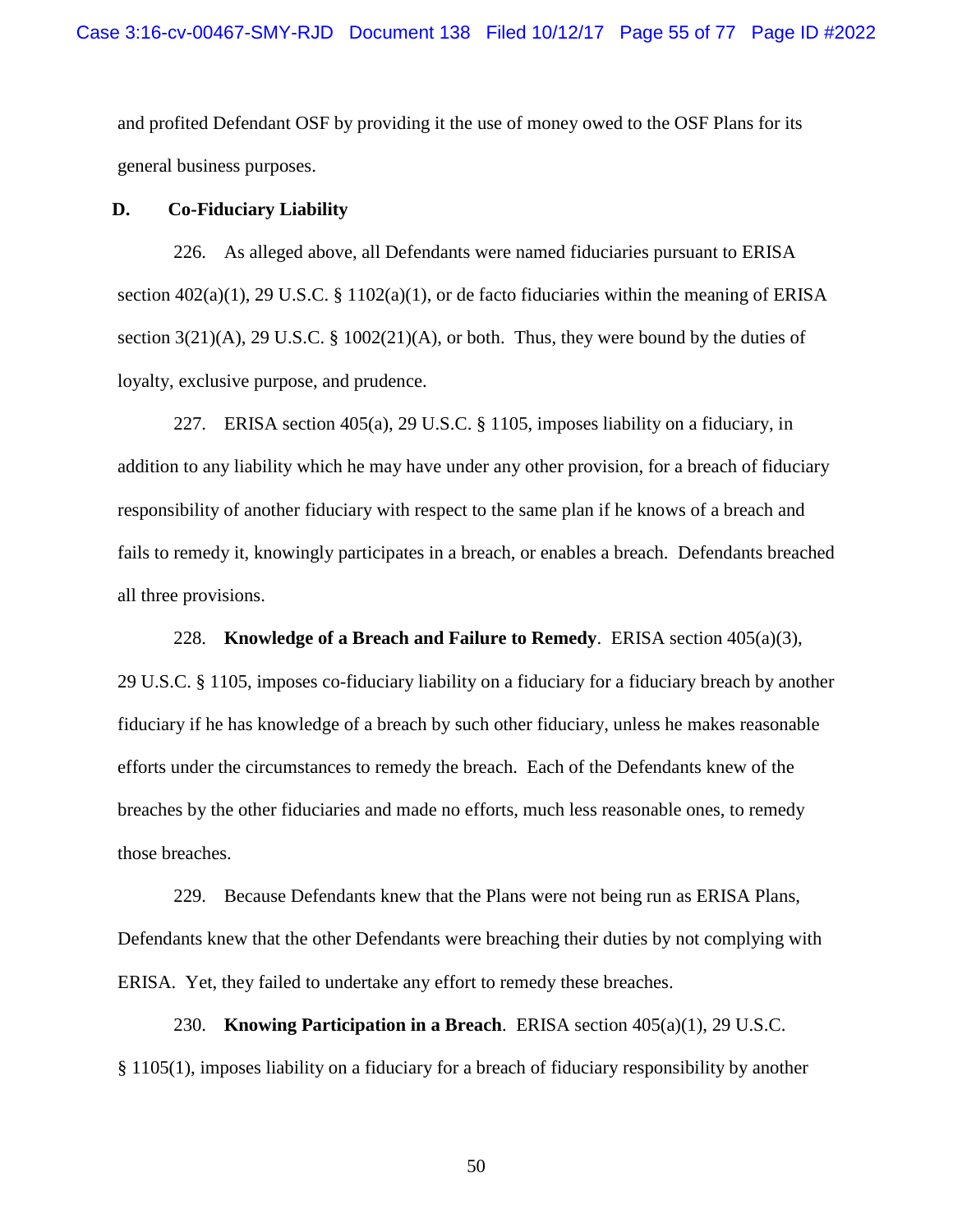fiduciary with respect to the same plan if he knowingly participates in, or knowingly undertakes to conceal, an act or omission of such other fiduciary, knowing such act or omission is a breach. OSF knowingly participated in the fiduciary breaches of the other Defendants in that it benefited from the Plans not being run as ERISA Plans.

231. **Enabling a Breach**. ERISA section 405(a)(2), 29 U.S.C. § 1105(2), imposes liability on a fiduciary if, by failing to comply with ERISA section  $404(a)(1)$ , 29 U.S.C. §  $1104(a)(1)$ , in the administration of his specific responsibilities which give rise to his status as a fiduciary, he has enabled another fiduciary to commit a breach.

232. The failure of Defendant OSF to monitor the Plan Administrator Defendants enabled those Plan Administrator Defendants to breach their duties.

233. As a direct and proximate result of the breaches of fiduciary duties alleged herein, the Plans are currently underfunded, meaning that the Plans do not have sufficient assets to pay all accrued benefits they have promised to their participants and beneficiaries and are legally obligated to pay under ERISA.

234. The failure of Defendants to enforce the funding obligations owed to the Plans has resulted in a loss to the OSF Plans equal to the foregone funding and earnings thereon, and profited Defendant OSF by providing it the use of money owed to the OSF Plans for its general business purposes.

#### **COUNT IX**

# **(Claim for Declaratory Relief That the Church Plan Exemption Violates the Establishment Clause of the First Amendment of the Constitution, and Is Therefore Void and Ineffective)**

235. Plaintiffs incorporate and re-allege by reference the foregoing paragraphs as if fully set forth herein.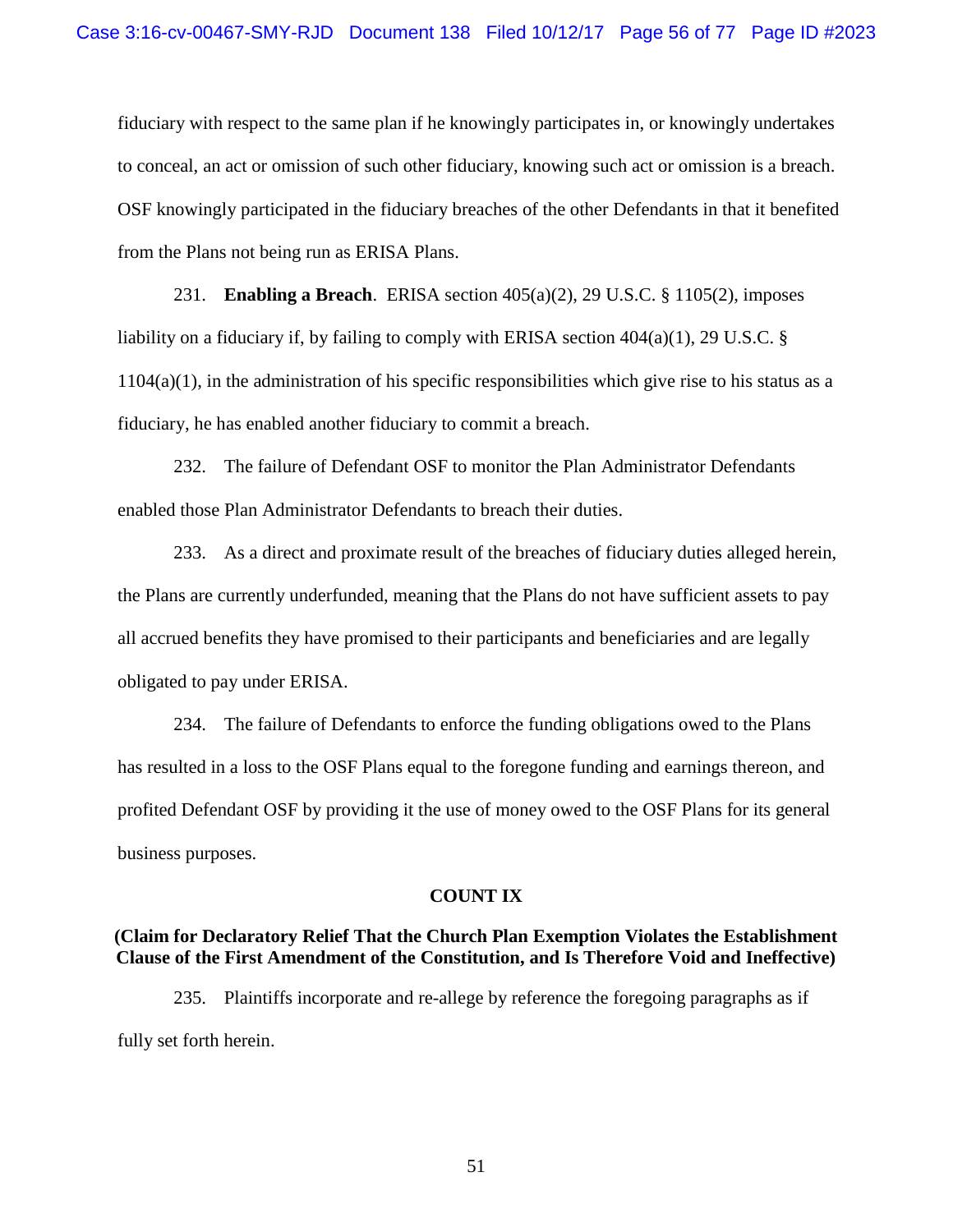236. The church plan exemption exempts churches and conventions and associations of churches, under certain circumstances, from compliance with ERISA.

237. Application of the church plan exemption to hospital systems like OSF—entities that have chosen to compete with commercial businesses by entering the economic arena and trafficking in the marketplace—would effect an exemption from a neutral, generally applicable statute that is available to hospital systems with some connection to religion but not to analogous secular hospital systems.

238. An exemption from a neutral, generally applicable statute that is available exclusively to religious entities is an unconstitutional establishment of religion unless the exemption is necessary to alleviate a substantial, state-imposed burden on religious exercise or to avoid substantial government entanglement in religion. Application of the church plan exemption to hospital systems like OSF accomplishes neither purpose.

239. An exemption from ERISA for hospital systems like OSF is not required to alleviate a substantial, state-imposed burden on religious exercise. ERISA is a neutral statute that governs pension benefits. It is materially indistinguishable from the array of neutral Congressional enactments that do not significantly burden religious exercise when applied to commercial activities. OSF maintains multiple separate ERISA-governed plans, which further evidences that ERISA creates no undue burden on any genuine religious practice of OSF.

240. An exemption from ERISA for hospital systems like OSF is not required to avoid government entanglement in religion. ERISA does not require government entanglement in religion. Although Congress enacted the church plan exemption to avoid "examination of books and records" that "might be regarded as an unjustified invasion of the confidential relationship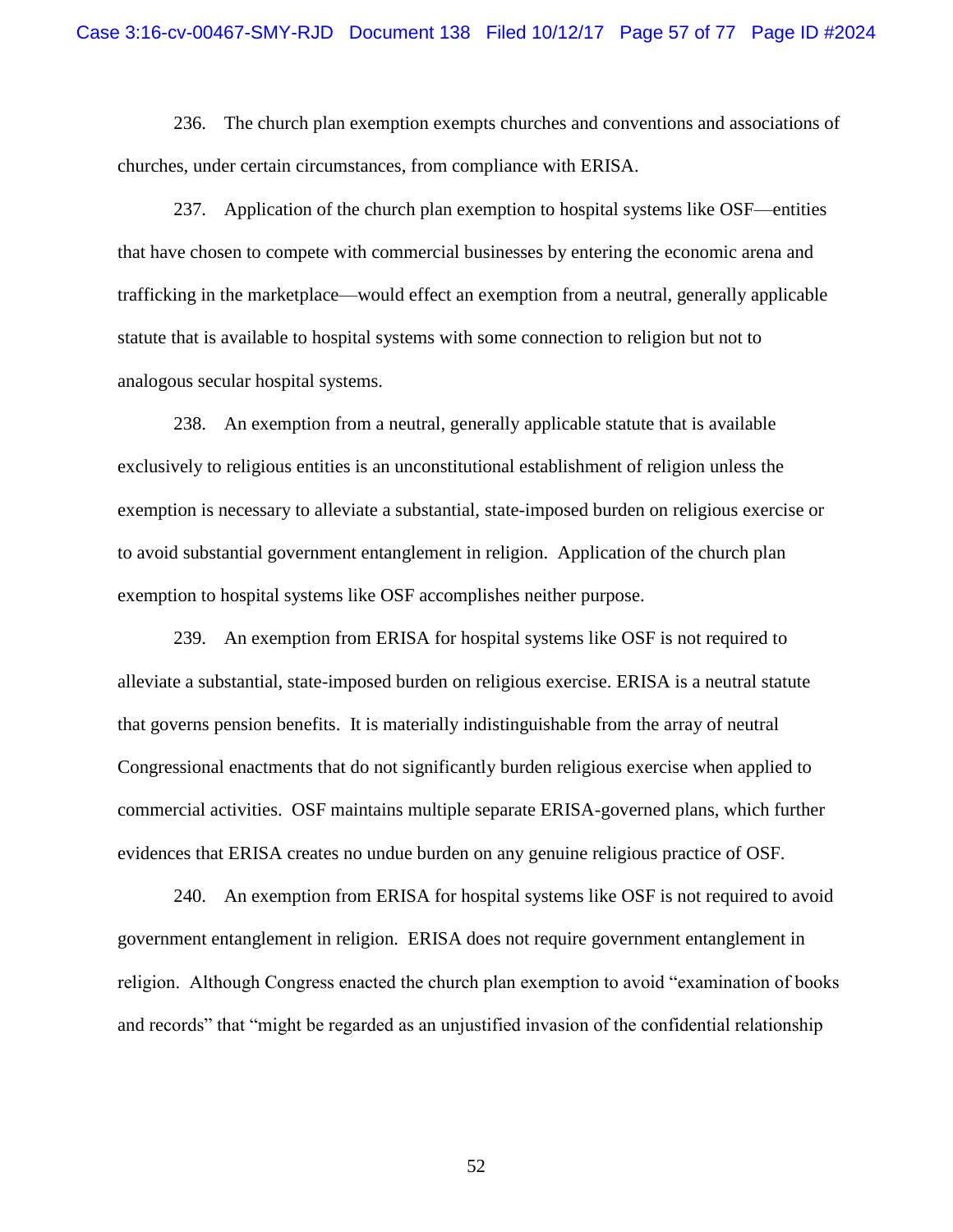with regard to churches and their religious activities,"<sup>3</sup> this purpose has no application to hospital systems like OSF. OSF is not a church and is neither run by, nor financially connected to, any church. Unlike a church, OSF has *no confidential books and records* to shield from government scrutiny because OSF already purports to disclose all material financial records and relationships when it seeks Medicare and Medicaid reimbursements and issues tax-exempt bonds. Thus, application of the exemption to hospital systems like OSF is not necessary to further Congress' stated purpose for enacting the church plan exemption.

241. Indeed, an exemption from ERISA for hospital systems like OSF creates more government entanglement in religion than would the application of ERISA. OSF's claim to the church plan exemption requires courts and government agencies to examine religious "convictions" of a hospital system like OSF to determine whether they are "shared" with a church, in the absence of any actual church responsibility for the pensions. This *creates* entanglement between government and putative religious beliefs. ERISA compliance, on the other hand, requires *zero* entanglement with religion for OSF because ERISA is a neutral statute that regulates pension protections and OSF has no relevant confidential books, records or relationships.

242. Because it is not necessary to alleviate substantial government burden on religious exercise or to avoid government entanglement in religion, application of the church plan exemption to hospital systems like OSF serves no purpose but to demonstrate government endorsement of religion.

243. Even if the application of the church plan exemption to hospital systems like OSF were a permissible religious accommodation, it still would run afoul of the Establishment

 $\overline{a}$ 

<sup>3</sup> S. Rep. No. 93-383 (1974), *reprinted in* 1974 U.S.C.C.A.N. 4889, 4965.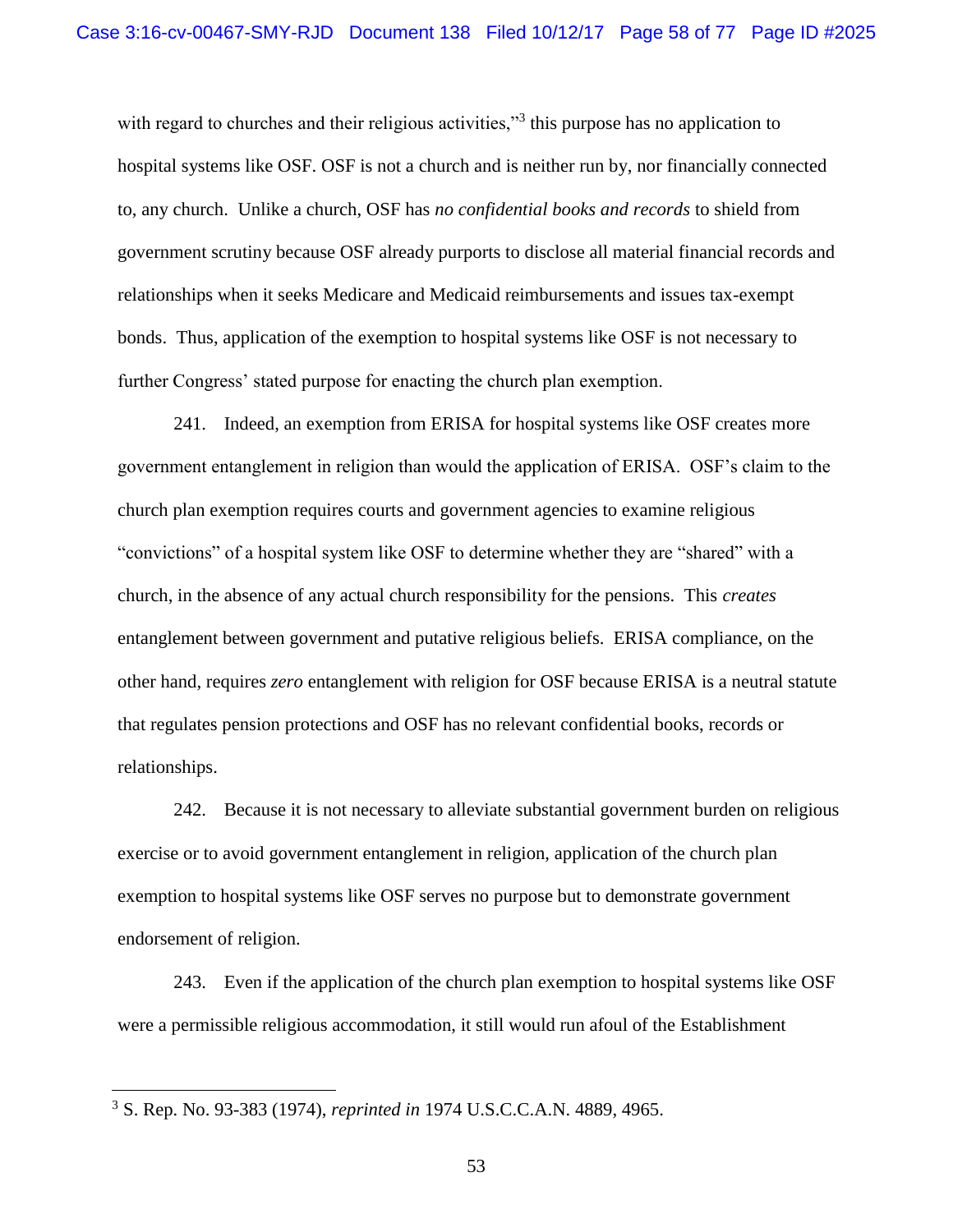Clause because the costs and burdens of the exemption are imposed on OSF workers. To be constitutional, a religious accommodation must not impose burdens on non-adherents without due consideration of their interests. OSF tells prospective employees that their choice of faith, or lack thereof, is not a factor in the recruiting and hiring of OSF employees. Thus, as a practical matter, and by OSF's own design, the OSF Plans' participants include people of a vast number of divergent faiths. The church plan exemption, as claimed by OSF, places its thousands of longtime employees' justified reliance on their pension benefits at great risk, including because the Plans are uninsured and underfunded. In addition, OSF fails to provide the multitude of other ERISA protections designed to safeguard its employees' pensions. The church plan exemption, as claimed by OSF, provides no consideration of the harm that it causes to OSF's employees.

244. The church plan exemption, as applied to hospital systems like OSF, also fails because it does not provide consideration for the harms imposed on competing hospital systems that do not claim religious affiliations. OSF's commercial rivals face material disadvantages in their competition with OSF because the rivals must use their current assets to fully fund, insure (through premiums to the PBGC), and administer their pension plans, as well as providing other ERISA protections. In claiming that the OSF Plans are exempt church plans, OSF enjoys a material competitive advantage because it is able to divert significant cash, which otherwise would be required to fund, insure (through premiums to the PBGC), and administer the OSF Plans, to its competitive growth strategy. The church plan exemption, as claimed by OSF, provides no consideration of the disadvantage it creates for OSF's competitors.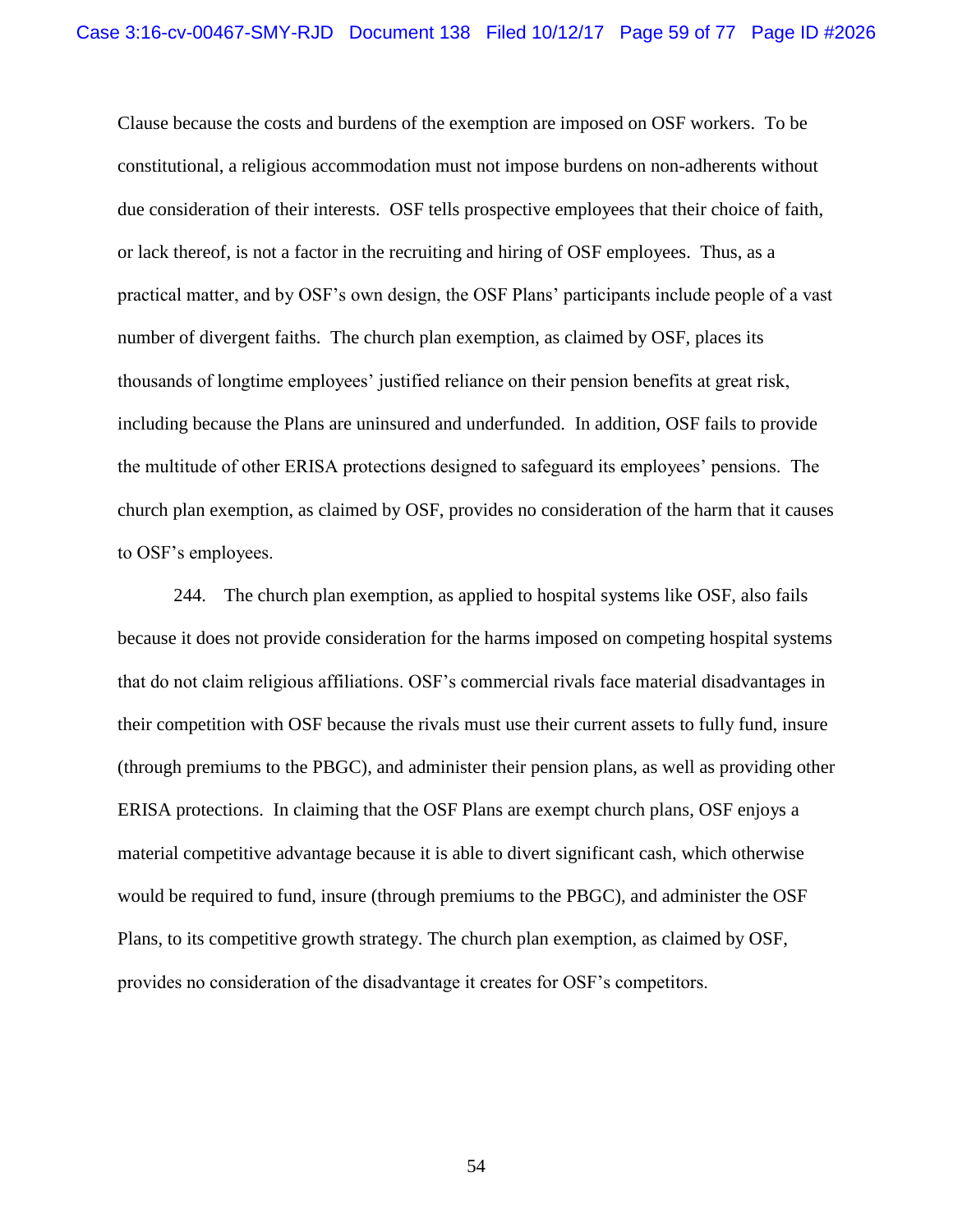245. Plaintiffs seek a declaration by the Court that the church plan exemption, as claimed by OSF, is unconstitutional under the Establishment Clause of the First Amendment, and is therefore void and ineffective.

# **COUNT X<sup>4</sup>**

# **(Alternative Claim for Breach of Contract and Specific Performance Against Defendant OSF)**

246. Plaintiffs incorporate and re-allege by reference the foregoing paragraphs as if fully set forth herein.

247. OSF has repeatedly promised to fund the pensions of Plaintiffs and the other Class members and to pay defined pension benefits upon retirement in exchange for their continued employment.

248. At all relevant times, OSF was the "sponsor" and "employer" with respect to the St. Francis Plan.

249. Prior to the merger of SAHC into OSF, SAHC was the "sponsor" and "employer" with respect to the St. Anthony's Plan.

250. Upon the merger of SAHC into OSF, OSF became a successor to SAHC and assumed the obligations of the "sponsor" and "employer" under the St. Anthony's Plan.

251. In the OSF Plan documents, including applicable plan restatements and summary plan descriptions, OSF as the "employer" made promises (or assumed the promises of predecessor employers) to: (1) pay to Plaintiffs and other Class members, upon retirement, defined benefit pensions in amounts that increased with each year of service; and (2) make

 $\overline{a}$ 

<sup>4</sup> Counts X through XIV state alternative claims for relief under State law if the Court determines that the OSF Plans are "church plans" exempt from ERISA.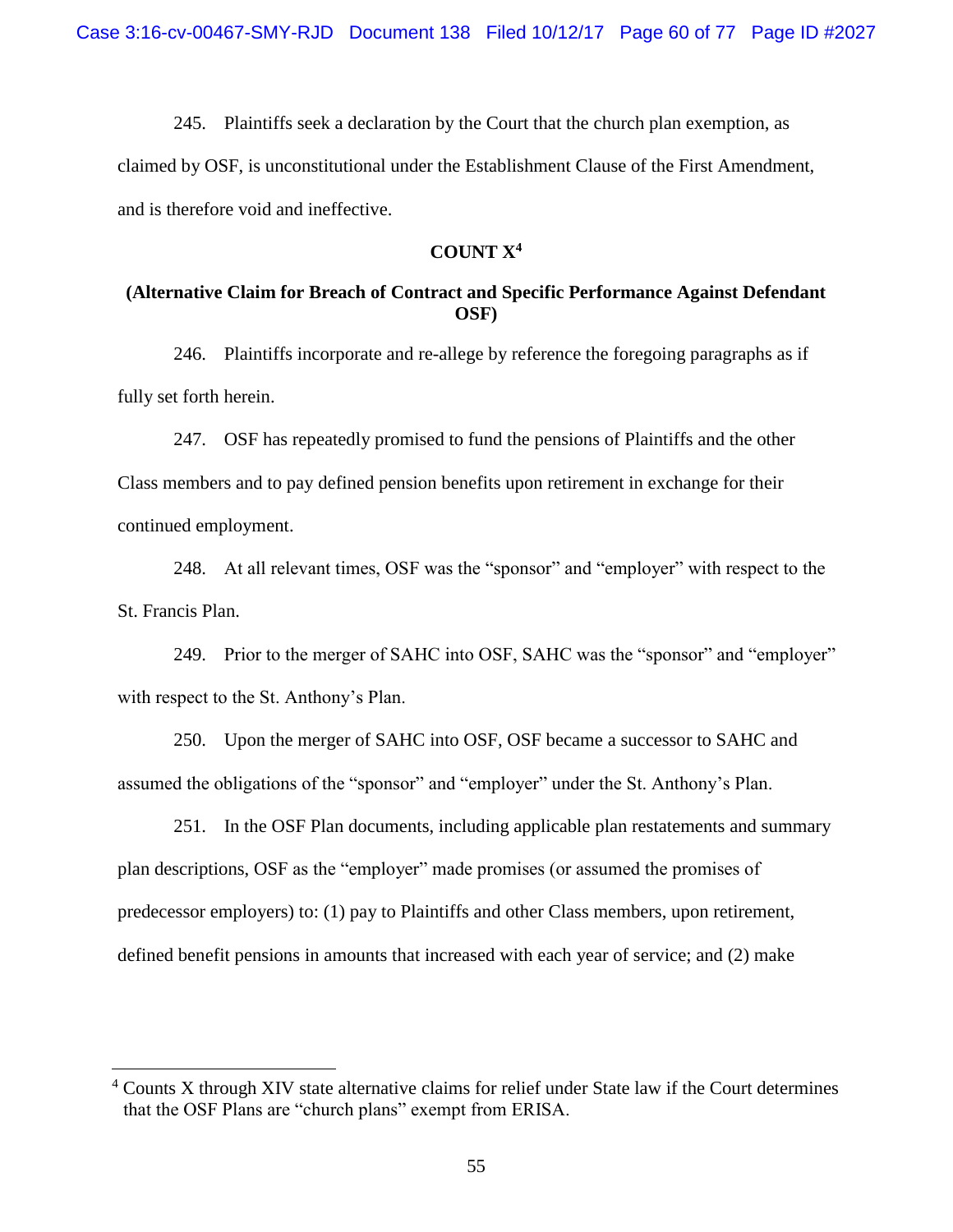ongoing contributions to the OSF Plan trusts that were sufficient, on an actuarial basis, to pay for the accrued pension benefits.

252. The promises made or assumed by OSF to make contributions sufficient to pay promised benefits were further implied in fact and law by the benefit promises contained in the OSF Plan restatements, summary plan descriptions, and benefit statements issued to Plaintiffs and the other Class members.

253. The promises made in the OSF Plan documents were clearly communicated to Plaintiffs and the other Class members, including through summary plan descriptions, benefits statements, and other OSF Plan documents, such that Plaintiffs and the other Class members could reasonably understand that OSF (or its predecessor in interest) had made an offer, in exchange for their continued service, to make ongoing contributions to the OSF Plan trusts sufficient to pay for their accrued pension benefits.

254. Plaintiffs and the other Class members accepted OSF's offer by commencing or continuing to work after learning of OSF's promises to pay and fund pension benefits.

255. Plaintiffs' and the other Class members' continued work for OSF constituted consideration for the promises contained in the OSF Plan documents.

256. Accordingly, the OSF Plan documents constitute enforceable contracts.

257. By continuing to work for OSF, Plaintiffs and the other Class members performed their obligations under the contracts and satisfied the conditions of OSF's duty to make sufficient contributions to fund accrued pension benefits.

258. Defendant OSF breached its obligations under the contracts by failing to make contributions to the OSF Plan trusts that were sufficient to pay for all accrued pension benefits.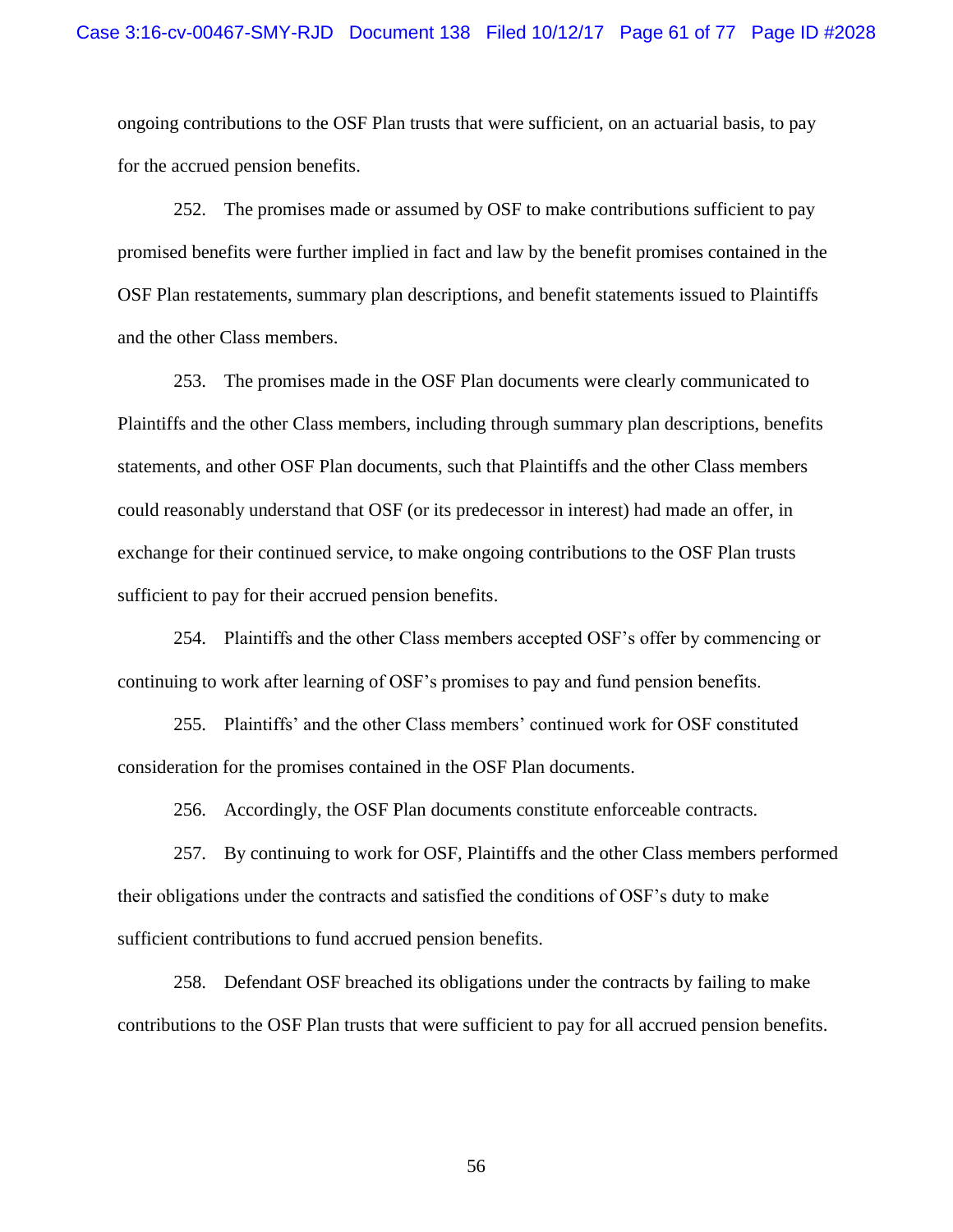259. Defendant OSF further breached the implied covenant of good faith and fair dealing. Defendant OSF failed to exercise good faith in the performance of its obligation to make contributions sufficient, on an actuarial basis, to fund accrued benefits.

260. OSF willfully failed to perform, evaded the spirit of the bargain, and failed to act consistent with the reasonable expectations of Plaintiff and the Class to the extent it (a) sought to satisfy its funding obligation by making only partial contributions to the OSF Plan trusts; or (b) interpreted its funding obligation as being satisfied by its partial contributions, which as of 2016 resulted in the OSF Plans being funded at only 50% or 55% of their accrued benefit obligations.

261. A promise to pay pension benefits—as was made in the OSF Plan documents and repeated in benefit statements and other communications sent to Plaintiffs and the other Class members—is meaningful only if there is money in the plan trust that is sufficient, on an actuarial basis, to pay the accrued benefits. Plaintiffs believed, and a reasonable plan participant would expect, that in light of the promise to pay defined pension benefits upon retirement and the promise to make contributions sufficient to fund that promise, OSF would have made contributions sufficient, on an actuarial basis, to fund the *full* amount of the accrued benefit, not *half* that amount.

262. Defendant OSF had an improper motive to make insufficient contributions to the OSF Plans: Plaintiffs and the other Class members continued in their employment, relying in whole or in part on OSF's promises, while OSF simultaneously retained hundreds of millions of dollars for its own account that should have been contributed to the OSF Plans.

263. Because Defendant OSF breached its obligation to make contributions to the OSF Plans, Plaintiffs and the other Class members have been deprived of their contractual right to a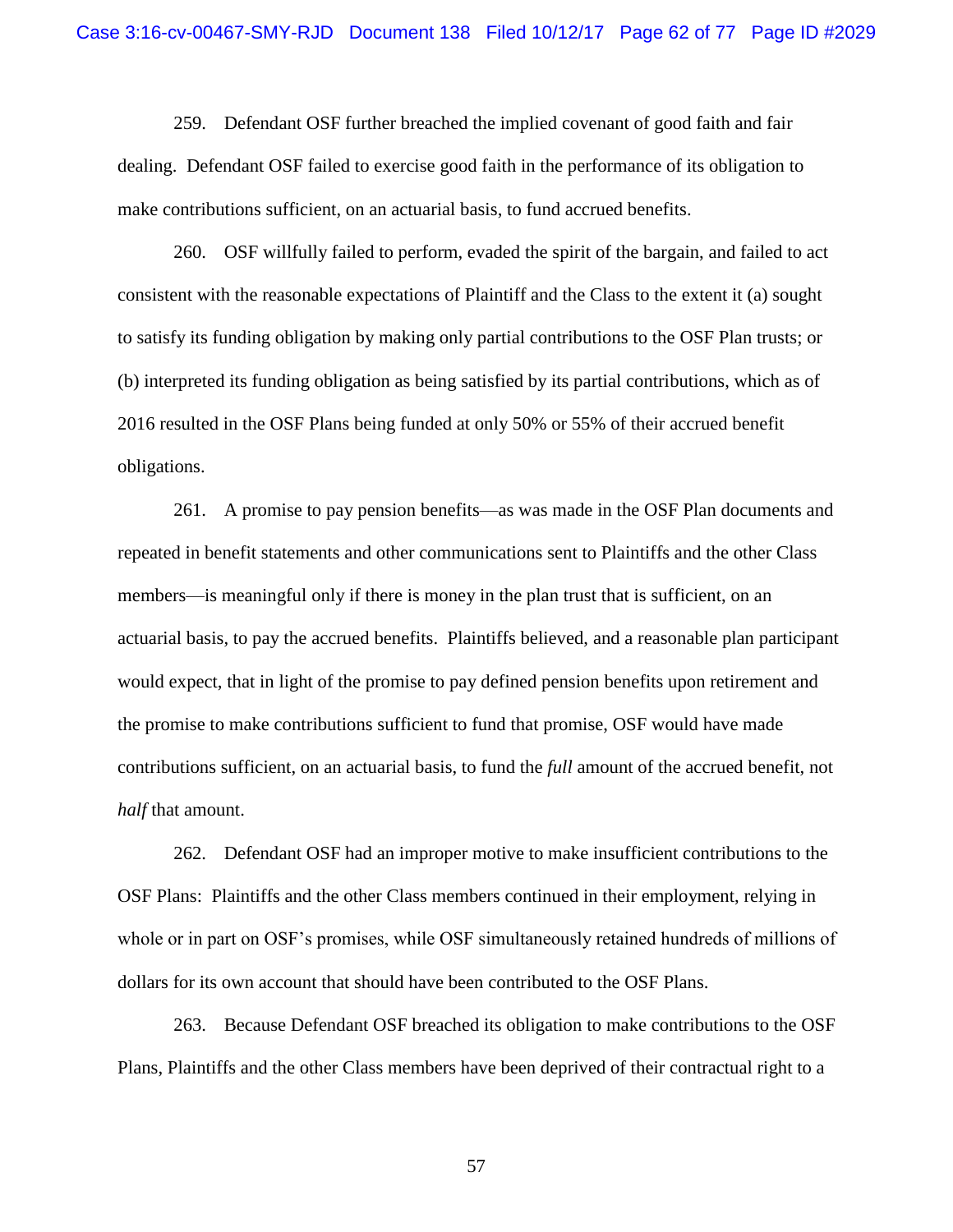sufficiently funded trust supporting their accrued pension benefits. OSF's failure to make sufficient contributions to the OSF Plan trusts has left the OSF Plans severely underfunded, creating a significant risk that the OSF Plans will be unable to pay promised pension benefits. This risk is further amplified by OSF's designation of the OSF Plans as ERISA-exempt "church plans," which has left them uninsured by the Pension Benefit Guaranty Corporation.

264. Plaintiffs and the Class are entitled to specific performance of the obligations contained in the OSF Plan documents, including (a) OSF's obligation to make contributions to the OSF Plan trusts that are sufficient, on an actuarial basis, to pay for *all* accrued pension benefits; and (b) OSF's implied obligation to act fairly and in good faith in the performance of its contractual obligations.

## **COUNT XI**

### **(Alternative Claim for Promissory Estoppel Against Defendant OSF)**

265. Plaintiffs incorporate and re-allege by reference the foregoing paragraphs as if fully set forth herein.

266. Plaintiffs assert a state law claim for promissory estoppel against Defendant OSF to the extent that the OSF Plans did not create an enforceable contractual relationship between OSF and Plaintiffs and the other Class members.

267. OSF repeatedly promised to: (1) pay to Plaintiffs and other Class members, upon retirement, defined benefit pensions in amounts that increased with each year of service; and (2) make ongoing contributions to the OSF Plan trusts that were sufficient, on an actuarial basis, to pay for the accrued pension benefits.

268. These promises were clearly communicated to Plaintiffs and the other Class members through OSF Plan documents and communications, including summary plan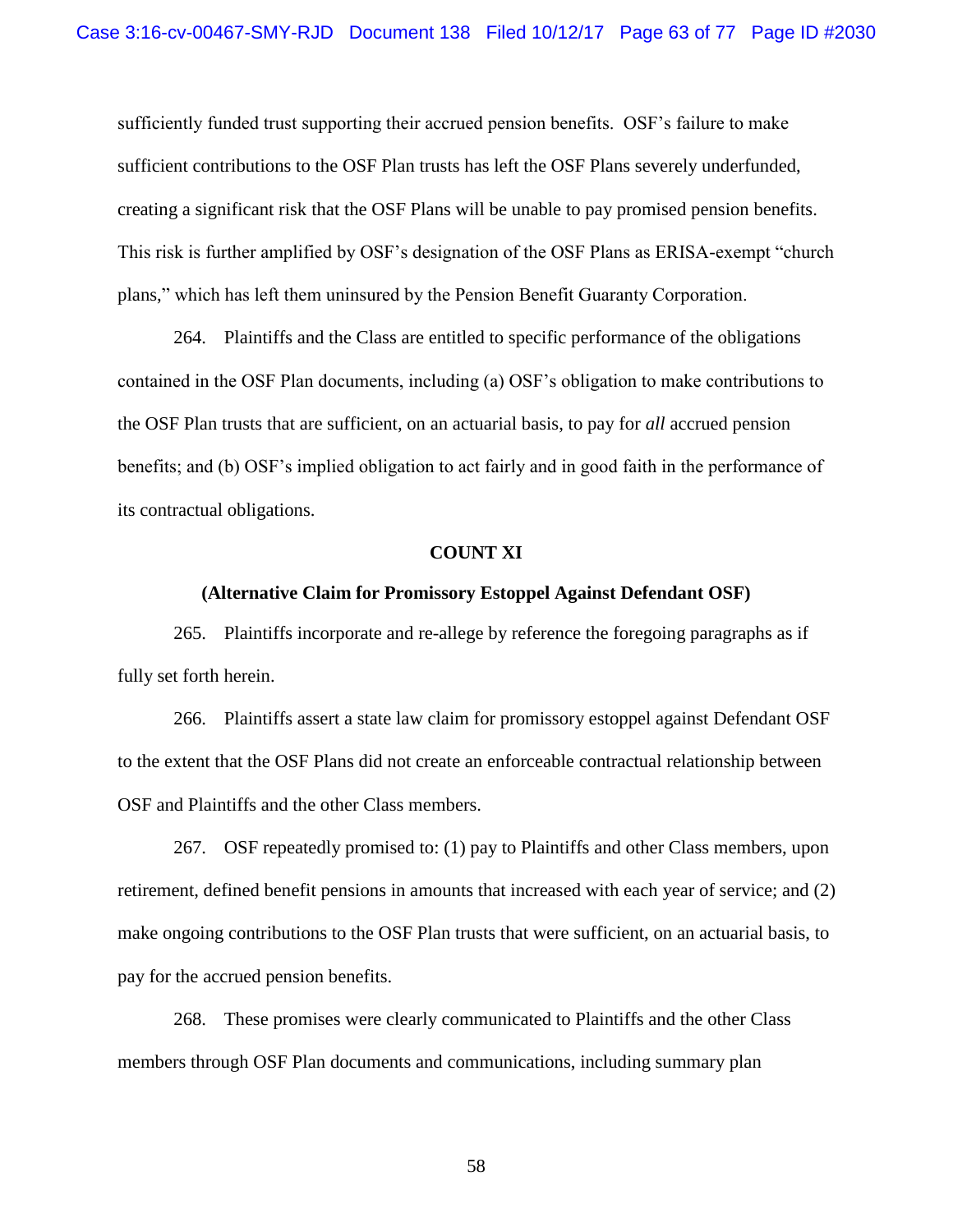descriptions, benefit statements, and/or other generally distributed documents and oral assurances.

269. OSF expected or reasonably should have expected that Plaintiffs and the other Class members would continue to work for OSF in reliance, in whole or in part, on OSF's promise to pay and fund pension benefits in exchange for their completion of years of service. A principal purpose of a pension is to encourage employees to continue working at their job instead of leaving and causing turnover.

270. Plaintiffs and the other Class members continued working at their jobs and earned their years of service for their pension benefits in reliance on the promises made to them by OSF.

271. OSF has repudiated its promise by failing to make contributions to the OSF Plan trusts that are sufficient, on an actuarial basis, to pay for the accrued pension benefits.

272. If OSF does not adequately fund the promised pension benefits, Plaintiffs will not receive the retirement benefits to which they are entitled and on which they relied.

273. Because Plaintiffs and the other Class members continued to work for OSF in reliance on OSF's promises, they forewent opportunities to seek other employment that would have paid them benefits, including retirement benefits. Plaintiffs and the other Class members can never undo those years spent working for OSF and cannot reverse time to work for an employer that will actually honor its promises to pay pension benefits. Accordingly, if OSF does not honor its promises to adequately fund the promised pension benefits, Plaintiffs and the other Class members will retire with far less income than they expected and will have been deprived of the opportunity to make up for that lost income.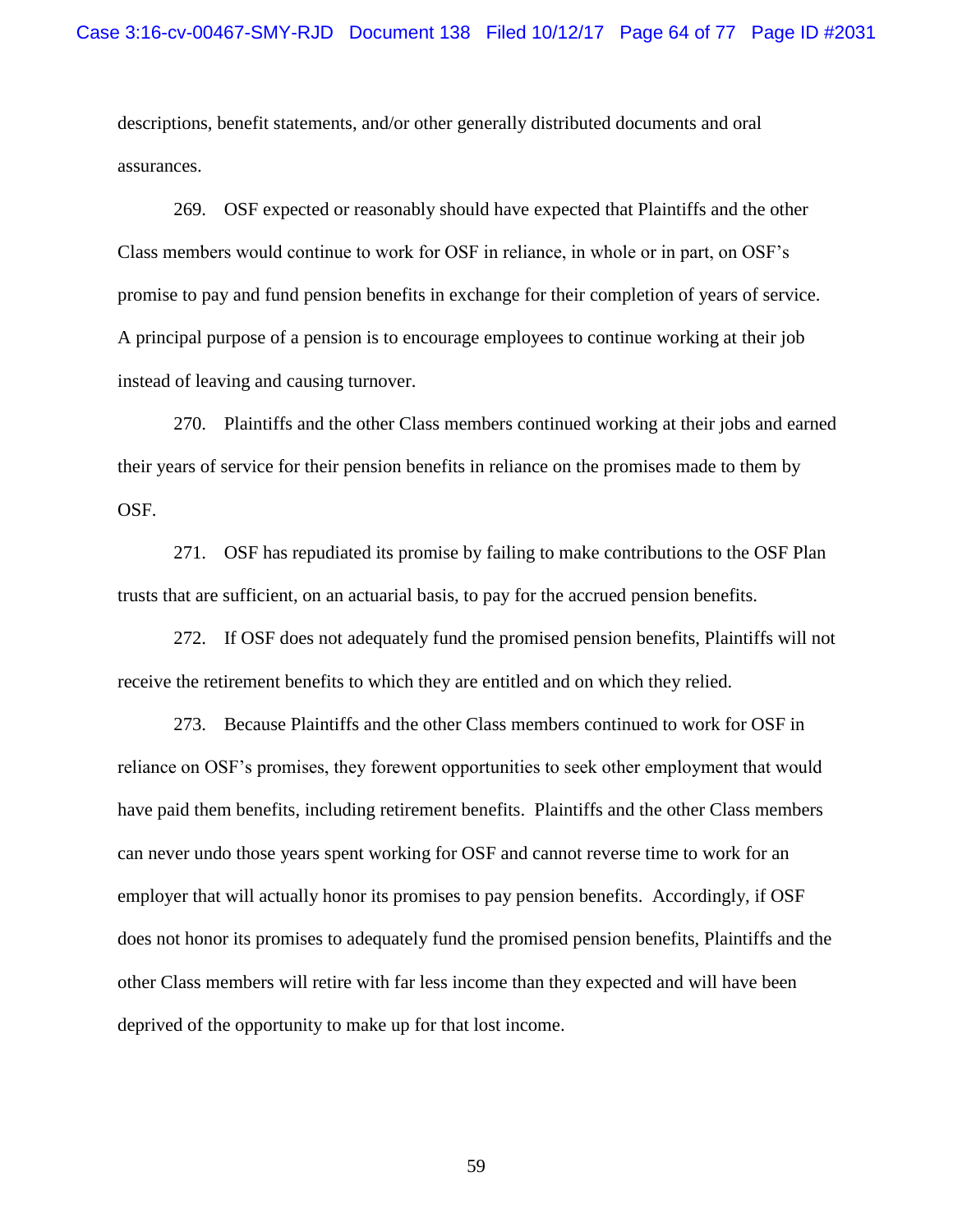274. OSF's promises must be enforced to avoid this injustice to Plaintiffs and the other members of the Class.

# **COUNT XII**

# **(Alternative Claim for Unjust Enrichment Against Defendant OSF)**

275. Plaintiffs incorporate and re-allege by reference the foregoing paragraphs as if fully set forth herein.

276. Plaintiffs assert a state law claim for unjust enrichment against Defendant OSF to the extent that the OSF Plans did not create an enforceable contractual relationship between OSF and Plaintiffs and the other Class members.

277. Plaintiffs and the other Class members conferred substantial benefits on OSF, including their continued employment.

278. OSF promised to pay and fund defined benefit pensions to Plaintiffs and the other Class members in order to recruit them and encourage them to continue working at OSF, as previously alleged.

279. In reliance in whole or in part on these promises, Plaintiffs and other Class members worked for OSF for longer periods and lower wages than they would have in the absence of the promised benefits.

280. OSF benefitted from the contributions of Plaintiffs and other Class members of their time, effort, experience, training, and ideas.

281. OSF directly saved hundreds of millions of dollars by not contributing those amounts to the OSF Plans, as previously alleged.

282. OSF also avoided the cost of higher employee turnover as a result of Plaintiffs and the other Class members remaining employees of OSF. Costs of employee turnover can include: the time of management and human resources personnel devoted to exit interviews and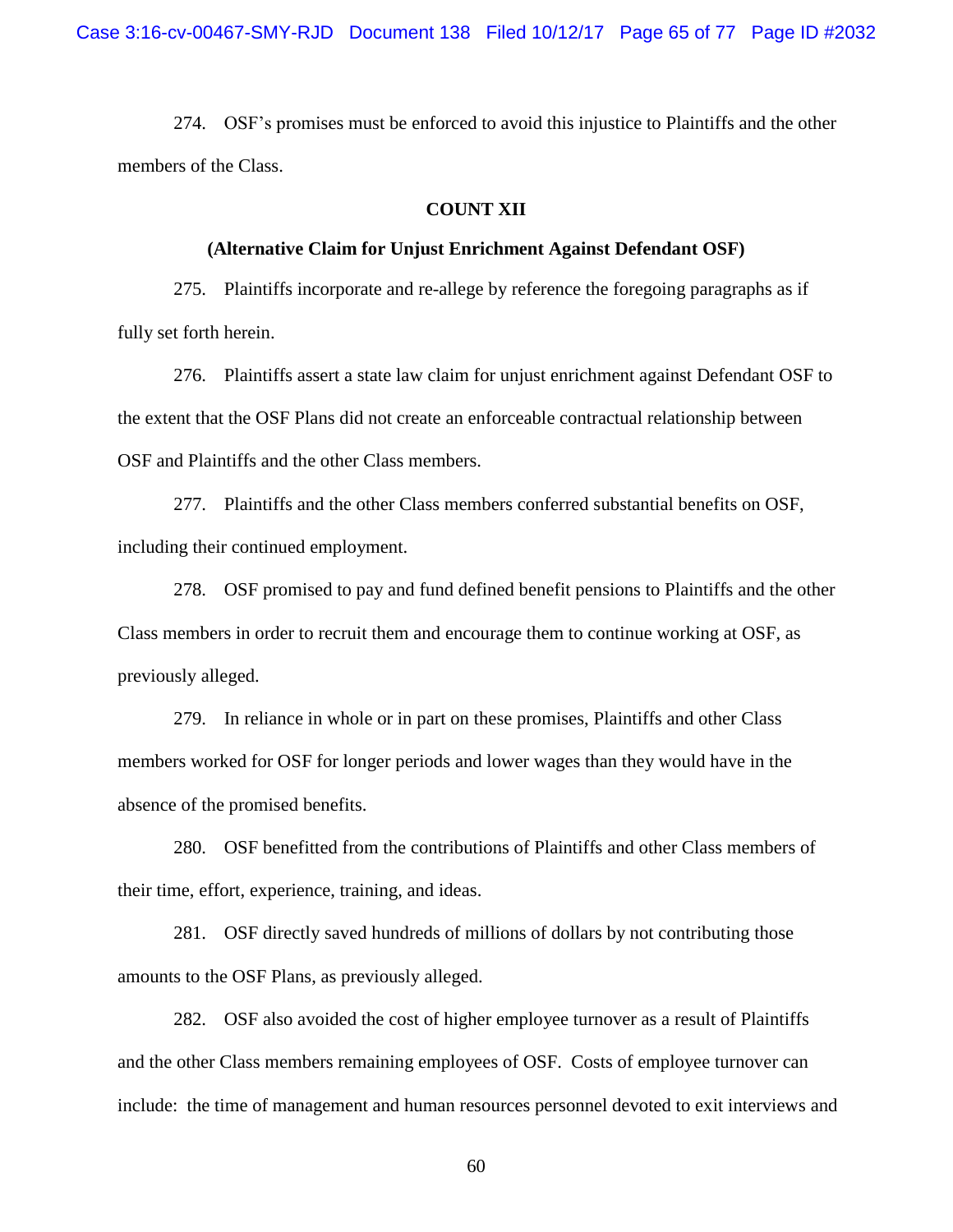organizing work left behind by departing employees; severance benefits and variable unemployment insurance costs; advertising for replacement employees; the time of management devoted to reviewing applications and conducting interviews and reference checks; the time of managers and co-workers devoted to training new replacement employees; and reduced productivity of replacement employees due to inexperience.

283. OSF retained these benefits to the detriment of Plaintiffs and the Class. The hundreds of millions of dollars that OSF has retained for its own account should have been paid into the OSF Plan trusts to fund the already accrued pension benefits of Plaintiffs and the other Class members.

284. OSF's failure to make sufficient contributions to the OSF Plan trusts has left the OSF Plans severely underfunded, creating a significant risk that the OSF Plans will be unable to pay the pension benefits to which Plaintiffs and the other Class members are entitled. This risk is further amplified by OSF's designation of the OSF Plans as ERISA-exempt "church plans," which has left them uninsured by the Pension Benefit Guaranty Corporation.

285. Additionally, Plaintiffs and the other Class members continued working for OSF relying in whole or in part on their reasonable expectations that OSF would contribute that money into the OSF Plan trusts in exchange for their continued employment. By working for OSF in reliance on this reasonable expectation, Plaintiffs and the other Class members forewent opportunities to seek alternative employment that would have paid them benefits, including retirement benefits. Plaintiffs and the other Class members can never undo those years spent working for OSF and cannot reverse time to work for an employer that will actually honor its promises to pay pension benefits.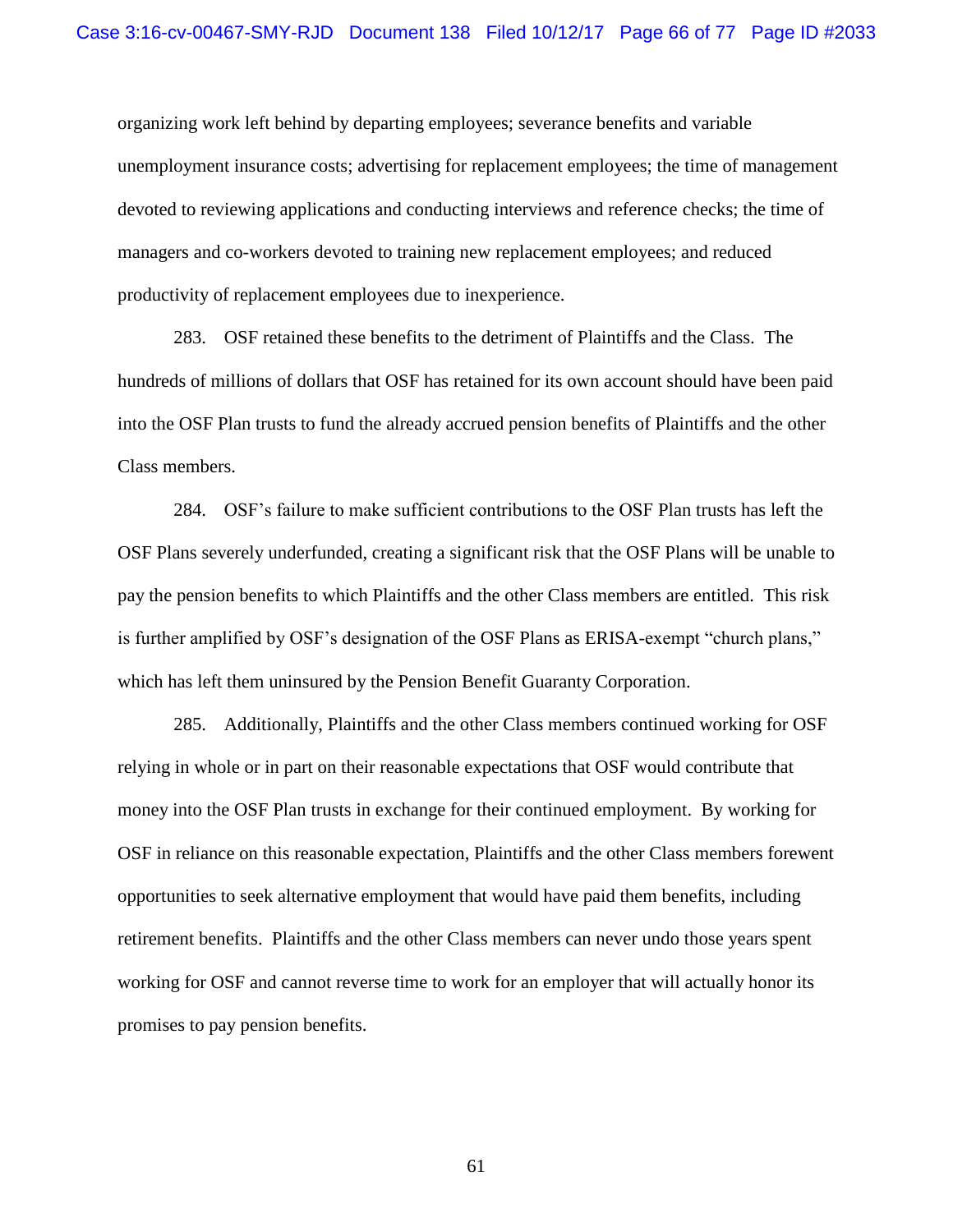286. If OSF does not honor its promises to adequately fund the promised pension benefits, Plaintiffs and the other Class members will retire with far less income than they expected and will have been deprived of the opportunity to make up for that lost pension income.

287. Accordingly, OSF's retention of the benefits described herein would violate fundamental principles of justice, equity, and good conscience.

288. The amount of Defendant OSF's unjust enrichment, including the amounts retained by OSF that should have been contributed to the OSF Plans, should be disgorged and paid to the OSF Plan trusts.

# **COUNT XIII**

### **(Alternative Claim for Breach of Common Law Fiduciary Duty Against Defendant OSF)**

289. Plaintiffs incorporate and re-allege by reference the foregoing paragraphs as if fully set forth herein.

290. The OSF Plan assets are held in trusts.

291. Plaintiffs and the other Class members are beneficiaries of the OSF Plan trusts.

292. Defendant OSF, in its role as the employer with respect to the OSF Plans, is a fiduciary pursuant to the OSF Plan documents.

293. As a fiduciary to the OSF Plans, Defendant OSF owed Plaintiffs and the other Class members the duty of loyalty, including the duty to act solely in the interests of Plaintiffs and the other Class members.

294. Defendant OSF had the fiduciary responsibility under the OSF Plan documents to make contributions to the OSF Plan trusts that were sufficient, on an actuarial basis, to fund all accrued benefits.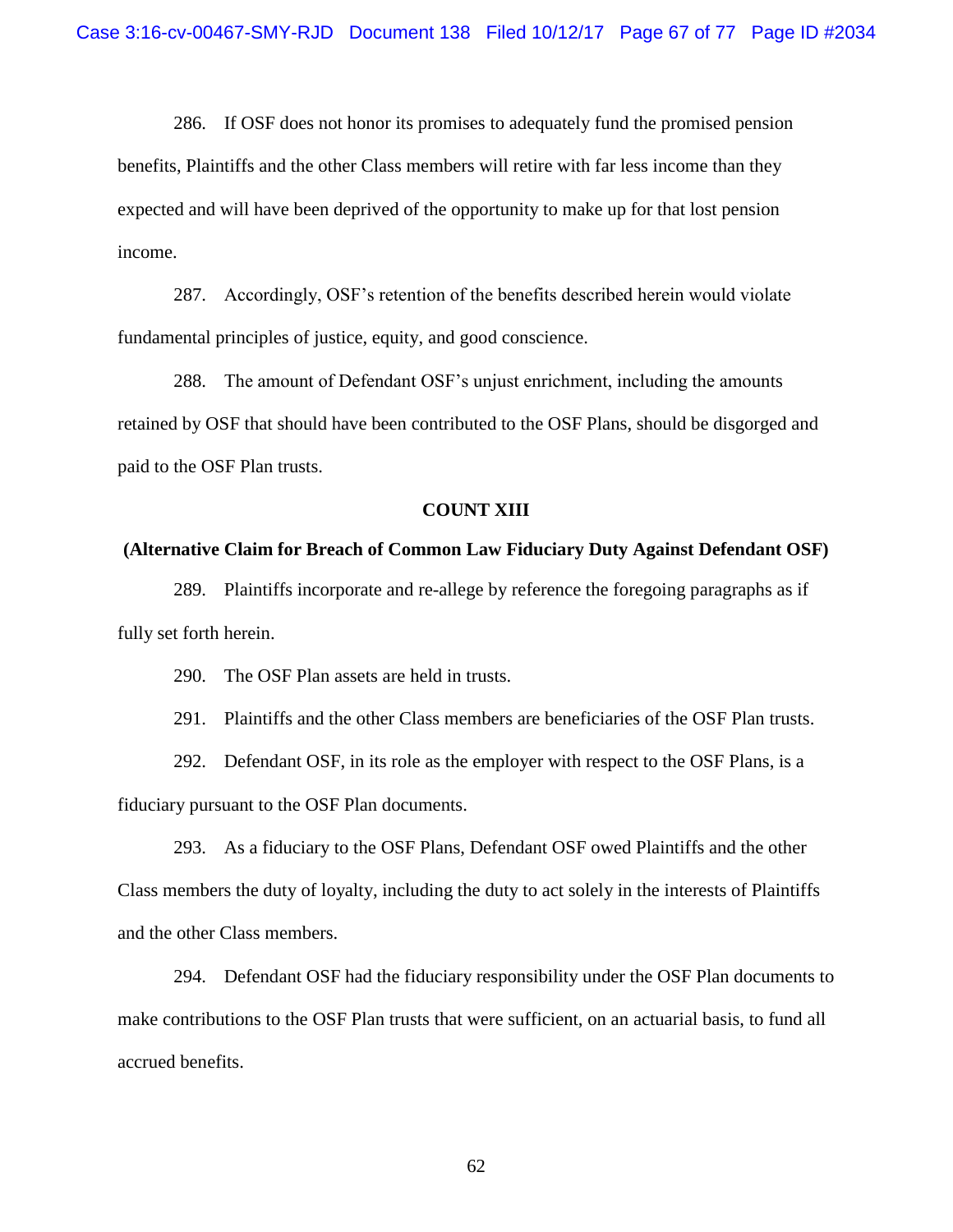295. Defendant OSF breached its duty to make sufficient contributions to the OSF Plans, as detailed above.

296. Additionally, because Defendant OSF retained hundreds of millions of dollars for its own accounts that it should have contributed to the OSF Plan trusts and because withholding those contributions from the OSF Plan trusts has left the OSF Plans severely underfunded and at significant risk that they will be unable to pay all accrued pension benefits, OSF failed to act solely in the interests of Plaintiffs and the other Class members, in breach of its duty of loyalty.

297. As a direct and proximate cause of Defendant OSF's fiduciary breaches, the OSF Plan trusts and their beneficiaries, including Plaintiffs and the other Class members, have been deprived of contributions to which they are entitled under the terms of the OSF Plans and the OSF Plan trusts have become severely underfunded, creating a significant risk that the OSF Plans will be unable to pay to Plaintiffs and the other Class members the pension benefits to which they are entitled under the OSF Plans.

298. Plaintiffs seek an order enforcing Defendant OSF's fiduciary duties, and enjoining Defendant OSF's ongoing breaches thereof, including an order directing Defendant OSF to make contributions to the OSF Plans that are sufficient, on an actuarial basis, to fund *all* accrued pension benefits.

299. Defendant OSF is liable to restore the losses to the OSF Plans caused by its breaches of fiduciary duties alleged in this Count. Plaintiffs further request other equitable relief as appropriate.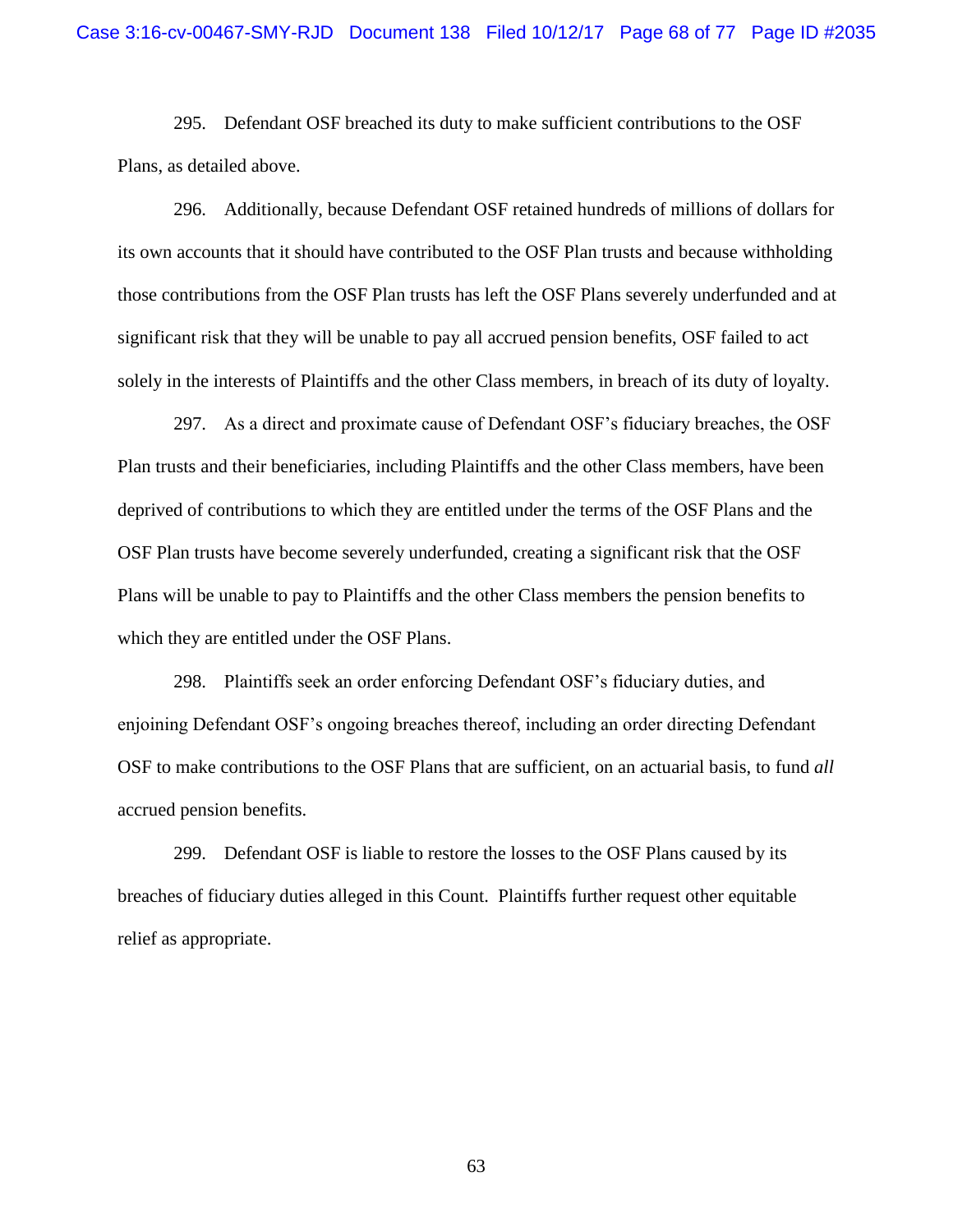## **COUNT XIV**

# **(Alternative Claim for Breach of Common Law Fiduciary Duty Against the Plan Administrator Defendants)**

300. Plaintiffs incorporate and re-allege by reference the foregoing paragraphs as if fully set forth herein.

301. The OSF Plan assets are held in trusts.

302. Plaintiffs and the other Class members are beneficiaries of the OSF Plan trusts.

303. The Plan Administrator Defendants are trustees within the meaning of the

common law of trusts.

304. Alternatively, the Plan Administrator Defendants are fiduciary trust managers or trust protectors within the meaning of the common law of trusts.

305. Additionally, the Plan Administrator Defendants are fiduciaries pursuant to the OSF Plan documents.

306. As fiduciaries of the OSF Plans, the Plan Administrator Defendants owed Plaintiffs and the other Class members the duty of loyalty, including the duty to act solely in the interests of Plaintiffs and the other Class members.

307. Defendant St. Francis Administrative Committee, which was obligated by the St. Francis Plan documents to take actions in accordance with the provisions of the Plan, had a duty under the St. Francis Plan documents to compute and certify to OSF the sums of money necessary to be contributed to the Plan.

308. Defendant St. Anthony's Retirement Committee, which was obligated by the St. Anthony's Plan documents to take actions in accordance with the provisions of the Plan, had a duty under the St. Anthony's Plan documents to receive and review the periodic valuations of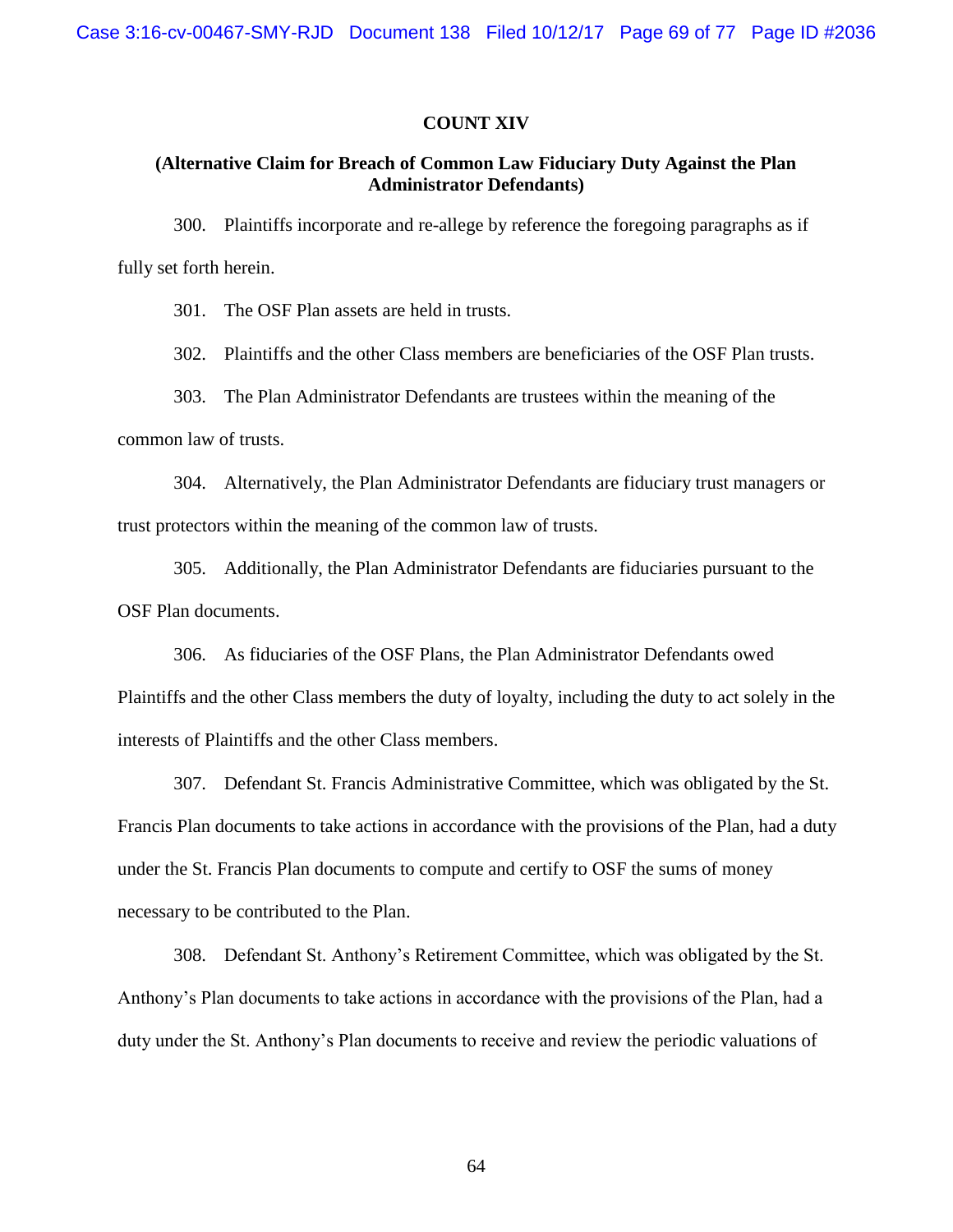the Plan made by the Plan's Actuary and to receive and review reports of the financial condition of the trust holding plan assets.

309. The Plan Administrator Defendants, as common law trustees, had a fiduciary duty to preserve and maintain trust assets, which includes the duties to determine what property constitutes the subject matter of the trust, to use reasonable diligence to discover the location of trust property, and to use reasonable diligence to take control of trust property without unnecessary delay. If an entity obligated to make contributions to a trust retains possession of trust assets, this duty entails the duty to hold that entity to its obligation to place trust assets in trust.

310. The Plan Administrator Defendants possessed discretionary powers and authority necessary to carry out the provisions of the OSF Plans.

311. The Plan Administrator Defendants breached their fiduciary duties by failing to use reasonable diligence to take control of trust property without unnecessary delay, including by failing to take reasonable steps to hold OSF to its obligation to make contributions that were sufficient, on actuarial basis, to fund all accrued benefits under the OSF Plans.

312. As a direct and proximate result of the Plan Administrator Defendants' fiduciary breaches, the OSF Plan Trusts and their beneficiaries, including Plaintiffs and the other Class members, have been deprived of contributions to which they are entitled under the terms of the OSF Plans and the OSF Plan trusts have become severely underfunded, creating a significant risk that the OSF Plans will be unable to pay to Plaintiffs and the other Class members the pension benefits to which they are entitled under the OSF Plans.

313. Plaintiffs seek an order enforcing these fiduciary duties, and enjoining the Plan Administrator Defendants' ongoing breaches thereof, including an order directing the Plan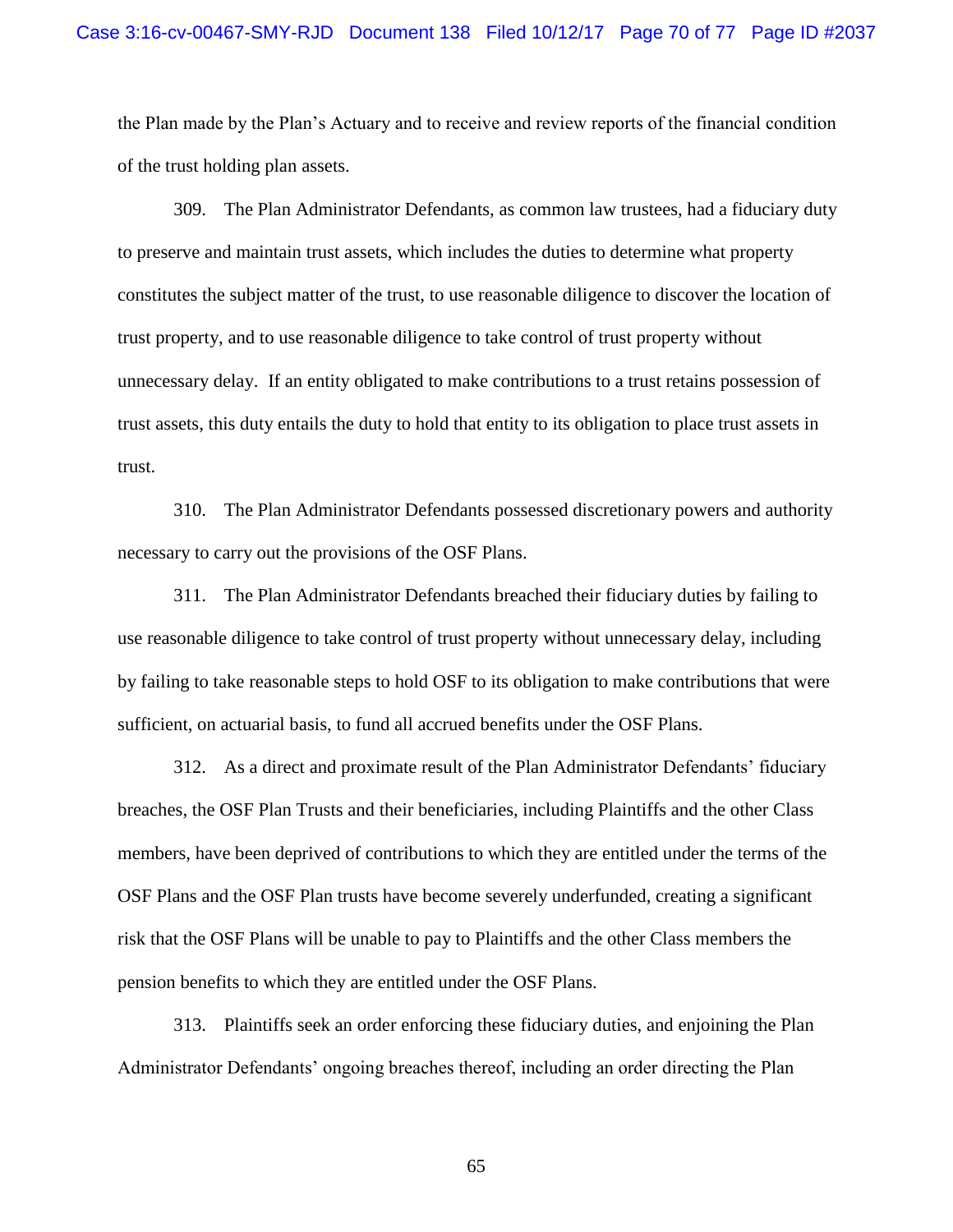Administrator Defendants to review actuarial reports and other relevant information regarding the funded status of the OSF Plans and use all reasonable diligence to require OSF to make contributions to the OSF Plans that are sufficient, on an actuarial basis, to fund *all* accrued pension benefits.

314. The Plan Administrator Defendants are liable to restore the losses to the OSF Plans caused by their breaches of fiduciary duties alleged in this Count. Plaintiffs further request other equitable relief as appropriate.

# **VIII. PRAYER FOR RELIEF**

WHEREFORE, Plaintiffs pray that judgment be entered against Defendants on all claims and requests that the Court award the following relief:

A. Certifying the Class, under Fed. R. Civ. P. 23, appointing Plaintiffs as Class Representatives, and appointing their attorneys as Class Counsel to represent the members of the Class;

B. Declaring that the OSF Plans are employee pension benefit plans within the meaning of ERISA section 3(2), 29 U.S.C. § 1002(2), are defined benefit pension plans within the meaning of ERISA section 3(35), 29 U.S.C. § 1002(35), and are not church plans within the definition of ERISA section 3(33), 29 U.S.C. § 1002(33);

C. Ordering OSF to reform the OSF Plans to bring them into compliance with ERISA and to have the OSF Plans comply with ERISA, including as follows:

1. Revising the Plans' documents to reflect that the Plans are defined benefit plans regulated by ERISA;

2. Requiring OSF to fund the OSF Plans in accordance with ERISA's funding requirements, disclose required information to the OSF Plans' participants and beneficiaries, and otherwise comply with all other reporting, vesting, and funding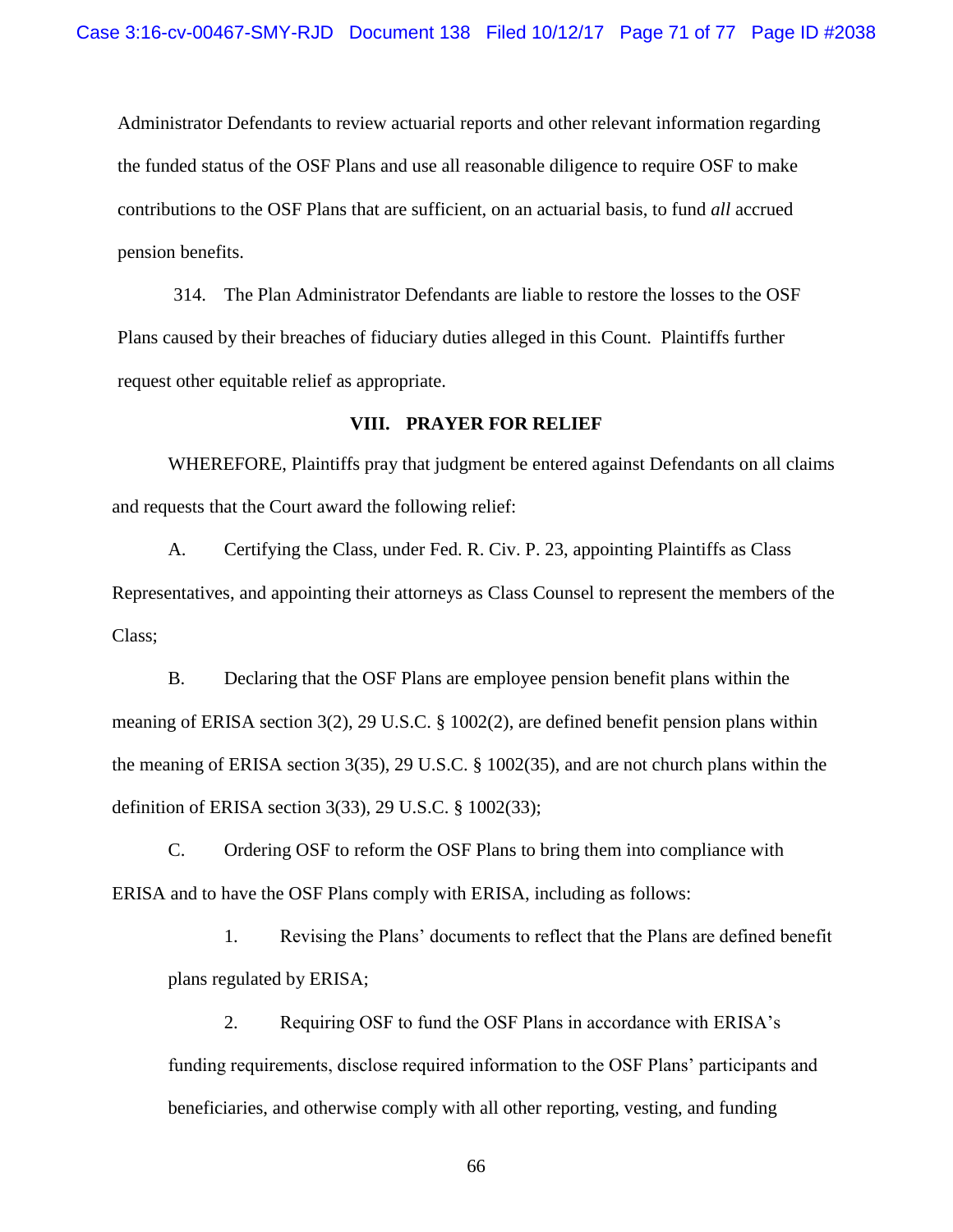requirements of Parts 1, 2 and 3 of Title I of ERISA, 29 U.S.C. §§ 1021-31, 1051-61, 1081-85;

3. Reforming the OSF Plans to comply with ERISA's vesting and accrual requirements and providing benefits in the form of a qualified joint and survivor annuity;

4. Requiring the adoption of an instrument governing the OSF Plans that complies with ERISA section 402, 29 U.S.C. § 1102; and

5. Requiring the establishment of a trust in compliance with ERISA section 403, 29 U.S.C. § 1103;

D. Ordering Defendants to comply with ERISA reporting and disclosure requirements, including by filing Form 5500 reports, distributing ERISA-compliant summary plan descriptions, summary annual reports, and ERISA-compliant pension benefit statements, and providing notices of the OSF Plans' funding status and deficiencies;

E. Ordering clarification of rights to future benefits pursuant to ERISA section 502(a)(1)(B), 29 U.S.C. § 1102(a)(1)(B);

F. Appointing an Independent Fiduciary to hold the OSF Plans' assets in trust, to manage and administer the OSF Plans and its assets, and to enforce the terms of ERISA;

G. Ordering OSF to pay a civil money penalty of up to \$110 per day to Plaintiffs and each Class member for each day it failed to inform Plaintiffs and each Class member of its failure to properly fund the Plans;

H. Ordering the Plan Administrator Defendants, or, in the alternative, OSF, to pay a civil money penalty of up to \$110 per day to Plaintiffs and each Class member for each day they failed to provide Plaintiffs and each Class member with a funding notice; and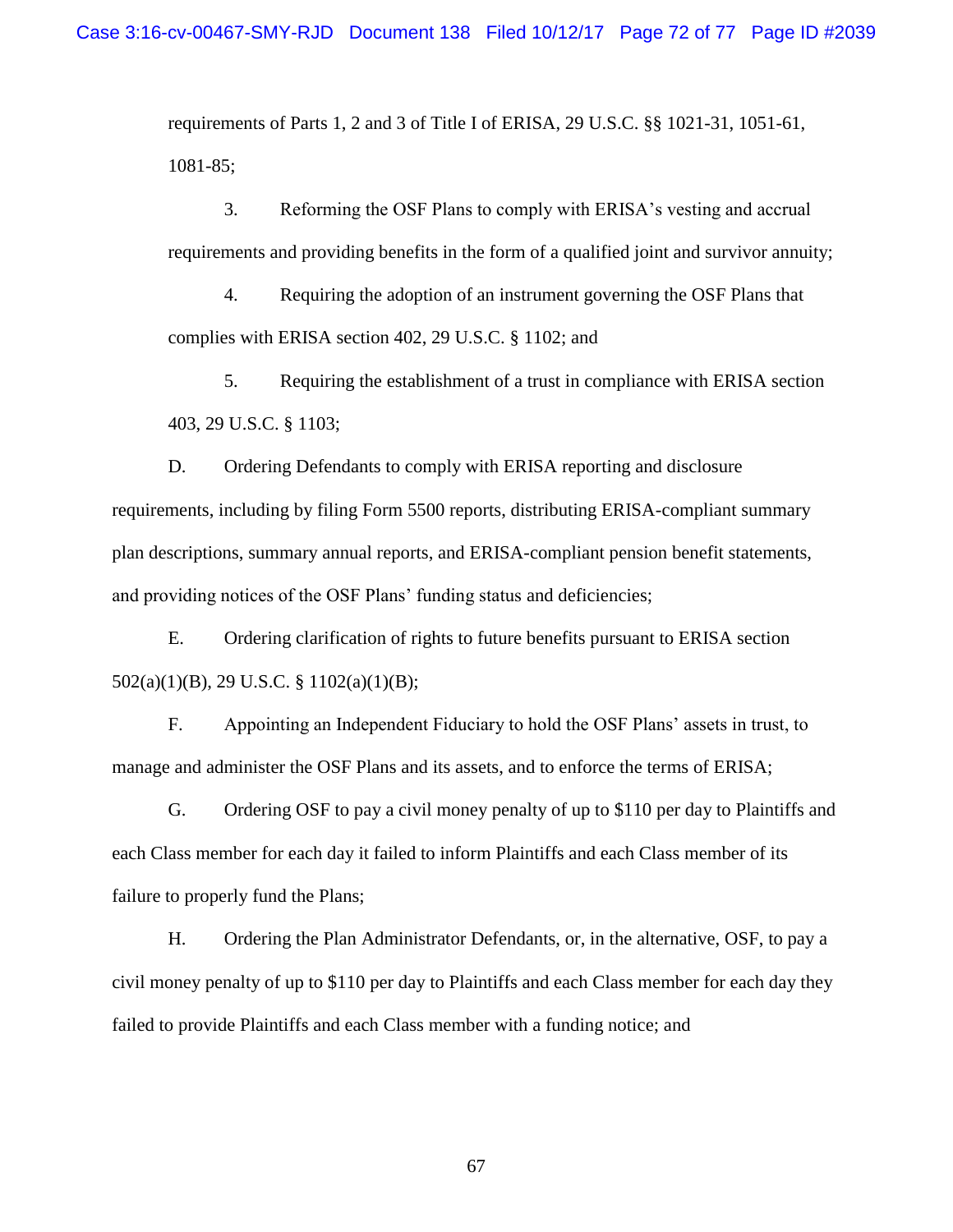I. Ordering the Plan Administrator Defendants, or, in the alternative, OSF, to pay a civil money penalty of up to \$110 per day to Plaintiffs and each Class member for each day they failed to provide a benefit statement under ERISA section  $105(a)(1)(B)$ , 29 U.S.C. §  $1025(a)(1)(B);$ 

J. Ordering declaratory and injunctive relief as necessary and appropriate, including enjoining Defendants from further violating the duties, responsibilities, and obligations imposed on them by ERISA with respect to the OSF Plans;

K. Awarding, declaring or otherwise providing Plaintiffs and the Class all relief under ERISA section 502(a), 29 U.S.C. § 1132(a), or any other applicable law, that the Court deems proper;

L. Requiring Defendants, as fiduciaries of the OSF Plans, to make the OSF Plans whole for any losses and disgorge any profits accumulated as a result of their breaches of ERISA fiduciary duties;

M. Declaring, with respect to Count IX, that the church plan exemption, as claimed by OSF, is an unconstitutional accommodation under the Establishment Clause of the First Amendment, and is therefore void and ineffective;

N. In the alternative to the relief requested pursuant to Counts I-IX, if the Court determines that the OSF Plans are "church plans" exempt from ERISA, ordering specific performance of Defendant OSF's contractual obligations under the OSF Plan documents, including an order requiring Defendant OSF to make contributions to the OSF Plan trusts that are sufficient, on an actuarial basis, to fund all accrued pension benefits under the OSF Plans;

O. In the alternative to the relief requested pursuant to Counts I-IX, if the Court determines that the OSF Plans are "church plans" exempt from ERISA, enforcing Defendant

68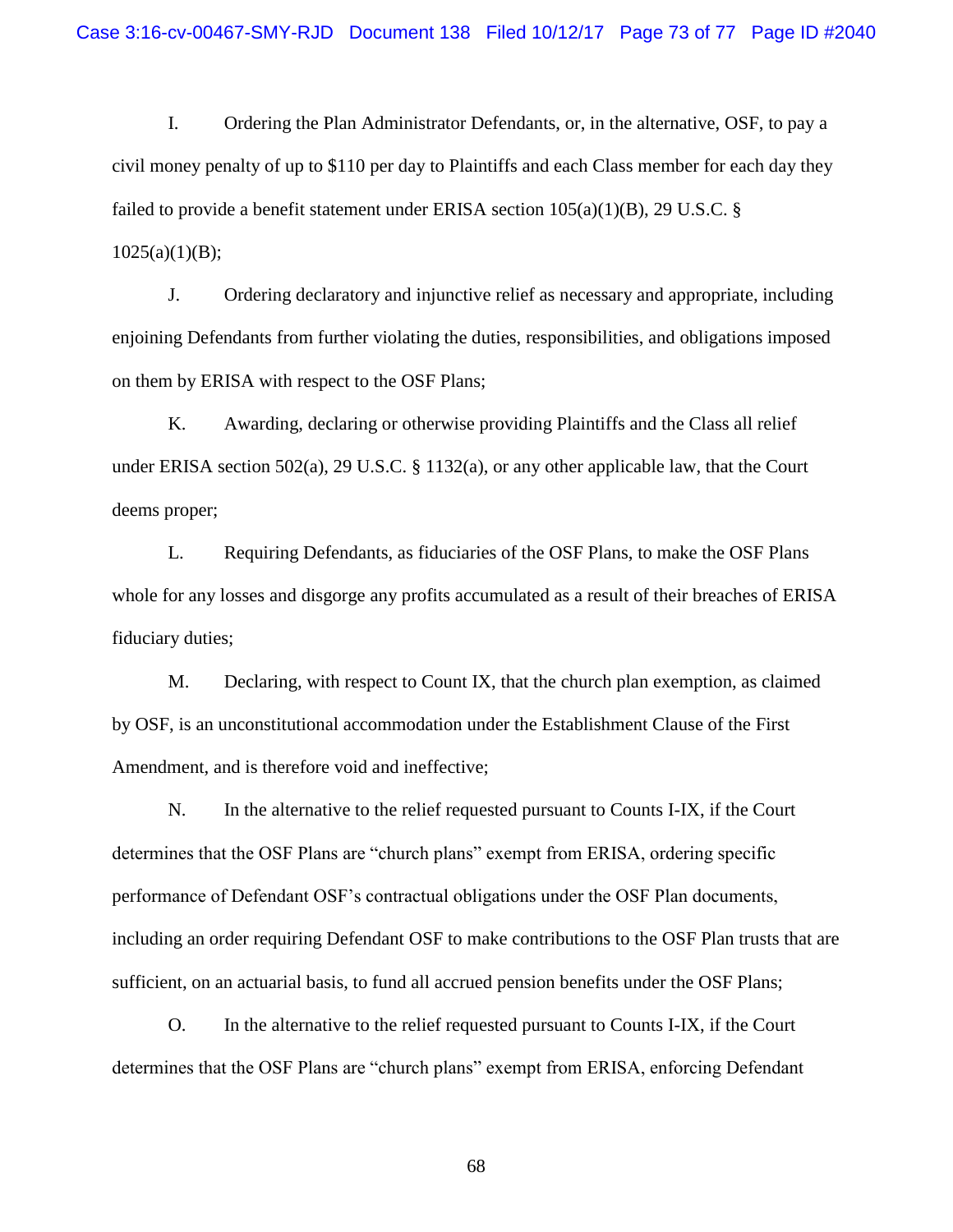OSF's promises to make contributions to the OSF Plan trusts that are sufficient, on an actuarial basis, to fund all accrued pension benefits under the OSF Plans;

P. In the alternative to the relief requested pursuant to Counts I-IX, if the Court determines that the OSF Plans are "church plans" exempt from ERISA, ordering Defendant OSF to disgorge and pay to the OSF Plan trusts all monies wrongfully obtained or retained and all revenues and profits derived by Defendant OSF as a result of its unjust enrichment;

Q. In the alternative to the relief requested pursuant to Counts I-IX, if the Court determines that the OSF Plans are "church plans" exempt from ERISA, ordering declaratory, injunctive, and other equitable relief as necessary and appropriate, including ordering Defendants to comply with, and enjoining Defendants from further violating of, the duties, responsibilities, and obligations imposed on them by the common law and the OSF Plan documents with respect to the OSF Plans;

R. In the alternative to the relief requested pursuant to Counts I-IX, if the Court determines that the OSF Plans are "church plans" exempt from ERISA, requiring Defendants, as trustees and fiduciaries of the OSF Plans, to make the OSF Plans whole for any losses and disgorge any profits accumulated as a result of breaches of their fiduciary duties under the common law and the OSF Plan documents;

S. Awarding to Plaintiffs attorneys' fees and expenses as provided by the common fund doctrine, ERISA section 502(g), 29 U.S.C. § 1132(g), and/or other applicable doctrine;

T. Awarding to Plaintiffs taxable costs pursuant to ERISA section 502(g), 29 U.S.C. § 1132(g); 28 U.S.C. § 1920; Fed. R. Civ. P. 54(d)(1); and 735 ILCS § 5/5-108, § 5/5-110, and § 5/5-111; and other applicable law; and

69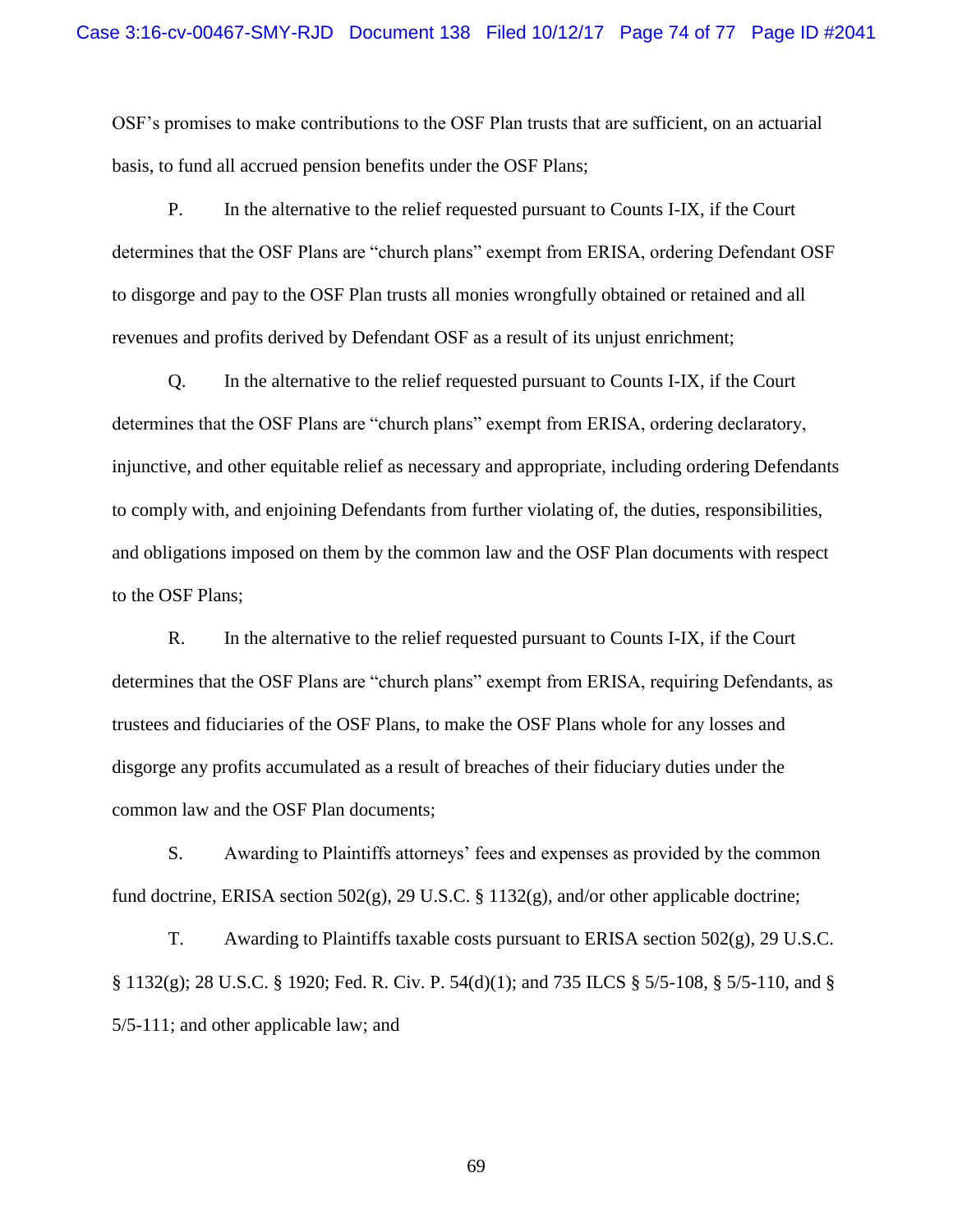U. Awarding to Plaintiffs pre-judgment interest on any amounts awarded pursuant to

law.

DATED this 12th day of October, 2017.

### **KELLER ROHRBACK L.L.P.**

#### */s/ Laura R. Gerber*

Lynn Lincoln Sarko lsarko@kellerrohrback.com Laura R. Gerber lgerber@kellerrohrback.com Havila C. Unrein (admitted *pro hac vice*) hunrein@kellerrohrback.com 1201 Third Avenue, Suite 3200 Seattle, WA 98101 Tel.: (206) 623-1900 Fax: (206) 623-3384

### **KELLER ROHRBACK L.L.P.**

Ron Kilgard rkilgard@kellerrohrback.com 3101 North Central Avenue, Suite 1400 Phoenix, AZ 85012 Tel.: (602) 248-0088 Fax: (602) 248-2822

#### **COHEN MILSTEIN SELLERS & TOLL, PLLC**

Karen L. Handorf (admitted *pro hac vice*) khandorf@cohenmilstein.com Michelle Yau (admitted *pro hac vice*) myau@cohenmilstein.com Mary J. Bortscheller, ARDC #6304457 mbortscheller@cohenmilstein.com Scott Lempert (admitted *pro hac vice*) slempert@cohenmilstein.com 1100 New York Avenue, N.W. Suite 500, West Tower Washington, DC 20005 Tel.: (202) 408-4600 Fax: (202) 408-4699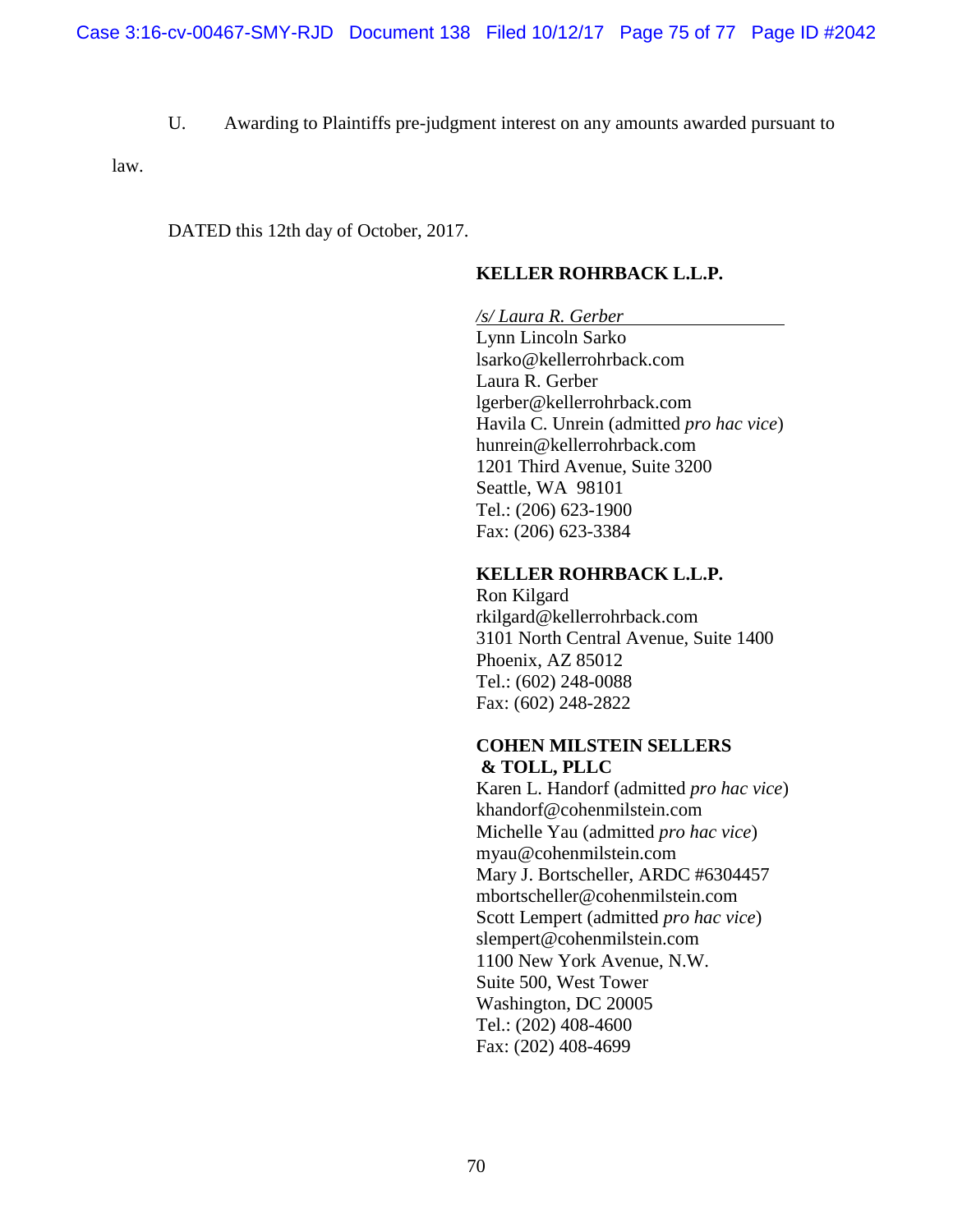### **ARMSTRONG LAW FIRM LLC**

Matthew H. Armstrong, ARDC #6226591 matt@mattarmstronglaw.com 8816 Manchester Road, No. 109 St. Louis, MO 63144 Tel.: (314) 258-0212

## **KESSLER TOPAZ MELTZER & CHECK, LLP**

Edward W. Ciolko eciolko@ktmc.com Mark K. Gyandoh mgyandoh@ktmc.com Julie Siebert-Johnson jsjohnson@ktmc.com 280 King of Prussia Road Radnor, PA 19087 Tel: (610) 667-7706 Fax: (610) 667-7056

#### **IZARD, KINDALL & RAABE, LLP**

Mark P. Kindall (admitted *pro hac vice*) mkindall@ikrlaw.com 29 South Main Street, Suite 305 West Hartford, CT 06107 Tel: (860) 493-6292 Fax: (860) 493-6290

# *Attorneys for Plaintiffs*